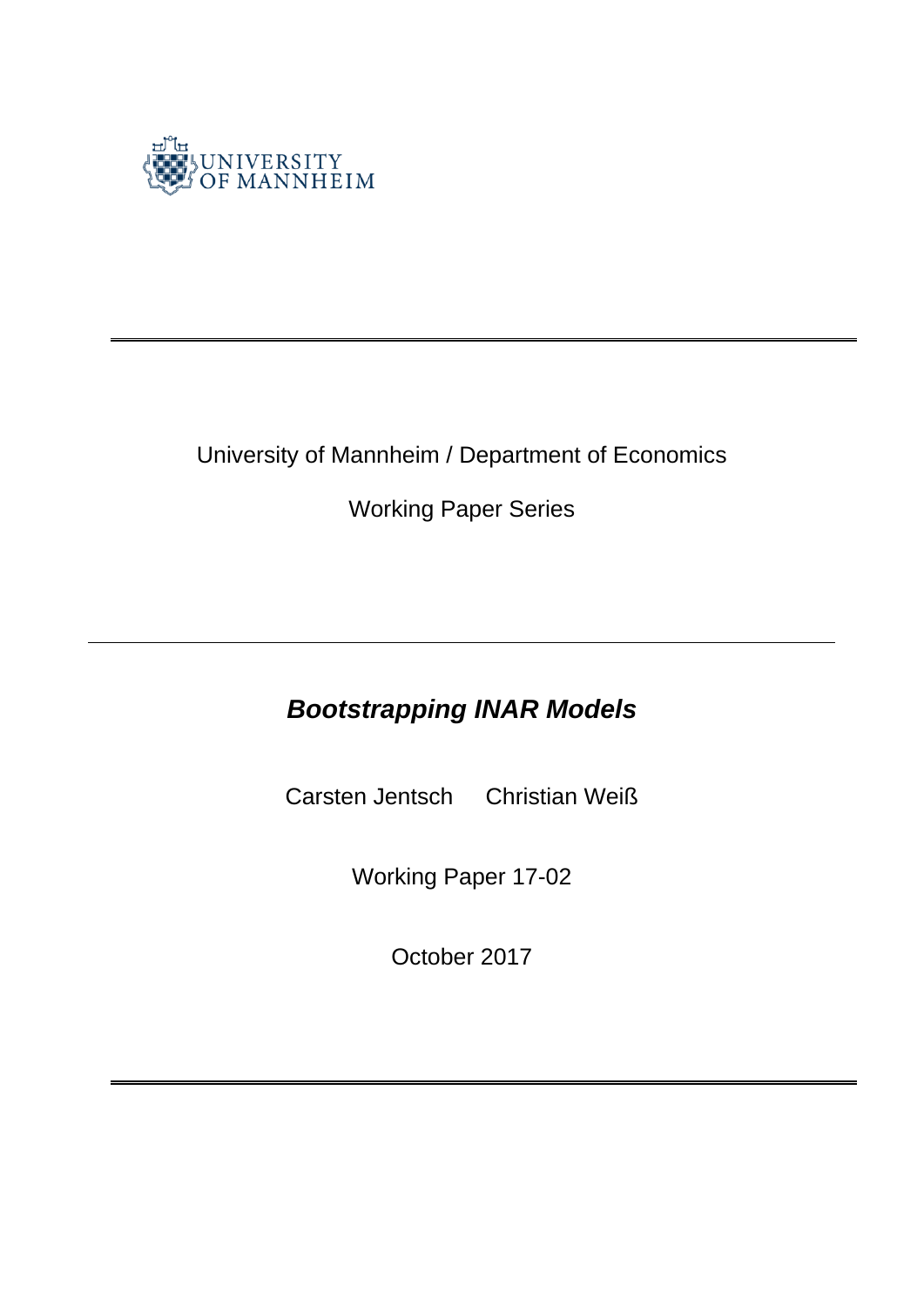#### BOOTSTRAPPING INAR MODELS

#### CARSTEN JENTSCH AND CHRISTIAN H. WEISS

Abstract. Integer-valued autoregressive (INAR) time series form a very useful class of processes suitable to model time series of counts. In the common formulation of Du and Li (1991,  $JTSA$ ), INAR models of order p share the autocorrelation structure with classical autoregressive time series. This fact allows to estimate the INAR coefficients, e.g., by Yule-Walker estimators. However, contrary to the AR case, consistent estimation of the model coefficients turns out to be not sufficient to compute proper 'INAR residuals' to formulate a valid model-based bootstrap scheme. In this paper, we propose a general INAR-type bootstrap procedure. Based on mild regularity conditions and suitable meta assumptions, we prove bootstrap consistency of our procedure for statistics belonging to the class of functions of generalized means. In particular, we discuss parametric and semi-parametric implementations of the INAR bootstrap scheme. The latter approach is based on a semi-parametric estimator suggested by Drost, van den Akker and Werker (2009, JRSSB) to estimate jointly the INAR coefficients and the distribution of the innovations. In an extensive simulation study, we provide numerical evidence of our theoretical findings and illustrate the superiority of the proposed INAR bootstrap over some obvious competitors. We illustrate our method by an application to a real data set about iceberg orders for the Lufthansa stock.

#### 1. Introduction and Motivation

In recent years, the interest in time series of counts has increased steadily. Among the models proposed for dependent count data, integer-valued autoregressive (INAR) time series processes enjoy great popularity and have been used extensively in the statistical literature. As introduced by McKenzie (1985) and Al-Osh and Alzaid (1987), (strictly) stationary INAR processes of firstorder (INAR(1))  $(X_t, t \in \mathbb{Z})$  are defined to follow the recursion

$$
X_t = \alpha \circ X_{t-1} + \epsilon_t, \quad t \in \mathbb{Z}, \tag{1}
$$

where  $\alpha \in (0,1)$  and  $(\epsilon_t, t \in \mathbb{Z})$  is an independent and identically distributed (i.i.d.) process with  $\epsilon_t \sim G$ , where G is a distribution with range N<sub>0</sub> such that  $\mu_{\epsilon} = E(\epsilon_t) < \infty$ . As coined by Steutel and van Harn (1979), the operator " $\circ$ " in (1) is called *binomial thinning operator*. For a random variable  $X_{t-1}$  having range  $\mathbb{N}_0$ , it is defined by

$$
\alpha \circ X_{t-1} = \sum_{j=1}^{X_{t-1}} Z_j^{(t)}, \tag{2}
$$

where  $(Z_i^{(t)}$  $j_j^{(t)}$ ,  $j \in \mathbb{N}, t \in \mathbb{Z}$ ) are i.i.d. binary (Bernoulli-distributed) random variables independent of  $(\epsilon_t, t \in \mathbb{Z})$  with  $P(Z_j^{(t)} = 1) = \alpha$ . That is,  $Z_j^{(t)} \sim Bin(1, \alpha)$  and, conditionally on  $X_{t-1}$ , we have  $\alpha \circ X_{t-1} \sim Bin(\check{X}_{t-1}, \alpha)$ , where  $Bin(n, \pi)$  denotes the binomial distribution with parameters n and  $\pi$ . The binomial thinning operation in (2) allows to interpret (1) as a branching process with immigration: with  $X_{t-1}$  costumers waiting for service at time  $t-1$ , each of them is served with probability  $1 - \alpha$  during the period  $(t - 1, t]$  such that  $\alpha \circ X_{t-1}$  customers remain in the queue ('survivors') and  $\epsilon_t$  new customers arrive ('immigrants').

Date: July 22, 2017.

<sup>2010</sup> Mathematics Subject Classification. Primary 62G09,62F40,62M10; secondary 62G05.

Key words and phrases. Time series of counts; Bootstrap consistency; Semi-parametric estimation; Functions of generalized means; INAR residuals; parametric bootstrap; semi-parametric bootstrap;...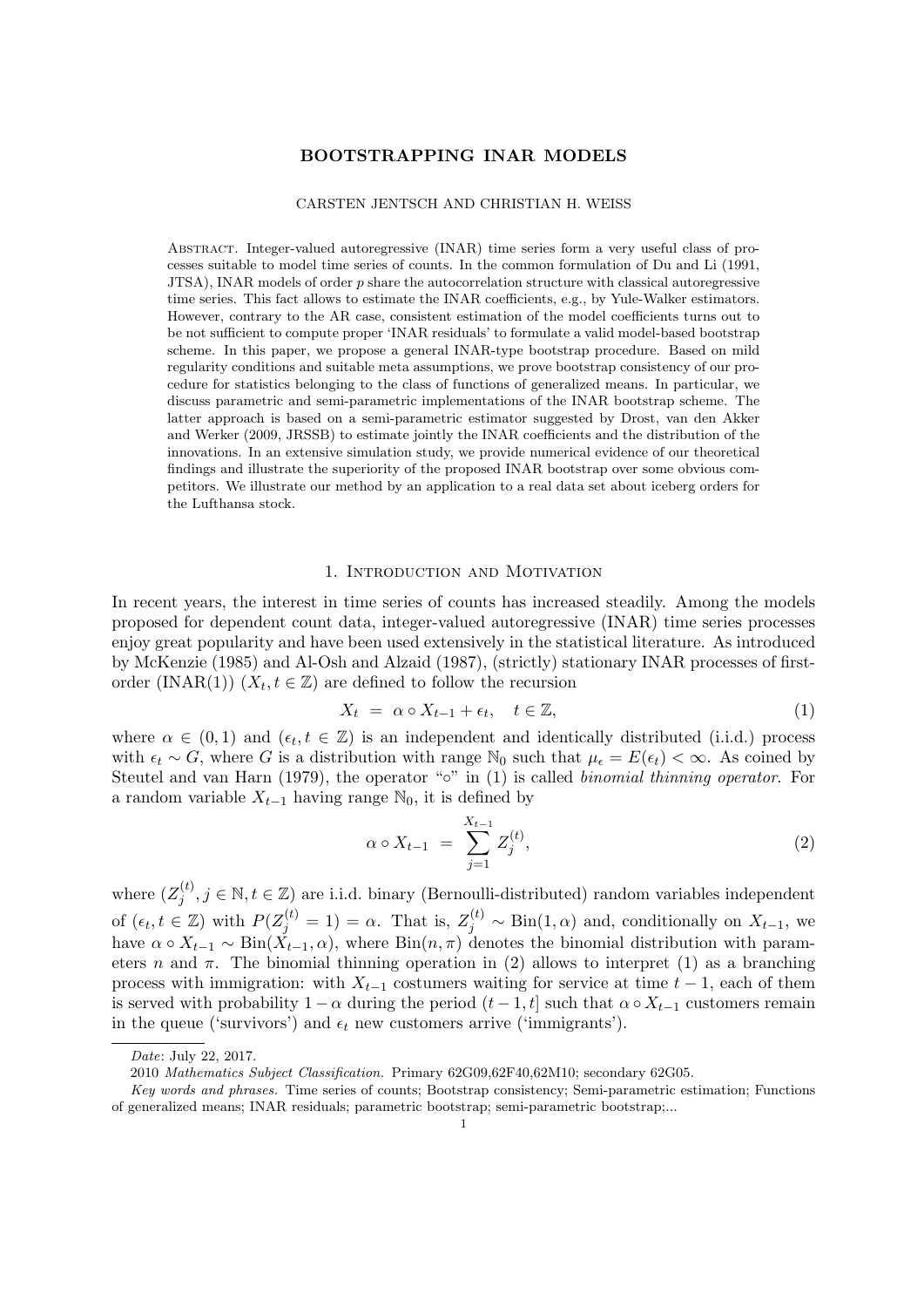In the literature, the definition of INAR models of first order in (1) has been extended to general lag order  $p \in \mathbb{N}$  essentially in two ways. Alzaid and Al-Osh (1990) proposed INAR $(p)$ processes that maintain the nice interpretation of customers waiting for service of the INAR(1) model in (1). However, the formulation of  $\text{INAR}(p)$  processes proposed by Du and Li (1991) has been preferred and followed by most researchers; see, e.g., Latour (1998), Silva and Silva (2006) or Drost et al. (2009). In their formulation, which we will use throughout this paper,  $\text{INAR}(p)$ processes  $(X_t, t \in \mathbb{Z})$  are defined to follow the recursion

$$
X_t = \alpha_1 \circ X_{t-1} + \alpha_2 \circ X_{t-2} + \dots + \alpha_p \circ X_{t-p} + \epsilon_t, \quad t \in \mathbb{Z},
$$
\n
$$
(3)
$$

where  $(\epsilon_t, t \in \mathbb{Z})$  as before and  $\boldsymbol{\alpha} = (\alpha_1, \dots, \alpha_p)' \in (0, 1)^p$  such that  $\sum_{i=1}^p \alpha_i < 1$  and

$$
\alpha_i \circ X_{t-i} = \sum_{j=1}^{X_{t-i}} Z_j^{(t,i)},\tag{4}
$$

where  $(Z_i^{(t,i)}$  $j_j^{(t,i)}, j \in \mathbb{N}, t \in \mathbb{Z}$ ,  $i = 1, \ldots, p$ , are mutually independent i.i.d. binary random variables with  $Z_j^{(t,i)} \sim \text{Bin}(1, \alpha_i)$  that are independent of  $(\epsilon_t, t \in \mathbb{Z})$ .

The main reason why  $INAR(p)$  processes as proposed by Du and Li (1991) are usually preferred in the literature is as follows. If  $\sigma_{\epsilon}^2 = Var(\epsilon_t) < \infty$  holds, their autocorrelation structure turns out to be exactly the same as that of an autoregressive process of order  $p(\text{AR}(p))$  with corresponding coefficients, that is,

$$
X_t = \nu + \alpha_1 \cdot X_{t-1} + \dots + \alpha_p \cdot X_{t-p} + e_t, \quad t \in \mathbb{Z},
$$
\n
$$
(5)
$$

where  $\nu \in \mathbb{R}$  is an intercept term and  $(e_t, t \in \mathbb{Z})$  is a white noise process with  $e_t \sim (0, \sigma_e^2)$ . Note that we distinguish INAR innovations  $\epsilon_t$  and AR errors  $e_t$  throughout the paper. In contrast, the autocorrelation structure of  $\text{INAR}(p)$  processes in the set-up of Alzaid and Al-Osh (1990) corresponds to that of an autoregressive moving-average  $ARMA(p, p-1)$  process; see also Latour (1998).

As they share the same autocorrelation function  $\rho(h) = Corr(X_{t+h}, X_t), h \in \mathbb{Z}$ , the INAR(p) model in (3) can be considered as a (non-negative) integer-valued counterpart to the continuousvalued  $AR(p)$  model in (5). In particular, this similarity allows to estimate the INAR coefficients  $\alpha_1, \ldots, \alpha_p$  and the intercept  $\nu$  by well-known techniques from classical time series analysis as, e.g., Yule-Walker (YW), Least-Squares (LS) or Maximum-Likelihood (ML) estimators; see, e.g., Du and Li (1991); Silva and Silva (2006); Bu et al. (2008). However, both models differ in one crucial point. Contrary to AR models, which belong to the class of linear time series processes, INAR models are non-linear. This non-linearity is caused by the (random) thinning operations " $\circ$ " in (3) in comparison to the simple (deterministic) multiplications " $\cdot$ " in (5).

In particular, with data  $X_1, \ldots, X_n$  at hand, this additional random source introduced by the thinning operation in INAR models does not allow to identify the innovations  $\epsilon_t$  even in the case when the model coefficients  $\alpha_1, \ldots, \alpha_p$  are known. This is in contrast to AR models, where the error terms  $e_t$ ,  $t = p + 1, \ldots, n$ , can be easily re-constructed using (5). Moreover, if  $\alpha_1, \ldots, \alpha_p$ are not known, it is still possible to consistently estimate the AR error terms  $e_t$  by residuals are not known, it is still possible to consistently estimate the AK error terms  $e_t$  by residuals  $\hat{e}_t$  as  $\alpha_1, \ldots, \alpha_p$  and  $\nu$  can be consistently estimated by some  $\hat{\alpha}_1, \ldots, \hat{\alpha}_p$  and  $\hat{\nu}$  (with  $\sqrt{n}$ -rate More precisely, we have

$$
\widehat{e}_t = X_t - \widehat{\nu} - \widehat{\alpha}_1 X_{t-1} - \dots - \widehat{\alpha}_p X_{t-p} \xrightarrow{P} X_t - \nu - \alpha_1 X_{t-1} - \dots - \alpha_p X_{t-p} = e_t, \quad (6)
$$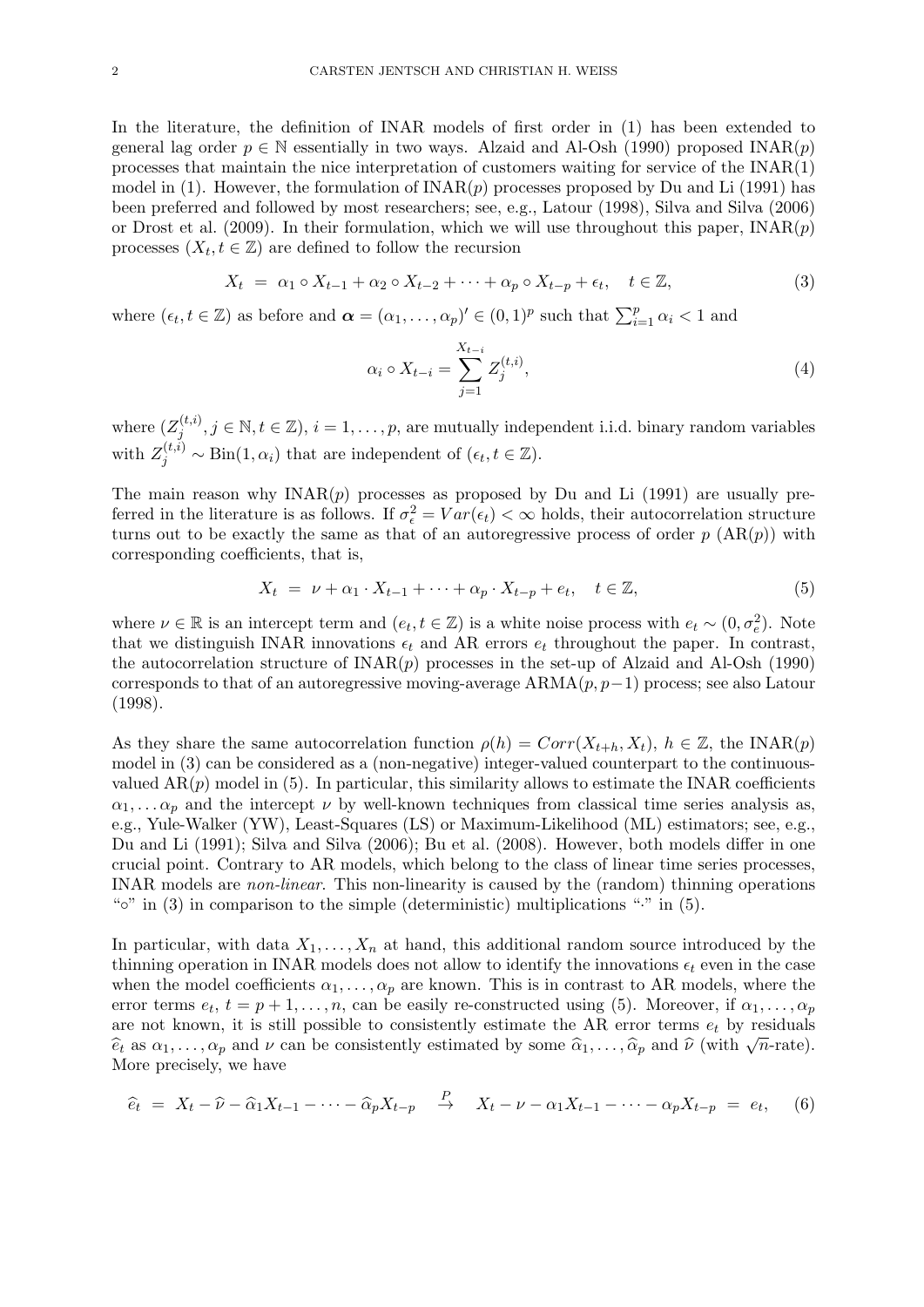where  $\stackrel{P}{\rightarrow}$  denotes convergence in probability. The latter observation allows to make meaningful inference about the distribution of the errors  $e_t$  as well. In particular, it allows the valid application of residual-based bootstrap schemes as the residuals carry automatically the true distribution of the error terms<sup>1</sup>. If the data generating process (DGP) is an AR model as in  $(5)$ , a corresponding AR bootstrap is proved to consistently estimate the distributions of statistics  $T_n = T_n(X_1, \ldots, X_n)$  belonging to large classes of statistics under mild conditions; compare Kreiß (1988, 1992, 1997); Bühlmann (1995, 1997); Kreiß et al. (2011) and the overview in Kreiß and Paparoditis (2011). The AR bootstrap is very popular in practice as it is very easy to implement and it usually outperforms asymptotic approximations in finite samples. Furthermore, as the residuals are used directly, it is not necessary to estimate explicitly the distribution of the innovations or its features as, e.g., its variance. We refer to Section 3 for details.

In view of the convenience and popularity of the AR bootstrap, it would be desirable to adapt it to the INAR case. For this purpose, first of all, it would be necessary to construct an appropriate set of residuals from INAR time series data. In Section 2, we will address this seemingly straightforward task in more detail. It turns out that, in comparison to the AR case, it is not possible to get proper residuals from observed INAR data that are "close to" the true innovations  $\epsilon_2, \ldots, \epsilon_n$  and carry the true innovation distribution to an (asymptotically) sufficient extent.

Alternatively, as INAR and AR models share the autocorrelation structure, it might be advisable to just ignore the discreteness of count data and to apply straight ahead an AR bootstrap to capture the dependence in INAR data. The generality of such an approach to lead to asymptotically valid bootstrap approximations will be discussed in detail in Section 3. It turns out that consistent application is restricted to certain special cases, and the standard AR bootstrap is not appropriate for general statistics when applied to INAR time series data.

On the other hand, as stationary  $\text{INAR}(p)$  models are always assured to be geometrically strong mixing and they are just a parsimonious form of a Markov processes with countable state space  $\mathbb{N}_0$ , two (groups of) non-parametric bootstrap procedures can be applied to INAR time series data. These are block bootstraps and Markovian bootstraps. Whereas block bootstrap are generally applicable, but require the selection of a tuning parameter (block length) and tend to perform inferior in small samples, Markovian bootstraps suffer from a huge number of parameters (transition probabilities), especially for INAR processes with their infinite range and a possibly large Markov order. For prediction in INAR models, block bootstrap techniques have been used, e.g., by Jung and Tremayne (2006) to estimate the standard errors. Potential issues of (block) bootstrapping discrete-valued time series are discussed in Jentsch and Leucht (2016).

In general, if a certain structure is available for a DGP (e.g., in form of a parametric model), it will be advisable to make use of such structural assumptions to construct a tailor-made bootstrap procedure. Usually, this leads to bootstraps that will be superior to other competitive bootstrap methods that are more widely applicable. The main contribution of this paper is to propose a general INAR-type bootstrap procedure in Section 4, where we prove consistency under suitable meta assumptions and discuss parametric and semi-parametric implementations. The latter will be semi-parametric in the sense that it mimics the parametric structure of the binomial thinning operations in an INAR recursion without assuming any parametric family of distributions for the innovation process  $(\epsilon_t, t \in \mathbb{Z})$ . In Section 5, we show the results of an extensive simulation study that compares several bootstrap approaches including, e.g., block and Markovian bootstraps to construct confidence intervals. We find that our semi-parametric

<sup>&</sup>lt;sup>1</sup>In the sense that the empirical distribution of the  $\hat{e}_1, \ldots, \hat{e}_n$  converges to the marginal distribution of  $(e_t, t \in \mathbb{Z})$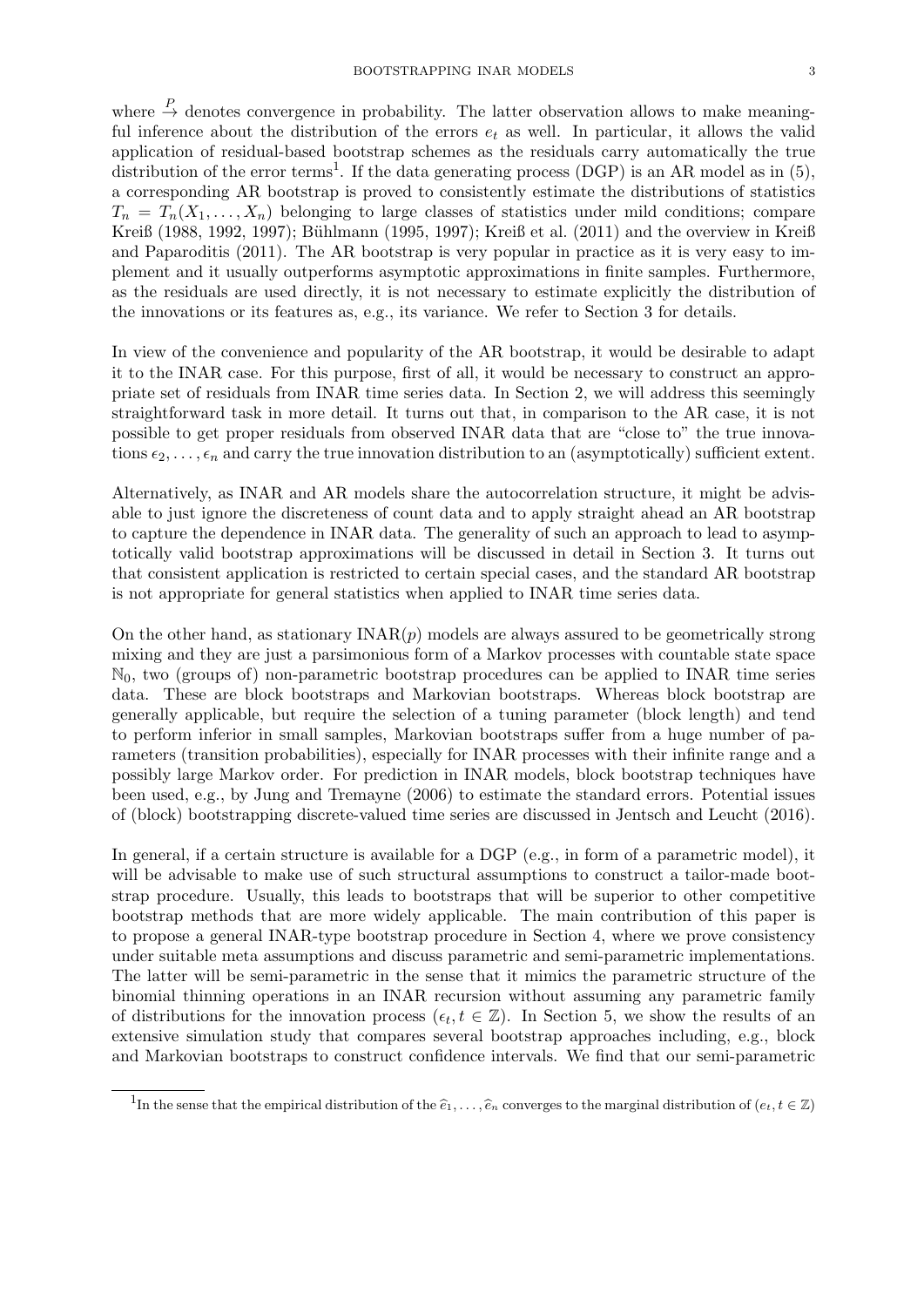INAR bootstrap is robust and tends to perform superior to relevant competitors. In a real-data application, we analyze iceberg orders from Lufthansa stock to illustrate our method. Section 6 concludes, and all proofs are deferred to Appendix A.

#### 2. Constructing INAR Residuals: some (naive) ideas

In view of the popularity of the AR bootstrap, it would be desirable to adapt it to the INAR case. For this purpose, it would be necessary (among others) to construct an appropriate type of residuals from INAR time series data. In the sequel, we shall briefly discuss three such approaches, which appear more or less obvious at a first glance. However, it turns out that all these approaches suffer from severe handicaps, so a straightforward adaption of a model-based AR bootstrap to the set-up of INAR processes is not possible.

#### 2.1. Exploiting Discreteness.

The randomness of the thinning operation in INAR models does generally not allow to estimate consistently the innovations  $\epsilon_t$ . However, it is possible to exploit the discreteness of INAR models to observe directly some of them even without any deviation. For instance, for INAR(1) models from (1), we have

$$
X_t = \alpha \circ X_{t-1} + \epsilon_t = \epsilon_t \quad \text{if} \quad X_{t-1} = 0. \tag{7}
$$

That means, whenever  $X_{t-1} = 0$ , we observe the true innovation without any deviation as  $X_t = \epsilon_t$  one step ahead. As the range of  $\epsilon_t$  is  $\mathbb{N}_0$ , the same holds for  $X_t$  leading to  $p_0 =$  $P(X_{t-1} = 0) > 0$  iff  $P(\epsilon_t = 0) > 0$ . That is, we can expect about  $(n-1)p_0$  zeros in a sample  $X_1, \ldots, X_{n-1}$ , and this increases to  $\infty$  as  $n \to \infty$ . This means, although it is not possible to estimate the innovations  $\epsilon_t$  consistently, it is still possible to observe asymptotically infinitely many of these innovations, which of course carry the true distribution. Hence, this approach allows for asymptotically meaningful inference on the innovation distribution. In the context of random coefficient AR models, a similar approach has been employed by Fink and Kreiß (2013) for bootstrapping of random coefficient AR models. However, in finite samples, this approach suffers from severe drawbacks:

- (i) If  $p_0$  is small, only few innovations are observed in an INAR sample  $X_1, \ldots, X_n$ . Consequently, the effective sample size for the sequence of innovations is very small, leading to inferior finite sample performance.
- (ii) In principle, the idea of (7) can be extended to  $INAR(p)$  models of general order p. In this case, to be able to observe the innovations  $\epsilon_t$  directly, one even needs  $X_{t-1} = \cdots =$  $X_{t-p} = 0$ . But the latter event is by far rarer than  $X_{t-1} = 0$ .
- (iii) In general, this approach suffers from a considerable loss in efficiency as only few information from a data sample  $X_1, \ldots, X_n$  is eventually used.

## 2.2. AR Fitting and Rounding.

Motivated by the fact that  $\text{INAR}(p)$  and  $\text{AR}(p)$  models share the same autocorrelation function, Cardinal et al. (1999); Kim and Park (2006, 2008) proposed to fit an  $AR(p)$  model (5) to the INAR sample  $X_1, \ldots, X_n$  to get quantities  $\hat{e}_t + \hat{\nu} = X_t - \hat{\alpha}_1 X_{t-1} - \cdots - \hat{\alpha}_p X_{t-p}$ ; see also Park and Kim (2012) for the notion of expected residuals. A sequence of residuals having range  $\mathbb{N}_0$ is constructed by

$$
\breve{\epsilon}_t := \begin{cases} [\widehat{e}_t + \widehat{\nu}], & \widehat{e}_t + \widehat{\nu} > 0 \\ 0, & \widehat{e}_t + \widehat{\nu} \le 0 \end{cases},
$$

where [x] denotes a rounding operator to ensure that  $\check{\epsilon}_t$  is integer-valued. In their papers, Cardinal et al. (1999); Kim and Park (2006) used this sequence of residuals for model-based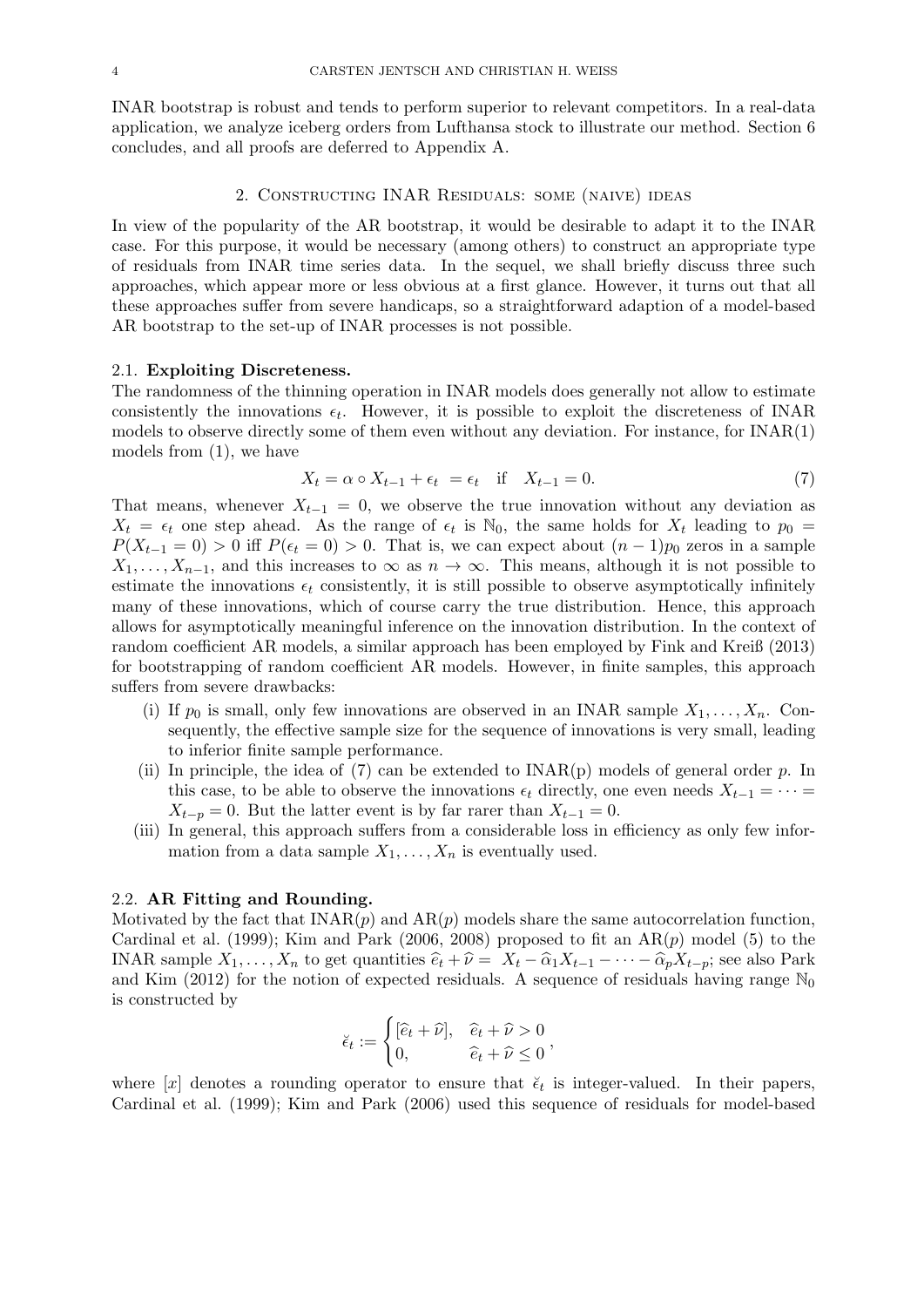

FIGURE 1. PMF of  $\epsilon_t \sim \text{Poi}(1.0)$  (light gray) against PMF of rounded residuals  $[X_t-\alpha X_{t-1}]$  in (a), and thinning-based residuals  $X_t-\alpha \tilde{\circ} X_{t-1}$  in (b); here  $\alpha = 0.4$ (black) or  $\alpha = 0.8$  (dark gray).

bootstrapping, whereas Kim and Park (2008) adapt this approach for bootstrapping signed INAR $(p)$  models that have range  $\mathbb{Z}$ . But as illustrated in Figure 1 (a), this method for constructing residuals will generally not work sufficiently precise. For the example presented in Figure 1 (a), it was assumed that  $\epsilon_t \sim \text{Poi}(1.0)$ , and the corresponding true probability mass function (PMF) of the innovations is plotted as thick light bars. Now assume an  $INAR(1)$  model with either  $\alpha = 0.4$  or  $\alpha = 0.8$ , then the distributions of  $[X_t - \alpha X_{t-1}]$  (plotted with thin bars in black or dark gray, respectively) strongly deviate from the one of  $\epsilon_t$ . Moreover, it can be easily seen that no simple transformation as, e.g., shifting the distribution or setting negative values to zero does cure the problem.

## 2.3. Additional Thinning.

Another naive approach that tries to mimic the randomness of the thinning operation in the construction of residuals is as follows. Fit an INAR $(p)$  model (3) to the sample  $X_1, \ldots, X_n$  to get estimated coefficients  $\hat{\alpha}_1, \ldots, \hat{\alpha}_p$ . Then, define a sequence of residuals by

$$
\widetilde{\epsilon}_t := X_t - \widehat{\alpha}_1 \widetilde{\circ} X_{t-1} - \dots - \widehat{\alpha}_p \widetilde{\circ} X_{t-p}, \quad t = p+1, \dots, n,\tag{8}
$$

where " $\tilde{\circ}$ " denotes mutually independent binomial thinning operations executed independently of everything else. But again, this approach is not applicable, because, among others, the residuals  $\tilde{\epsilon}_{1+p}, \ldots, \tilde{\epsilon}_n$  become negative with positive (asymptotically non-vanishing) probability. Setting the negative values to zero does not cure this problem, also see the example plotted in Figure 1 (b), which plots the PMF of  $X_t - \alpha \tilde{\alpha} X_{t-1}$  for  $\alpha = 0.4$  (black) or  $\alpha = 0.8$  (dark gray). This immediately leads to the conclusion that the INAR residuals in (8) do not mimic properly the true marginal distribution of the innovations, such that these residuals are not appropriate for statistical inference on the innovation distribution. Additionally, residuals from (8) are random and hence not reproducible.

#### 3. Ignoring Discreteness: Residual-based AR Bootstrap

In the case where the DGP is assumed to be a stationary  $AR(p)$  process following a recursion (5), it is usually advisable to use a model-based bootstrap to resample observations  $X_1, \ldots, X_n$ . A corresponding residual-based AR bootstrap is well-suited for statistical inference and can be used to consistently estimate the distribution of statistics  $T_n = T_n(X_1, \ldots, X_n)$  belonging to a large class of statistics. For example, it allows to construct confidence intervals in numerous situations that are of great interest in the statistical literature.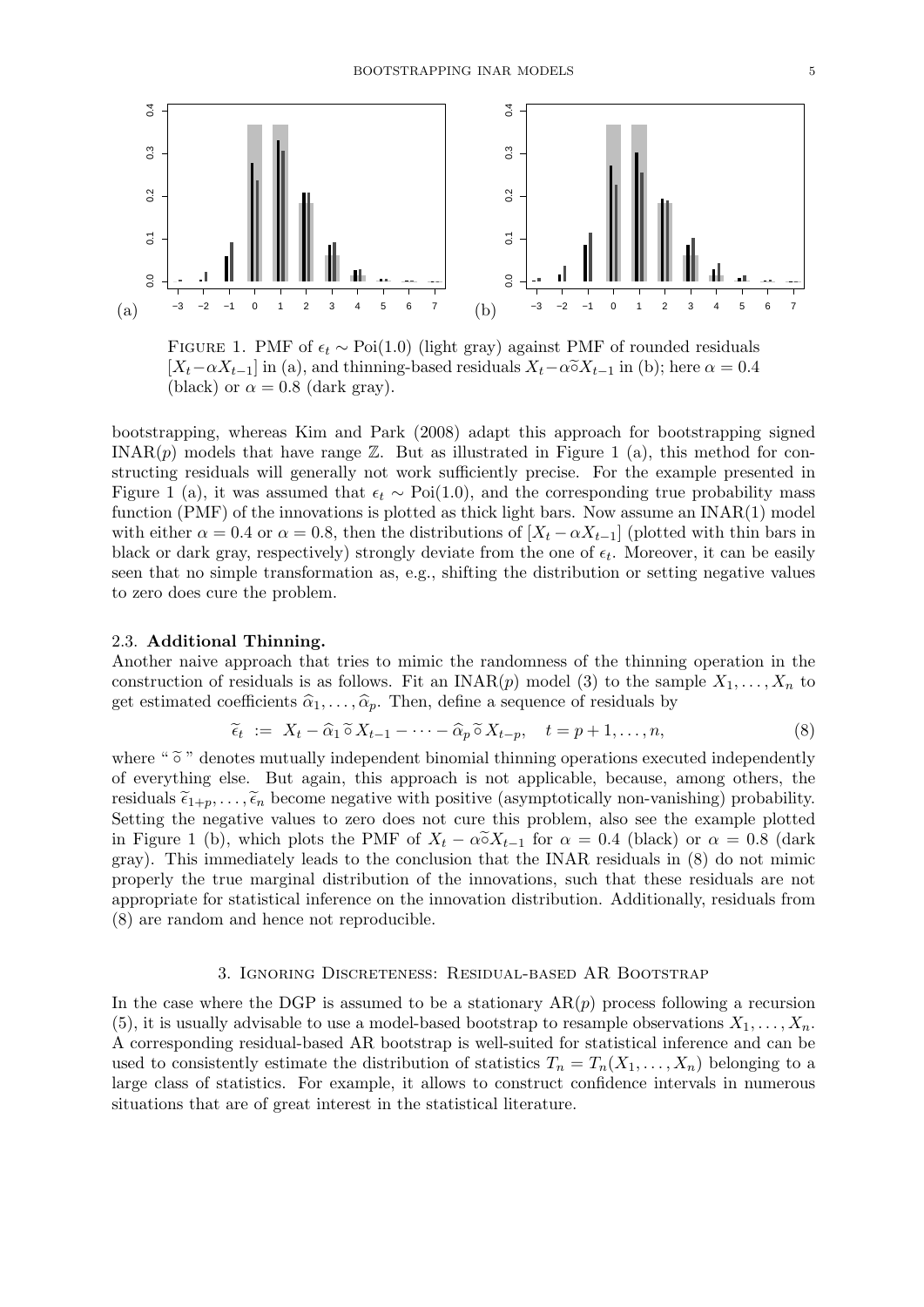The idea of the residual-based AR bootstrap is to fit an AR(p) model (5) to the data  $X_1, \ldots, X_n$ to get estimated coefficients  $\hat{\alpha} = (\hat{\alpha}_1, \dots, \hat{\alpha}_p)'$  and  $\hat{\nu}$ , and to use those to compute AR residuals

$$
\widehat{e}_t := X_t - \widehat{\nu} - \widehat{\alpha}_1 X_{t-1} - \dots - \widehat{\alpha}_p X_{t-p}, \quad t = p+1, \dots, n. \tag{9}
$$

These residuals  $\hat{e}_{p+1}, \ldots, \hat{e}_n$  approximate the true but unobserved errors  $e_{p+1}, \ldots, e_n$ , and they are approximately i.i.d.; compare also (6). This heuristic allows the application of Efron's i.i.d. bootstrap (Efron, 1979) on the set of residuals to get (asymptotically valid) bootstrap error terms  $e_1^+,\ldots,e_n^+$ , and to define AR bootstrap observations  $X_1^+,\ldots,X_n^+$  according to the recursion

$$
X_t^+ = \hat{\nu} + \hat{\alpha}_1 X_{t-1}^+ + \dots + \hat{\alpha}_p X_{t-p}^+ + e_t^+.
$$
 (10)

Despite the INAR's observations and innovations being non-negative and integer-valued, INAR models are still autoregressive-type DGPs, and they even share the autocorrelation structure with AR models. Hence, one may just ignore that the residuals  $\hat{e}_t$  obtained from fitting AR models to INAR data are neither integer-valued nor assured to be non-negative, and apply the AR bootstrap to INAR data just straight ahead. With data  $X_1, \ldots, X_n$  at hand, the AR bootstrap is as follows<sup>2</sup>:

## Residual-based AR Bootstrap

- Step 1. Compute the centered observations  $Y_t = X_t \overline{X}$ , where  $\overline{X} = \frac{1}{n}$  $\frac{1}{n} \sum_{t=1}^{n} X_t.$
- Step 2. Fit an autoregressive process of order p, i.e.,  $Y_t = \sum_{i=1}^p \alpha_i Y_{t-i} + e_t$  to the centered data  $Y_1, \ldots, Y_n$ . This leads to estimated AR coefficients  $\hat{\alpha}_1, \ldots, \hat{\alpha}_p$ , which can be obtained, e.g., from Yule-Walker estimates.
- Step 3. Compute the estimated residuals  $\hat{e}_t = Y_t \sum_{i=1}^p \hat{\alpha}_i Y_{t-i}, t = p+1, \ldots, n$ , and center them, i.e., compute  $\widetilde{e}_t = \widehat{e}_t - \frac{1}{n-p} \sum_{t=p+1}^n \widehat{e}_t$ .
- Step 4. Generate bootstrap observations  $Y_1^+, \ldots, Y_n^+$  according to

$$
Y_t^+ = \sum_{i=1}^p \widehat{\alpha}_i Y_{t-i}^+ + e_t^+,
$$

where  $(e_t^+)$  are randomly and uniformly drawn from the centered residuals  $\{\widetilde{e}_{p+1}, \ldots, \widetilde{e}_n\}$ .<br>Defining  $X_t^+ = Y_t^+ + \overline{X}$  leads to the AR bootstrap sample  $X_1^+, \ldots, X_n^+$ .

In view of the analogy of INAR and AR models with respect to their autocorrelation structure, there is some chance for the AR bootstrap to lead to valid bootstrap approximations. Heuristically, an AR bootstrap is obviously capable to capture the complete correlation structure of INAR models, which might be sufficient for certain statistics as, e.g., the sample mean  $\overline{X} = \frac{1}{n}$  $\frac{1}{n}\sum_{t=1}^{n} X_t$ , which depends exclusively on autocovariances in the limit. More precisely, under rather mild mixing conditions (fulfilled by INAR processes with existing  $2 + \delta$  moments) on a stationary process  $(X_t, t \in \mathbb{Z})$  with  $\mu_X = E(X_t)$  and  $\gamma_X(h) = Cov(X_{t+h}, X_t)$ ,  $h \in \mathbb{Z}$ , the following central limit theorem (CLT) from Ibragimov (1962) holds

$$
\sqrt{T}\left(\overline{X} - \mu_X\right) \stackrel{d}{\to} \mathcal{N}(0, V),\tag{11}
$$

where  $\stackrel{d}{\to}$  denotes convergence in distribution and  $V = \sum_{h=-\infty}^{\infty} \gamma_X(h)$ .

In the following lemma, see Appendix A.1 for the proof, we show that an AR bootstrap applied to INAR data is generally sufficient to lead to valid bootstrap approximations for the statistic of the sample mean.

<sup>&</sup>lt;sup>2</sup>Note that this approach is asymptotically equivalent to the approach, where intercept and AR parameters are estimated jointly, where no centering in Step 1 has to be applied.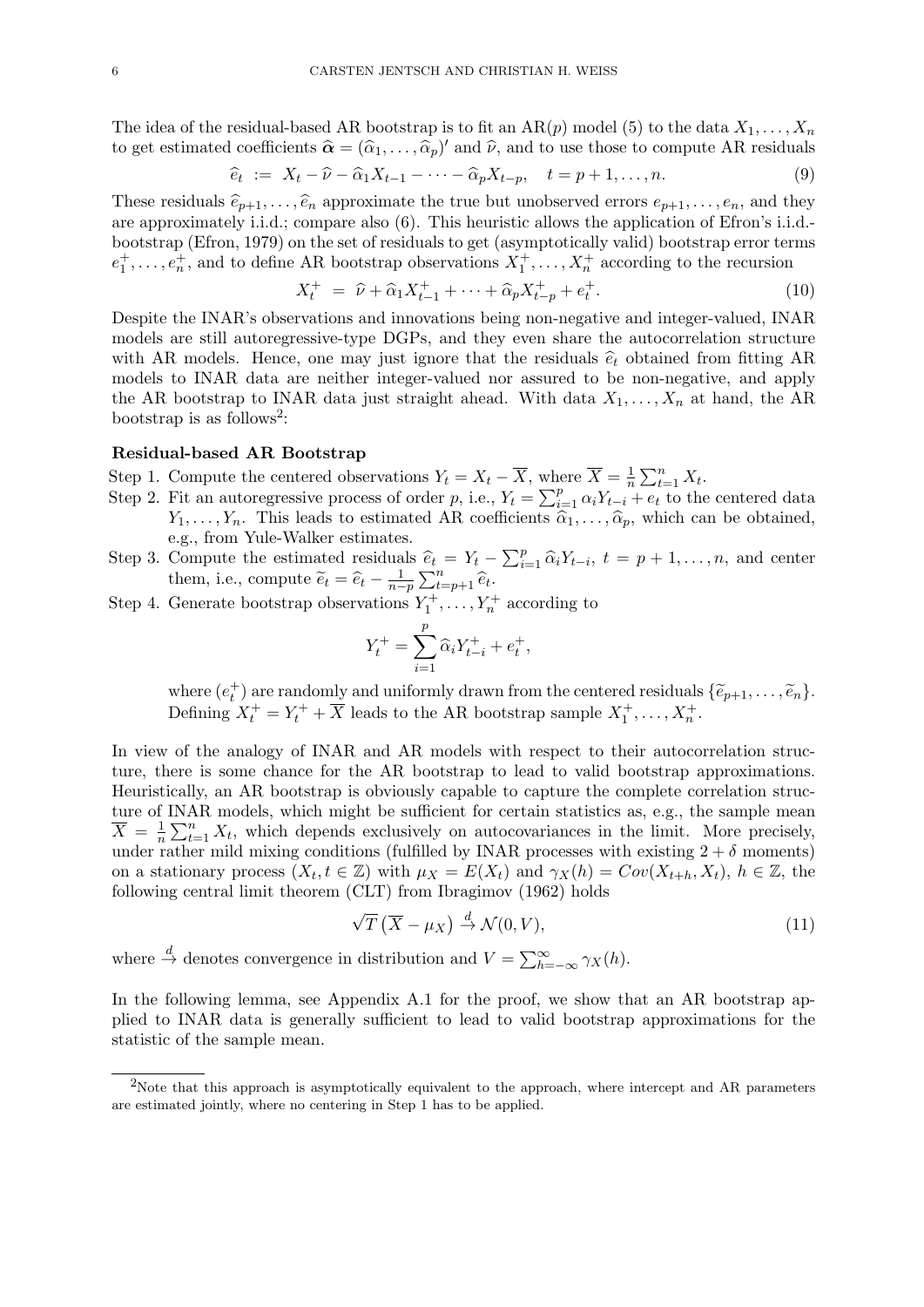Lemma 3.1 (AR Bootstrap Consistency for the Sample Mean).

Suppose  $(X_t, t \in \mathbb{Z})$  is a stationary INAR(p) model as in (3) such that  $E(\epsilon_t^4) < \infty$ . Then, we have  $n \text{Var}^+(\overline{Y}^+) \rightarrow V$  and

$$
\sqrt{n}\,\overline{Y}^+ = \sqrt{n}\left(\overline{X}^+ - \overline{X}\right) \stackrel{d}{\to} \mathcal{N}(0, V)
$$

in probability, respectively, leading to

$$
d_K\left(\mathcal{L}^+(\sqrt{nY}^+),\mathcal{L}(\sqrt{n}(\overline{X}-\mu_X))\right):=\sup_{x\in\mathbb{R}}\left|P^+\left(\sqrt{nY}^+\leq x\right)-P\left(\sqrt{n}(\overline{X}-\mu_X)\leq x\right)\right|=o_P(1),
$$

where  $d_K$  denotes the Kolmogorov-Smirnov distance and  $\mathcal{L}(X)$  denotes the probability law of a random variable X. Here and throughout the paper,  $\mathcal{L}^+$ ,  $P^+$ ,  $E^+$ ,  $Var^+$ , etc. denote bootstrap law, bootstrap probability measure, bootstrap mean, bootstrap variance, etc., respectively, induced by the AR bootstrap (conditional on the sample  $X_1, \ldots, X_n$ ).

The result of Lemma 3.1 shows that an AR bootstrap is capable to capture the proper limiting The result of Lemma 3.1 shows that an AR bootstrance (and distribution) of  $\sqrt{n}(\overline{X} - \mu_X)$ , that is,

$$
nVar\left(\overline{X}\right) \rightarrow \frac{\alpha\mu_{\epsilon} + \sigma_{\epsilon}^2}{(1-\alpha)^2} \quad \text{as } n \rightarrow \infty,
$$
\n(12)

although the discrete nature of the underlying process is completely ignored. Such a result is closely related to those obtained in Theorem 3.1 in Kreiß et al. (2011). By introducing the concept of companion processes, the authors show that an AR (sieve) bootstrap that captures asymptotically the complete autocovariance structure of an underlying process, will always be consistent for the sample mean and other statistics that depend exclusively on the autocovariance structure of the process under very mild conditions. However, the situation becomes much different for statistics that depend also on other distributional features of the DGP beyond second-order structure. To illustrate this, we consider the sample variance  $\hat{\gamma}(0) = n^{-1} \sum_{t=1}^{n} (X_t - \overline{X})^2$  in the following example. For an INAP(1) model with Poisson distributed innerations, it  $\overline{X})^2$  in the following example. For an INAR(1) model with Poisson-distributed innovations, it shows that an AR bootstrap cannot be generally valid for statistical inference for INAR data.

#### Example 3.1 (AR Bootstrap Inconsistency for the Sample Variance).

Suppose  $(X_t, t \in \mathbb{Z})$  is a stationary Poisson INAR(1) process as in (1) with  $\epsilon_t \sim \text{Poi}(\lambda)$ ,  $\lambda > 0$ and thinning parameter  $\alpha \in (0,1)$ . This leads to  $\mu_X = E(X_t) = \lambda/(1-\alpha)$ , and the true limiting variance of the sample variance  $\hat{\gamma}(0)$  is given by

$$
n\operatorname{Var}\left(\widehat{\gamma}(0)\right) \rightarrow 2\mu_X^2 \frac{1+\alpha^2}{1-\alpha^2} + \mu_X \frac{1+\alpha}{1-\alpha},\tag{13}
$$

see Weiß and Schweer (2016). However, if an ordinary AR bootstrap (of order one) is applied to  $INAR(1)$  data, we get

$$
nVar^{+}(\hat{\gamma}^{+}(0)) \rightarrow 2\mu_{X}^{2}\frac{1+\alpha^{2}}{1-\alpha^{2}} + \mu_{X}\frac{1-4\alpha^{2}+6\alpha^{3}-3\alpha^{4}}{(1-\alpha^{2})^{2}}
$$
(14)

in probability, as shown in Appendix A.2. A comparison of  $(13)$  and  $(14)$  shows that their respective second summands differ, leading to the conclusion that the AR bootstrap is not asymptotically valid. As an illustrative example, consider the case of  $\lambda = 1$  and  $\alpha \in \{0.4, 0.8\}$ , leading to  $\mu_X = 1.\overline{6}$  and  $\mu_X = 5$ , respectively. Then the asymptotic variances according to (13) and (14) are equal to about 11.56 vs. 9.25 ( $\alpha = 0.4$ ) and 272.78 vs. 238.70 ( $\alpha = 0.8$ ), respectively. Hence, the AR bootstrap systematically underestimates the variances in both cases. This difference does not only hold asymptotically, but also manifests itself for finite sample size. In Table 1, we summarize some results from the simulation study as described in Section 5.1. The columns "Simul. value" give the value of  $n Var(\hat{\gamma}(0))$  that was empirically computed from the respective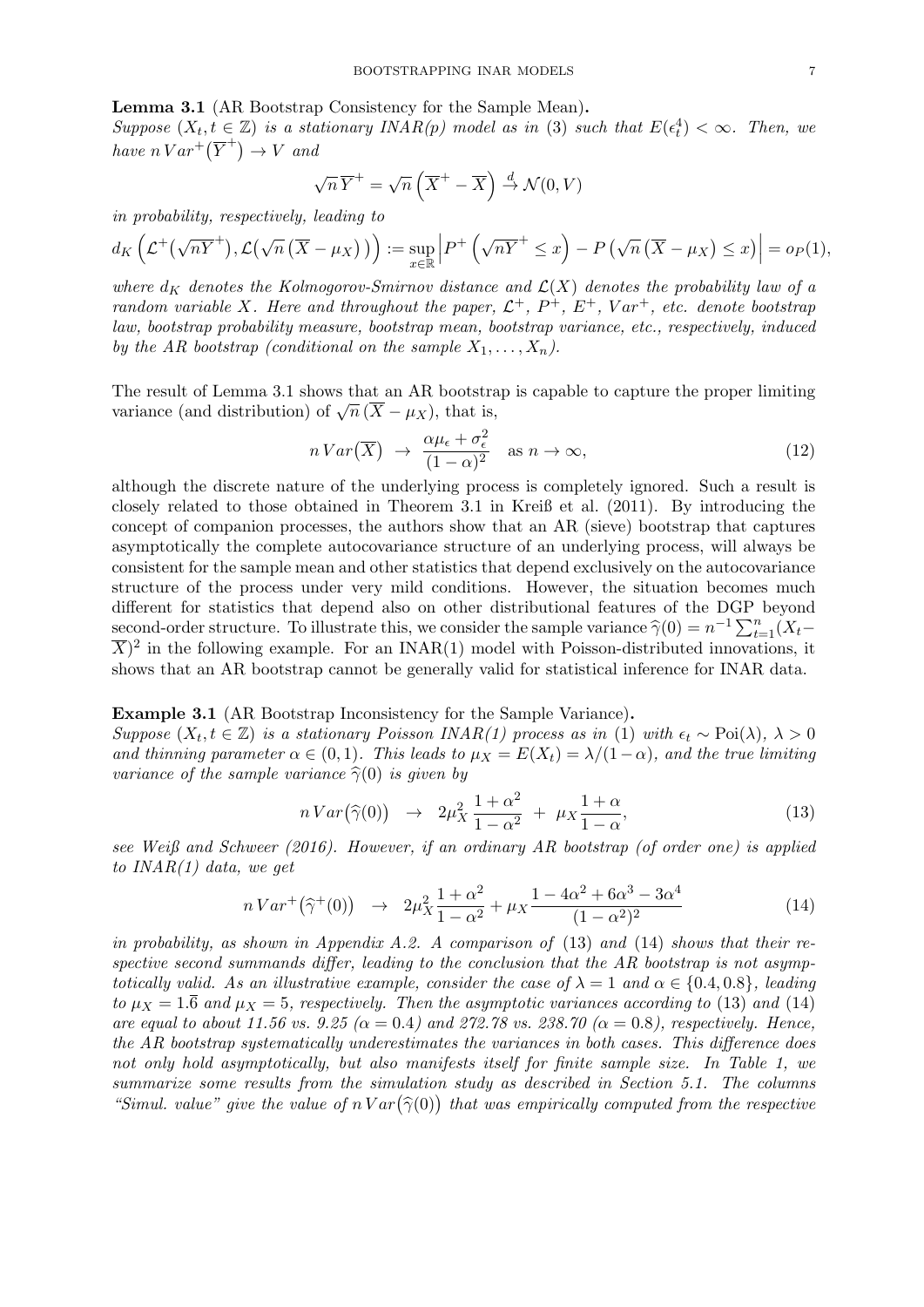|                  |                   | $(\lambda, \alpha) = (1, 0.4)$       |       |           |      |                               | $(\lambda, \alpha) = (1, 0.8)$ |                                      |        |               |               |        |
|------------------|-------------------|--------------------------------------|-------|-----------|------|-------------------------------|--------------------------------|--------------------------------------|--------|---------------|---------------|--------|
|                  |                   | Simul. Median of bootstrap estimates |       |           |      |                               |                                | Simul. Median of bootstrap estimates |        |               |               |        |
| $\boldsymbol{n}$ | value             | spINAR pINAR CBB AR                  |       |           |      | ΜВ                            | value                          | spINAR pINAR CBB                     |        |               | AR            | MВ     |
| 100 l            | 10.51             | 9.92                                 | 10.58 | 6.12 7.17 |      | 9.04                          | 232.35                         | -167.40                              | 183.45 | 73.81 116.78  |               | 121.83 |
| <b>250</b>       | 10.97             | 10.99                                | 10.93 |           |      | 8.23 8.33 11.70               | 245.88                         | 224.70                               | 222.36 | 121.26        | 168.73        | 174.14 |
|                  | $500 \mid 11.26$  | 11.23                                | 11.31 | 9.61      |      | 8.68 12.97                    | 280.65                         | 255.53                               | 250.01 |               | 167.15 202.75 | 211.16 |
|                  | $1000 \mid 11.44$ | 11.36                                | 11.50 |           |      | $9.82 \quad 9.00 \quad 12.55$ | 277.70                         | 266.38                               | 262.94 | 191.45 222.16 |               | 236.72 |
|                  | $\infty$   11.56  |                                      |       |           | 9.25 |                               | 272.78                         |                                      |        |               | 238.70        |        |

TABLE 1. Poisson INAR(1) model: Simulated values of  $nVar(\hat{\gamma}(0))$  against the modian of the corresponding bootstrap estimates, see Example 3.1 for datails median of the corresponding bootstrap estimates, see Example 3.1 for details.

simulation runs, while the remaining columns give the median value from bootstrap estimates for  $n \text{Var}(\hat{\gamma}(0))$ . The columns "AR" refer to the AR bootstrap discussed here, and it becomes<br>clean that the AR best trans estimates for  $n \text{Var}(\hat{\gamma}(0))$  are much below the simulated true value clear that the AR bootstrap estimates for  $n \text{Var}(\hat{\gamma}(0))$  are much below the simulated true value<br>also for finite n. The columns "CRR" and "MR" refer to the natural non narametric bootstrap also for finite n. The columns "CBB" and "MB" refer to the natural non-parametric bootstrap competitors of the circular block bootstrap and the Markov bootstrap, respectively (see Section 5.1 for more details), while "spINAR" and "pINAR" refer to the INAR bootstraps being introduced below in Section 4. Without knowing the details of these methods at the moment, it is obvious that these methods produce estimates being much closer to the simulated values for  $nVar(\hat{\gamma}(0))$ .

A similar discrepancy as in Example 3.1 is also observed for the sample autocorrelation function A similar discrepancy as in Example 3.1 is also observed for the sample autocorrelation function<br>of a Poisson INAR(1) process. While  $\sqrt{n}(\hat{\rho}(1) - \rho(1))$  is known to have a limiting variance of<br> $1 - \alpha^2 + \alpha(1 - \alpha)/(u_X)$  for a P or a Foisson INAR(1) process. While  $\sqrt{n}(\rho(1) - \rho(1))$  is known to flave a limiting variance of  $1 - \alpha^2 + \alpha(1 - \alpha)/\mu_X$  for a Poisson INAR(1) process (Weiß and Schweer, 2016),  $\sqrt{n}(\hat{\rho}^+(1) - \hat{\rho}(1))$  $1-\alpha^2+\alpha(1-\alpha)/\mu_X$  for a Poisson INAR(1) process (Weiß and Schweer, 2016),  $\sqrt{n}(\hat{\rho}^+(1)-\hat{\rho}(1))$  has a limiting variance of  $1-\alpha^2$ ; compare, e.g., Brockwell and Davis (1991), Example 7.2.3. The additional term  $\alpha(1-\alpha)/\mu_X$  may be large for small values of the observations' mean  $\mu_X$ . The latter observation of AR bootstrap inconsistency for autocorrelations is in sharp contrast to linear time series, where an AR (sieve) bootstrap will be generally consistent for autocorrelations (due to Bartlett's formula) although it might not be consistent for autocovariances.

Besides the inconsistency of the AR bootstrap, e.g., for sample autocovariances and autocorrelations of INAR data, this bootstrap is particularly not suitable at all for statistics that rely on the discreteness of the data. For example, if one is interested in the zero-probability  $p_0 = P(X_t = 0)$ , one just counts the zeros in the sample  $X_1, \ldots, X_n$  and estimates  $p_0$  by its relative frequency. However, if an AR bootstrap is applied to INAR data, one gets bootstrap data  $X_1^+,\ldots,X_n^+$ that is no longer discrete with range  $\mathbb{N}_0$ . Hence, it is not even possible to compute a meaningful relative frequency of zeros from  $X_1^{\pm}, \ldots, X_n^{\pm}$ ; compare also the simulation results in Section 5.1.

As the application of an ordinary AR bootstrap to INAR data is in general not satisfactory due to the issues raised above, there is a great need for INAR-type bootstrap procedures that allow a consistent application to a broad class of statistics.

#### 4. INAR Bootstraps

As observed in the previous section, an ordinary AR bootstrap cannot be valid for INAR models in general. It is obviously crucial to replicate the randomness of the thinning operation in the INAR recursion and to use appropriate bootstrap innovations. Hence, an INAR-type bootstrap is required rather than an AR-type bootstrap. However, in view of Section 2, it is at least not straightforward to construct INAR residuals that carry the true innovation distribution to a sufficient extent. Consequently, a general proposal of a model-based bootstrap that exploits the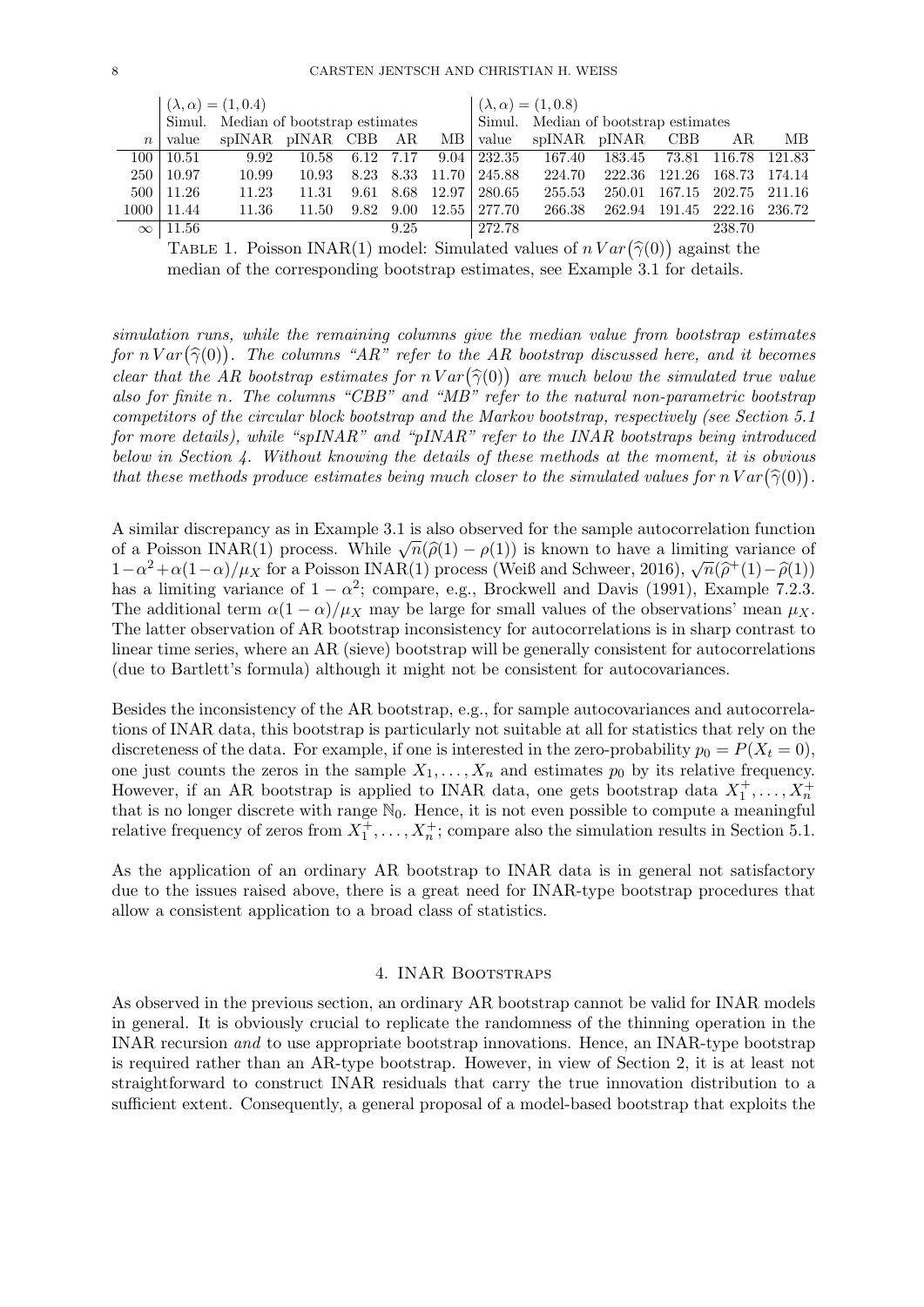autoregressive nature of INAR processes and can be valid for general statistics is not straightforward.

It is, however, not essential to use explicitly residuals from a fitted model, but to use suitable random variables whose marginal distribution shares asymptotically all relevant features with the true innovation distribution. Hence, it turns out to be sufficient to get enough information from an INAR sample to be able to construct sufficiently well-behaved bootstrap innovations. Depending on the statistic of interest and on the conditions imposed on the DGP, these can be obtained in different ways.

In the following, we present a general INAR-type bootstrap scheme in Section 4.1, that does not specify the method used to estimate  $\alpha_1, \ldots, \alpha_p$  and at first allows any distribution  $\widehat{G}$  with range  $\mathbb{N}_0$  for the bootstrap innovations. An appropriate choice of the distribution  $\widehat{G}$  will usually depend on the data sample, that is,  $\hat{G} = \hat{G}(X_1, \ldots, X_n)$ . We prove bootstrap consistency under a suitable set of meta-assumptions on estimators  $\widehat{\alpha}_1, \ldots, \widehat{\alpha}_p$  and on  $\widehat{G}$  in Section 4.2. In Sections 4.3 and 4.4, we propose parametric and semi-parametric implementations of an INAR bootstrap procedure.

#### 4.1. The INAR Bootstrap Scheme.

With data  $X_1, \ldots, X_n$  at hand, a general INAR bootstrap scheme is defined as follows:

- Step 1. Fit an INAR(p) process  $X_t = \sum_{k=1}^p \alpha_k \circ X_{t-k} + \epsilon_t$  to the data to get estimates  $\hat{\alpha}_1, \ldots, \hat{\alpha}_p$  for the INAR coefficients for the INAR coefficients.
- Step 2. Specify a marginal distribution  $\widehat{G}$  with range  $\mathbb{N}_0$  for the bootstrap innovations.
- Step 3. Generate bootstrap observations  $X_1^*, \ldots, X_n^*$  according to

$$
X_t^* = \sum_{k=1}^p \widehat{\alpha}_k \circ^* X_{t-k}^* + \epsilon_t^*
$$
\n(15)

where " ∘<sup>\*</sup> " denotes (mutually independent) bootstrap binomial thinning operations and  $(\epsilon_t^*)$  are i.i.d. random variables following the distribution  $\widehat{G}$ .

## 4.2. Bootstrap Consistency.

In this section, we specify the class of functions of generalized means that we consider here. It is worth mentioning that the considered class is actually richer for discrete-valued data and allows a treatment of statistics that are not covered in the continuous setup. Then, we state suitable assumptions on the INAR process and meta-assumptions on the estimation scheme for  $\hat{\alpha}_1, \ldots, \hat{\alpha}_p$  and the marginal distribution  $\hat{G}$  used to generate bootstrap innovations. Together, these conditions allow to prove bootstrap consistency results.

A statistic  $T_n = T_n(X_1, \ldots, X_n)$  belongs to the class of functions of generalized means if for functions  $g: \mathbb{R}^m \to \mathbb{R}^d$  and  $f: \mathbb{R}^d \to \mathbb{R}, T_n$  can be represented as

$$
T_n = f\left(\frac{1}{n_m} \sum_{t=1}^{n_m} \mathbf{g}(X_t, \dots, X_{t+m-1})\right),
$$
\n(16)

where  $m \in \mathbb{N}$  (fixed) and  $n_m = n - m + 1$ . In the following, the functions f and g are assumed to fulfill the following smoothness conditions: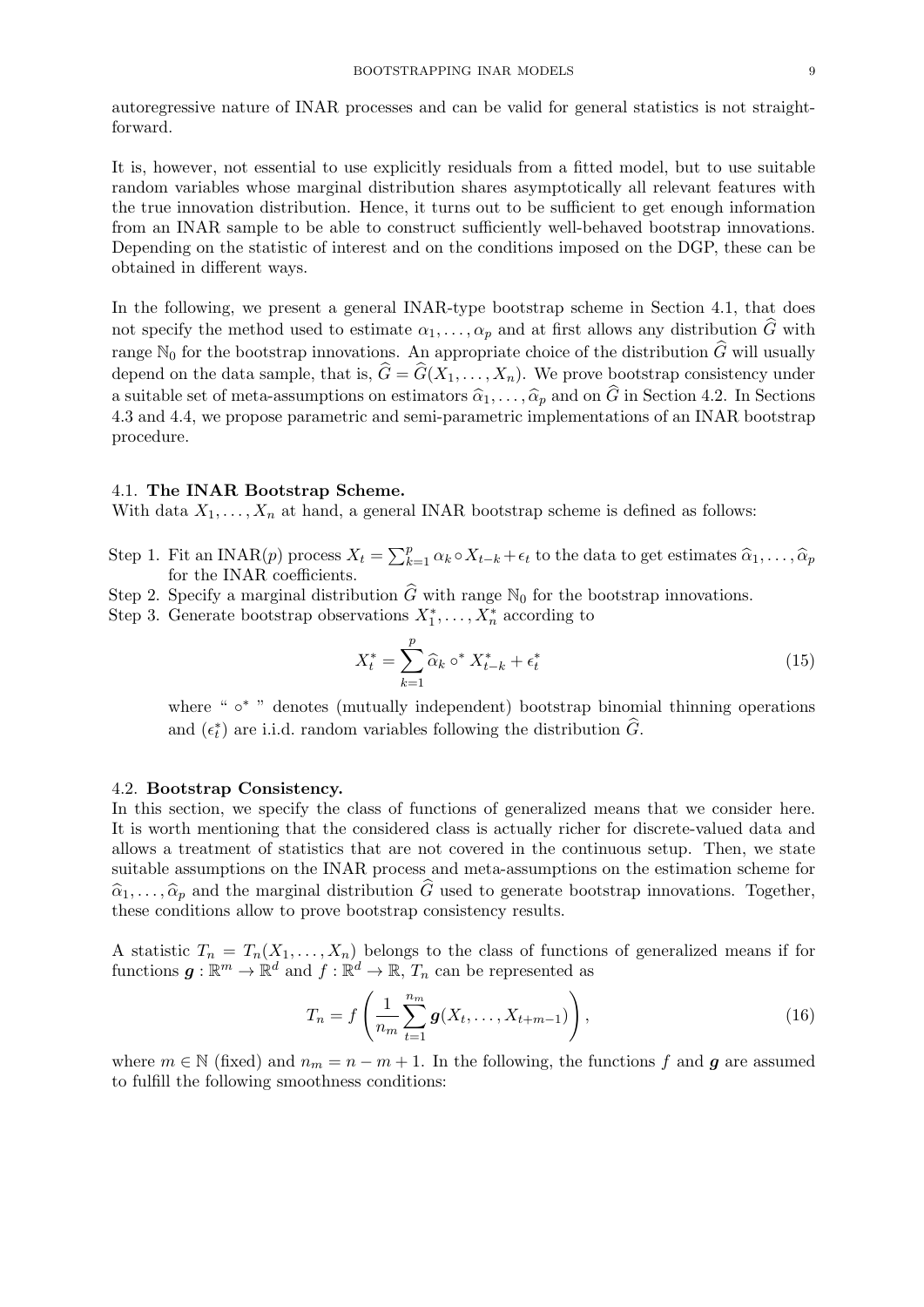**Assumption 1.** The function f in (16) has continuous partial derivatives for all  $y$  in a neighborhood of  $\xi := E(g(X_t, \ldots, X_{t+m-1}))$ , and the differentials  $\sum_{i=1}^d \partial f(x)/\partial x_i |_{x=\xi}$  do not vanish. The function g has partial derivatives of some order h  $(h \ge 1)$ , which satisfy a Lipschitz condition, i.e., for all  $i = 1, ..., d$  and for all  $(h_1, ..., h_m) \in \mathbb{N}_0^m$  with  $\sum_{u=1}^m h_u = h$ , the derivative

$$
\frac{\partial^h g_i(x_1,\ldots,x_m)}{\partial^{h_1} x_1\cdots\partial^{h_m} x_m}
$$

is Lipschitz.

The above class of statistics is quite rich and contains as special cases, e.g., versions of sample autocovariances, sample autocorrelations, sample partial autocorrelations, Yule-Walker estimators, and the sample mean. In the context of bootstrap methods, this class of statistics has been considered by Künsch (1989), Bühlmann (1997), Kreiß et al. (2011), Jentsch and Politis (2013), Meyer and Kreiß (2015) in the context of continuous-valued univariate and multivariate time series and by Meyer et al. (2017) for random fields observed on the lattice  $\mathbb{Z}^2$ .

It is worth noting that Assumption 1 was originally designed for continuous-valued random variables. In particular, it does not allow for discontinuous functions g ruling out, e.g., indicator functions. When dealing with integer-valued INAR processes  $(X_t, t \in \mathbb{Z})$ , i.e., if  $P(X_t \in \mathbb{N}_0) = 1$ holds, Assumption 1 can be easily weakened. Precisely, the smoothness condition imposed on the function  $g$  can be relaxed to read as follows: The function  $g$  is such that there exists a function  $\tilde{g}: \mathbb{R}^m \to \mathbb{R}^d$  with  $g(x) = \tilde{g}(x)$  for all  $x \in \mathbb{N}_0^m$ , and  $\tilde{g}$  fulfills the smoothness condition<br>in Assumption 1. The latter condition covers e.g. indicator functions (with  $h = 1$ ) such that in Assumption 1. The latter condition covers, e.g., indicator functions (with  $h = 1$ ) such that estimators based on relative frequencies can also be treated within our framework of Assumption 1. For example, the probability to observe a zero, i.e.,  $p_0 := P(X_t = 0)$ , which is a feature of the marginal distribution of the INAR process  $(X_t, t \in \mathbb{Z})$ , can be estimated from a sample  $X_1, \ldots, X_n$  by its relative frequency

$$
\widehat{p}_0 := \frac{1}{n} \sum_{t=1}^n \mathbb{1}(X_t = 0),\tag{17}
$$

where  $\mathbb{1}(A)$  denotes the indicator function that equals 1 if the condition A holds and 0 otherwise. Similarly, any unconditional, conditional, marginal or joint estimator of probabilities corresponding to the distribution of  $X_1, \ldots, X_m$  based on relative frequencies will be covered. However, e.g. sample quantiles are not included in this generalized class of functions  $\tilde{g}$ ; see also Jentsch and Leucht (2016).

Example 4.1. The class of functions of generalized means with the relaxation of Assumption 1 discussed above includes, for instance,

- (i) the relative frequency  $\hat{p}_0$  in (17) to estimate the probability to observe a zero in an INAR sample  $p_0 = P(X_t = 0);$
- (ii) the conditional probability that i is observed one time step after j, i.e.,  $p_{i|j} := P(X_{t+1} =$  $i|X_t = j$ . Its canonical estimator is

$$
\widehat{p}_{i|j} := \frac{\sum_{t=1}^{n-1} \mathbb{1}\big((X_{t+1}, X_t) = (i, j)\big)}{\sum_{t=1}^{n-1} \mathbb{1}(X_t = j)}.
$$

For the DGP of the INAR process, we make the following assumption: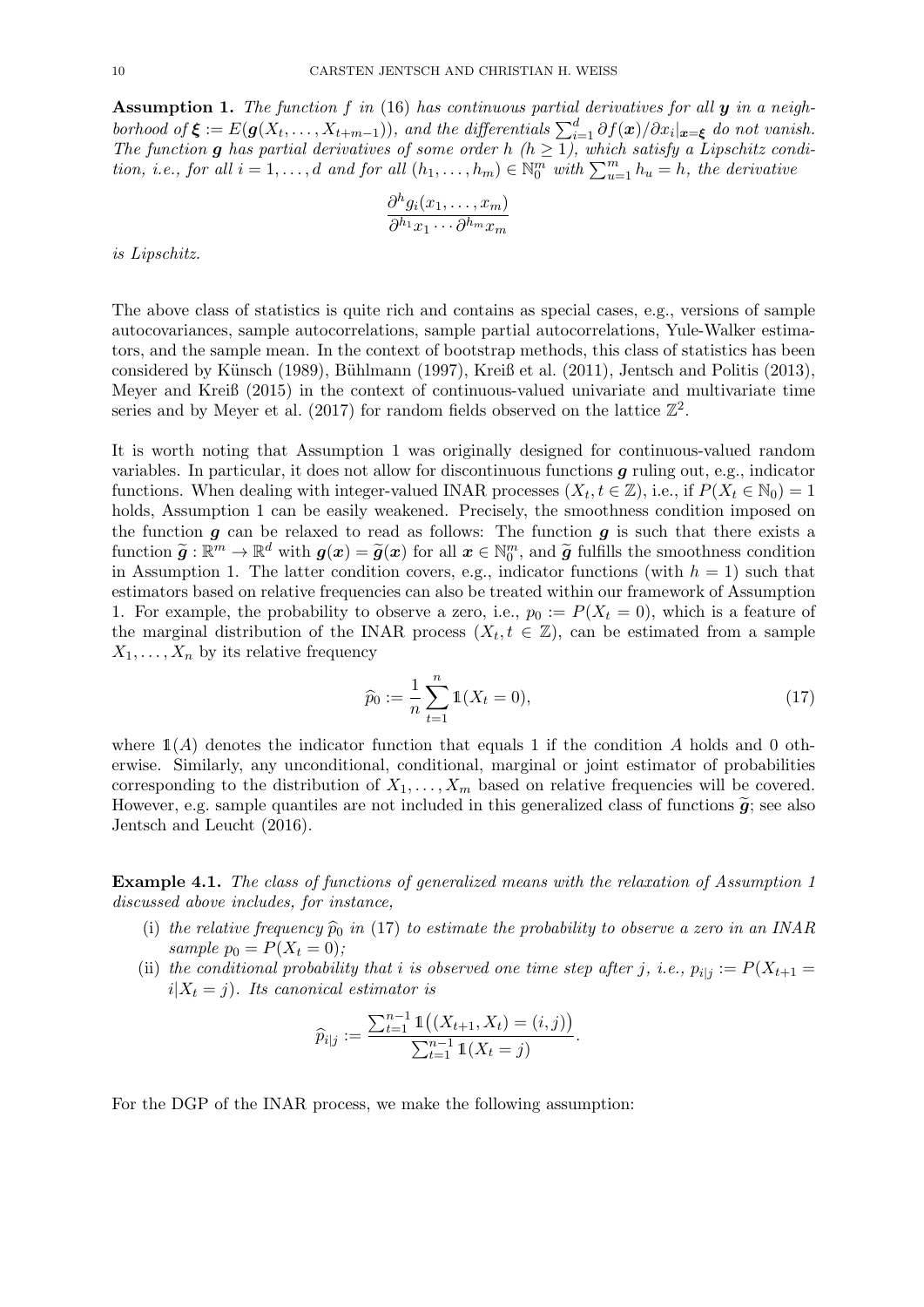**Assumption 2.** Let  $(X_t, t \in \mathbb{Z})$  be a stationary INAR(p) process as in (3) with coefficients  $\alpha_1, \ldots, \alpha_p$  such that  $\alpha_i \in (0,1)$ ,  $i = 1, \ldots, p$  and  $\sum_{i=1}^p \alpha_i < 1$ . Further, the innovation process  $(\epsilon_t, t \in \mathbb{Z})$  is i.i.d. with a distribution  $G = \mathcal{L}(\epsilon_t)$  having range  $\mathbb{N}_0$  such that  $E_G(\epsilon_t^s) < \infty$  for some  $s \in \mathbb{N}$  and  $0 < G(0) < 1$  holds, where  $G(k) = P(\epsilon_t = k)$ ,  $k \in \mathbb{N}_0$ .

These conditions on the underlying INAR process have been used in Drost et al. (2009); see Section 4.4 for details. The condition  $\alpha_i \in (0, 1), i = 1, \ldots, p$  with  $\sum_{i=1}^p \alpha_i < 1$  and  $E_G(\epsilon_i^s) < \infty$  for  $s \geq 1$  is sufficient for the INAR recursion to have a strictly stationary solution. The assumption  $0 < G(0) < 1$  ensures the possibility of X becoming 0 and not being always equal to 0, which is reasonable for virtually all applications. For deriving asymptotic theory in the following, we have to match the number s of existing moments of the innovations in Assumption 2 (and in Assumption 3 below) to h in Assumption 1 determining the smoothness of  $q$ .

The INAR bootstrap scheme in Section 4.1 does not specify the estimation method for the INAR coefficients or the bootstrap innovation distribution. Naturally, we have to impose certain additional meta-assumptions that lead eventually to valid bootstrap approximations. More precisely, we impose the following conditions on  $\hat{\alpha}_1, \ldots, \hat{\alpha}_p$  and  $\hat{G}$ .

Assumption 3. Additional requirements concerning the INAR bootstrap scheme in Section 4.1:

(i) The estimators  $\hat{\alpha} = (\hat{\alpha}_1, \dots, \hat{\alpha}_p)'$  for the INAR coefficients in Step 1 satisfy √

$$
\sqrt{n}(\widehat{\alpha}_i - \alpha_i) = O_P(1), \quad i = 1, \dots, p;
$$

(ii) the bootstrap innovation distributions G introduced in Step 2 satisfies  $d_1(G, G_c) :=$  $\sum_{k=0}^{\infty} |\widehat{G}(k) - G_{c}(k)| = o_{P}(1)$  as  $n \to \infty$ , for some distribution  $G_{c}$  having range  $\mathbb{N}_{0}$ such that  $E^*_{\hat{z}}$  $\hat{G}^{*}(\epsilon_t^{*l}) \stackrel{P}{\to} E^*_{G_c}(\epsilon_t^{*l}) < \infty$  for  $l \leq s$  with some  $s \in \mathbb{N}$ .

Under Assumptions 1–3, in the limit as  $n \to \infty$ , the DGP of the bootstrap process  $(X_t^*, t \in \mathbb{Z})$ from Section 4.1 will follow the  $\text{INAR}(p)$  recursion

$$
\widetilde{X}_t = \alpha_1 \circ \widetilde{X}_{t-1} + \alpha_2 \circ \widetilde{X}_{t-2} + \dots + \alpha_p \circ \widetilde{X}_{t-p} + \widetilde{\epsilon}_t, \quad t \in \mathbb{Z},\tag{18}
$$

where  $\tilde{\epsilon}_t \sim G_c$ . The latter process  $(\tilde{X}_t, t \in \mathbb{Z})$  is the companion process in the sense of Kreiß et al. (2011) that corresponds to the bootstrap scheme in Section 3.1 al. (2011) that corresponds to the bootstrap scheme in Section 3.1.

Depending on  $T_n$ , the following meta assumption on the INAR bootstrap scheme/on the INAR companion process will allow for a consistent bootstrap approximation result in the subsequent Theorem 4.1.

**Assumption 4.** Suppose that  $\widetilde{\Sigma} = \Sigma$  holds, where

$$
\Sigma = \sum_{h=-\infty}^{\infty} Cov(g(X_h, \ldots, X_{h+m-1}), g(X_0, \ldots, X_{m-1})),
$$
  

$$
\widetilde{\Sigma} = \sum_{h=-\infty}^{\infty} Cov(g(\widetilde{X}_h, \ldots, \widetilde{X}_{h+m-1}), g(\widetilde{X}_0, \ldots, \widetilde{X}_{m-1})).
$$

Under these assumptions, we are now able to prove bootstrap consistency in the following theorem, see Appendix A.3.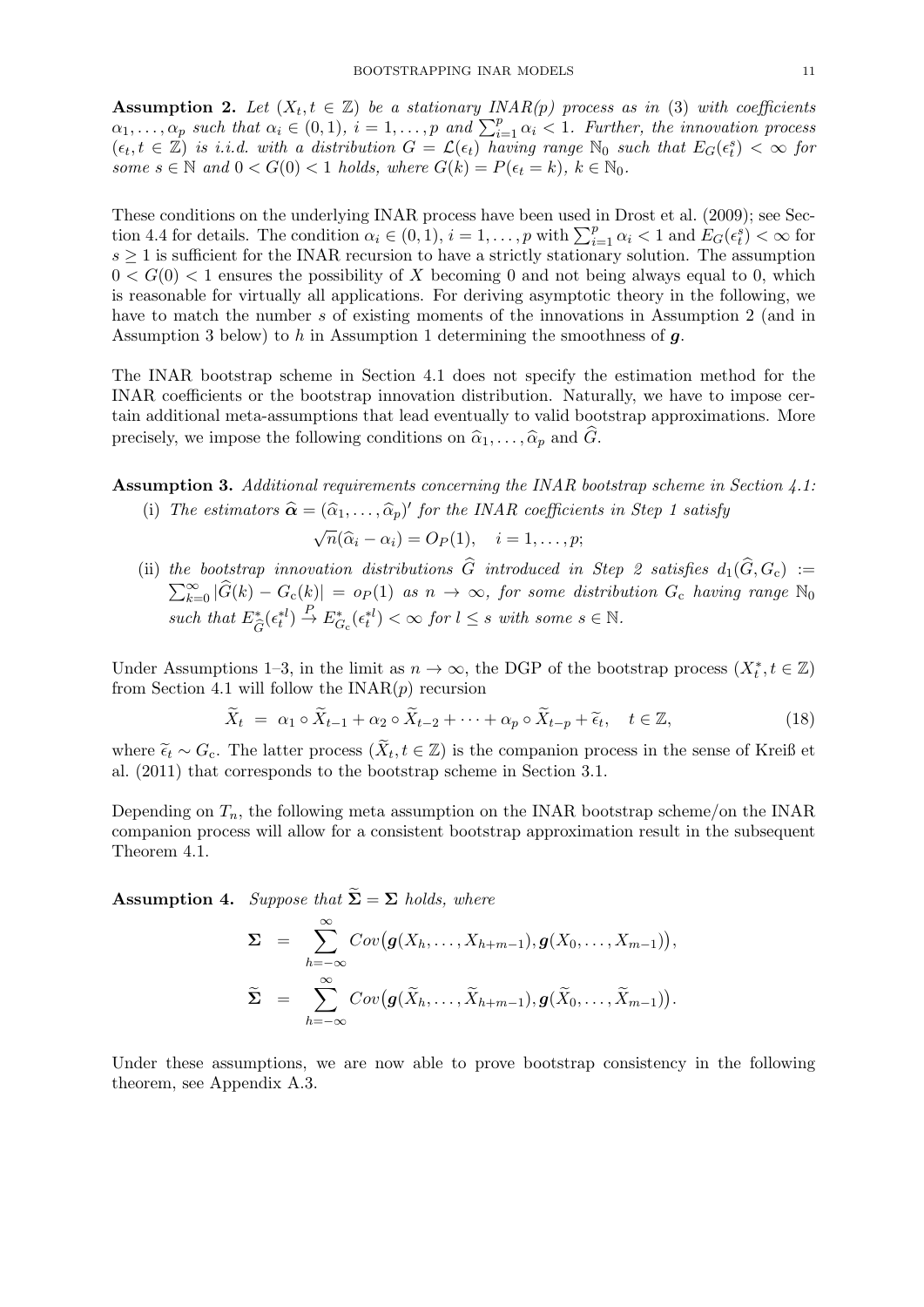**Theorem 4.1** (INAR Bootstrap Consistency). Suppose the statistic of interest  $T_n = T_n(X_1, \ldots, X_n)$ and the underlying  $INAR(p)$  process  $(X_t, t \in \mathbb{Z})$  fulfill Assumptions 1 and 2 for some  $h \in \mathbb{N}$  and with  $s = 2(h+2)$ , respectively. Furthermore, if the estimators  $\hat{\alpha}_1, \ldots, \hat{\alpha}_p$  and the innovation distribution  $\widehat{G}$  used to generate bootstrap data  $X_1^*, \ldots, X_n^*$  satisfy Assumption 3 with  $s = 2(h+2)$ , and if Assumption 4 holds, then we have

$$
d_K\left(\mathcal{L}^*\left(\sqrt{n_m}\left(T_n^* - f(\xi^*)\right)\right), \ \mathcal{L}\left(\sqrt{n_m}\left(T_n - f(\xi)\right)\right)\right) = o_P(1) \tag{19}
$$

as  $n \to \infty$ , where  $T_n^* = T_n(X_1^*, \ldots, X_n^*)$  and  $\boldsymbol{\xi}^* = E^* (\boldsymbol{g}(X_t^*, \ldots, X_{t+m-1}^*)).$ 

Note that Assumption 4 is tailor-made for the specific statistic of interest  $T_n$  and Assumption 3 does not require that  $\widehat{G}$  mimics asymptotically all properties of the true innovation distribution G. Instead, bootstrap consistency is achieved if only all asymptotically relevant features are mimicked.

**Example 4.2** (Sample Mean). If  $T_n(X_1, ..., X_n) = \frac{1}{n} \sum_{t=1}^n X_t$  is the sample mean, it is sufficient for Assumption 3 to use any  $\hat{G}$  such that  $E^*_{\hat{G}}(\epsilon^*_t) \to E(\epsilon_t) = \mu_{\epsilon}$  and  $Var^*_{\hat{G}}(\epsilon^*_t) \to Var(\epsilon_t) =$  $\sigma_{\epsilon}^2$  for the INAR bootstrap to be consistent. This is because, besides the INAR coefficients, only these first two moments appear in the limiting variance of  $\overline{X}$ ; compare (12). Hence, any distribution that satisfies this property is possible here  $(e.g., an appropriately chosen three-point$ distribution, see de Schepper and Heijnen (1995)), although the true innovation distribution might be different.

To implement the INAR bootstrap procedure from Section 4.1, it is necessary to specify the estimation  $\hat{\alpha}_1, \ldots, \hat{\alpha}_p$  of the INAR coefficients in Step 1 as well as the choice of the distribution  $\widehat{G}$  in Step 2. Of course, there are several possible choices. In the following, we address a fully parametric approach in Section 4.3, and a semi-parametric approach in Section 4.4.

#### 4.3. Parametric Implementation.

In this section, we consider a fully parametric approach to specify the estimation  $\hat{\alpha}_1, \ldots, \hat{\alpha}_p$  of the INAR coefficients and the choice of the bootstrap innovation distribution  $\widehat{G}$ . In the context of AR models, the use of a parametric bootstrap for model diagnostics goes back to Tsay (1992). Similarly, parametric (Poisson) INAR bootstraps have been used (among others) in Cardinal et al. (1999) for forecasting  $\text{INAR}(p)$  processes, in Jung and Tremayne (2011) for checking model adequacy, in Pavlopoulos and Karlis (2008) for prediction and testing purposes, and in Meintanis and Karlis (2014) for goodness-of-fit testing, while Schweer (2016) used a parametric bootstrap for goodness-of-fit testing in the more general class of CLAR(1) models.

As AR and INAR models share the autocorrelation structure, suitable (parametric) estimators  $\hat{\alpha}_1, \ldots, \hat{\alpha}_p$  for the INAR coefficients in Step 1 of the bootstrap procedure in Section 4.1 are easily obtained, e.g., by Yule-Walker estimation. Hence, it remains to estimate the innovation distribution from the data to specify  $\widehat{G} = \widehat{G}(X_1, \ldots, X_n)$ . By imposing a parametric family of distributions depending on a (finite-dimensional) parameter vector  $\theta \in \Theta \subset \mathbb{R}^l$ , say, this parametric structure can be used to estimate the true innovation distribution G from the INAR data. For a suitable parametric choice of  $\tilde{G}$  in Step 2 of the bootstrap procedure, we make use of the following additional assumption on the innovation distribution G.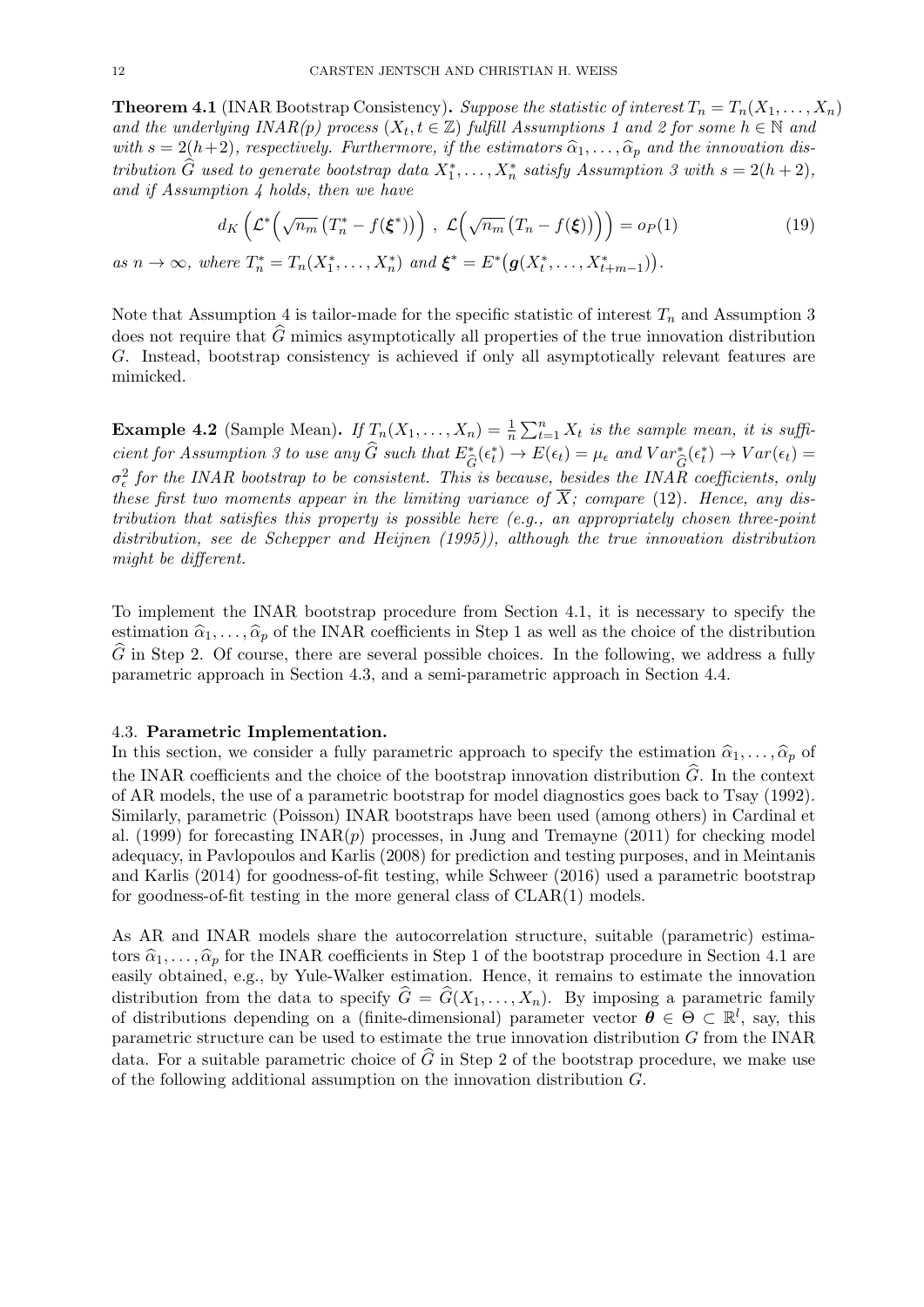**Assumption 5.** The marginal distribution  $G = G_{\theta_0}$  of the i.i.d. innovation process  $(\epsilon_t, t \in \mathbb{Z})$ is a member of a parametric family  ${G_{\theta} | \theta \in \Theta}$  of distributions satisfying Assumption 2, where  $\Theta$  is an open subset of  $\mathbb{R}^l$  for some  $l \in \mathbb{N}$ .

Suppose the map  $\theta \mapsto G_{\theta}$  is continuous on  $\Theta$ , i.e., for all  $\theta \in \Theta$  and all  $\varepsilon > 0$ , there exist a  $\delta > 0$  such that for all  $\theta' \in \Theta$  with  $|\theta - \theta'| < \delta$  we have  $d_1(G_{\theta}, G_{\theta'}) < \varepsilon$ . Further, suppose there exists a neighborhood  $B_{\theta_0,\delta} = {\theta \mid |\theta - \theta_0| < \delta} \subset \Theta$  of  $\theta_0$  such that  $\sum_{k=0}^{\infty} k^s G_{\theta}(k) < \infty$ holds uniformly on  $B_{\theta_0,\delta}$ , and there exists an estimator  $\hat{\theta} = \hat{\theta}(X_1, \ldots, X_n)$  for  $\theta_0$  such that  $\sqrt{n}(\widehat{\boldsymbol{\theta}} - \boldsymbol{\theta}_0) = O_P(1).$ 

Under the parametric Assumption 5 on the innovation distribution  $G$ , bootstrap innovations  $\epsilon_1^*, \ldots, \epsilon_n^*$  can be easily generated from  $G_{\hat{\theta}}$  leading to the following bootstrap scheme and the explorement direct consulary of Theorem 4.1 subsequent direct corollary of Theorem 4.1.

#### Parametric INAR Bootstrap

- Step 1. Fit an INAR(p) process  $X_t = \sum_{i=1}^p \alpha_i \circ X_{t-i} + \epsilon_t$  with  $\epsilon_t \sim G_\theta$  to the data to get (e.g., Yule-Walker) estimates  $\hat{\alpha} = (\hat{\alpha}_1, \dots, \hat{\alpha}_p)'$  and  $\hat{\theta}$ .<br>Congrate bootstrap observations  $X^*$
- Step 2. Generate bootstrap observations  $X_1^*, \ldots, X_n^*$  according to

$$
X_t^* = \sum_{i=1}^p \hat{\alpha}_i \circ^* X_{t-i}^* + \epsilon_t^*,
$$

where " ∘\* " denotes (mutually independent) bootstrap binomial thinning operations, and where  $(\epsilon_t^*)$  are i.i.d. random variables following distribution  $G_{\hat{\theta}}$ , i.e.,  $\hat{G} := G_{\hat{\theta}}$  in Section 4.1 Section 4.1.

Corollary 4.1 (Parametric INAR Bootstrap Consistency). Suppose the statistic of interest  $T_n = T_n(X_1, \ldots, X_n)$  and the underlying INAR(p) process  $(X_t, t \in \mathbb{Z})$  fulfill Assumption 1 for some  $h \in \mathbb{N}$  and Assumption 2 with  $s = 2(h + 2)$ , respectively. Furthermore, if the estimator  $\hat{\alpha}$  satisfies Assumption 3 (i), if the true innovation distribution G fulfills Assumption 5 with  $s = 2(h+2)$ , and if  $\widehat{G} = G_{\widehat{\theta}}$  is used to generate the bootstrap data  $X_1^*, \ldots, X_n^*$ , then we have

$$
d_K\left(\mathcal{L}^*\left(\sqrt{n_m}\left(T_n^* - f(\xi^*)\right)\right), \ \mathcal{L}\left(\sqrt{n_m}\left(T_n - f(\xi)\right)\right)\right) = o_P(1)
$$
\nas  $n \to \infty$ , where  $T_n^* = T_n(X_1^*, \dots, X_n^*)$  and  $\xi^* = E^*\left(g(X_t^*, \dots, X_{t+m-1}^*)\right)$ . (20)

The latter result (its proof is provided by Appendix A.4) shows that a parametric INAR bootstrap is asymptotically valid for functions of generalized means if the parametric assumptions imposed on the innovation process  $(\epsilon_t, t \in \mathbb{Z})$  are indeed fulfilled and if a suitable estimator  $G_{\hat{\theta}}$ <br>for the distribution of the innovations is smalled for the distribution of the innovations is available.

To investigate the potential of parametric INAR bootstraps to lead to valid approximations even if the innovation distribution is misspecified, we consider the important special case of a Poisson INAR(1) model in more detail. It is very popular in the literature to assume a Poisson distribution for the innovation process, that is,  $\mathcal{L}(\epsilon_t) = \text{Poi}(\lambda)$ ,  $\lambda > 0$ . This is mainly because the Poisson distribution carries over to the marginal distribution of  $X_t$  if the INAR process  $(X_t, t \in \mathbb{Z})$  is of order one. More precisely, this leads to the marginal distribution  $\mathcal{L}(X_t) = \text{Poi}(\lambda/(1-\alpha))$ . Hence, in this Poisson case, the innovation distribution  $G_\lambda = \mathcal{L}(\epsilon_t)$  can be easily estimated by  $G_{\hat{\lambda}} = \text{Poi}(\hat{\lambda})$ , where  $\hat{\lambda} = \overline{X}(1-\hat{\alpha})$ . This leads to the following parametric bootstrap scheme: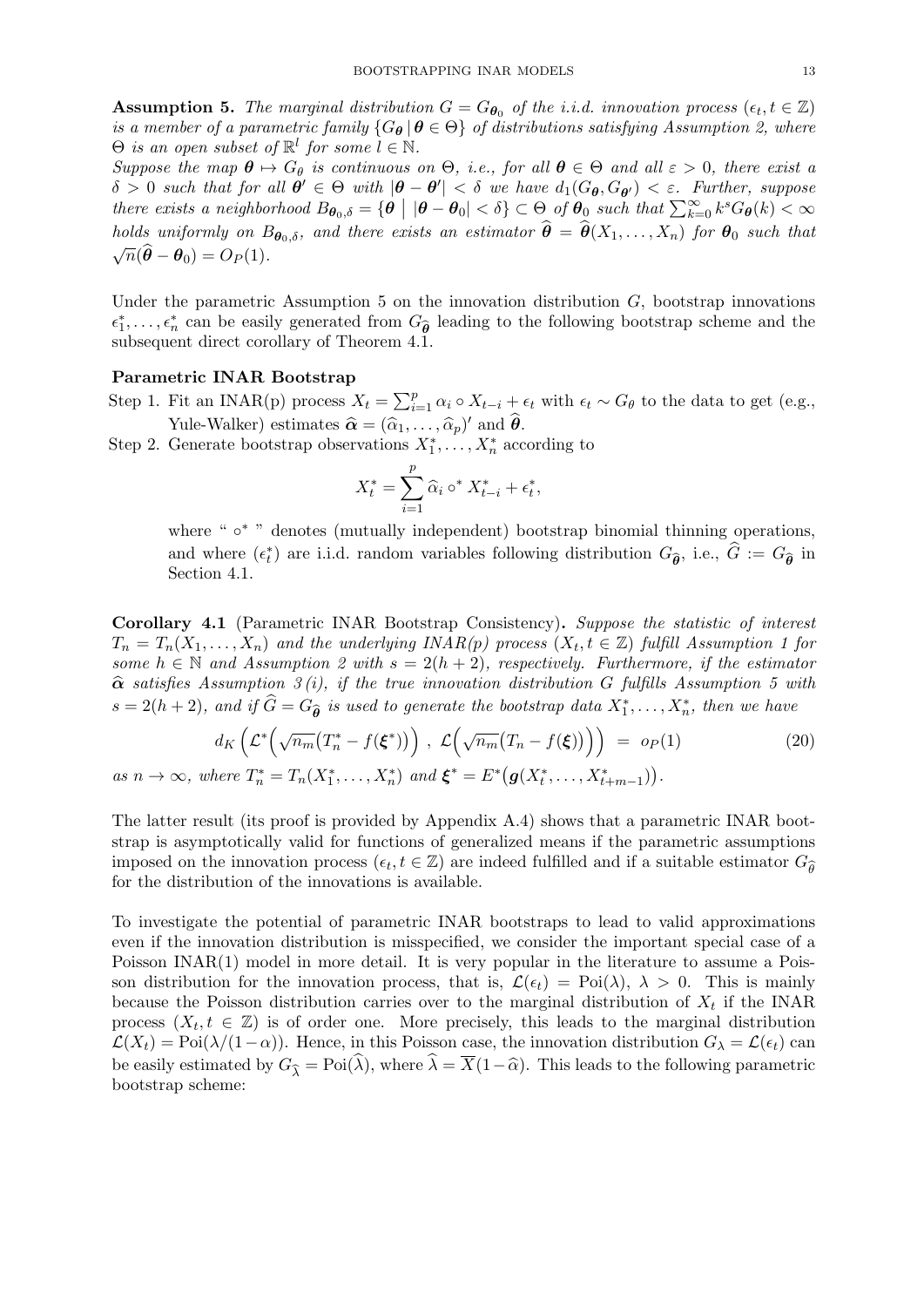Example 4.3 (Poisson INAR(1) Bootstrap).

Step 1. Fit an INAR(1) process  $X_t = \alpha \circ X_{t-1} + \epsilon_t$  with  $\epsilon_t \sim \text{Poi}(\lambda)$  to get estimates  $\hat{\alpha} = \hat{\rho}(1)$ and  $\widehat{\lambda} = \overline{X}(1 - \widehat{\alpha}).$ 

Step 2. Generate bootstrap observations  $X_1^*, \ldots, X_n^*$  according to

 $X_t^* = \hat{\alpha} \circ^* X_{t-1}^* + \epsilon_t^*,$ 

where "o\*" denotes (mutually independent) bootstrap binomial thinning operations and  $(\epsilon_t^*)$  are i.i.d. random variables following a Poisson distribution with parameter  $\widehat{\lambda}$ , i.e.,  $\widehat{G} := \mathrm{Poi}(\widehat{\lambda})$  in Section 4.1.

Clearly, as  $\sqrt{n}(\hat{\lambda} - \lambda) = O_P(1)$ , such a bootstrap will be generally consistent for functions of generalized means whenever the underlying process is Poisson INAR(1). Otherwise, the bootstrap will usually fail. Hence, it is indeed restrictive to impose a parametric structure on the innovation distribution. However, as will be illustrated in the following example, it is indeed not always necessary to specify the parametric family of innovation distributions correctly to achieve bootstrap consistency.

**Example 4.4** (Poisson INAR(1) Bootstrap: Sample mean). In analogy to Lemma 3.1, for an INAR bootstrap to be consistent for the sample mean, it is sufficient to mimic the first two moments of the innovation distribution; compare Example 4.2 and Equation (12). Furthermore, Poisson distributions are equidispersed, that is, they have a variance equal to the mean. Hence, a Poisson INAR(1) bootstrap is consistent for the sample mean  $\overline{X}$  if and only if the true innovation distribution of an underlying  $INAR(1)$  process is equidispersed.

In many real-data applications, a Poisson distribution turns out to be not suitable as the data show overdispersion, i.e.,  $Var(X_t) > E(X_t)$ , or the zero probability  $p_0 = P(X_t = 0)$  is larger than for Poisson distributions, see Jazi et al. (2012); Schweer and Weiß (2014); Weiß et al. (2016). Hence, imposing a Poisson distribution will often be too restrictive. In Section 5, Monte Carlo simulations illustrate that this can lead, e.g., to considerable undercoverage of bootstrap confidence intervals. Hence, imposing parametric structure on the innovation process turns out to be a strong assumption that might not be appropriate in practice.

## 4.4. Semi-Parametric Implementation.

A parametric implementation of the INAR bootstrap will generally be valid exclusively for functions of generalized means if the parametric class of innovation distributions is correctly specified. To construct an INAR-type bootstrap procedure that does not rely on any parametric assumptions imposed on the innovations and is valid for general statistics, it is inevitable to estimate consistently the true innovation distribution to mimic essentially all its features. Hence, a (non-parametric) estimation procedure is required to define a semi-parametric INAR bootstrap scheme. The approach will be semi-parametric in the sense that we stick to the parametric binomial thinning operation, but allow for non-parametric estimation of the innovation distribution.

In a remarkable paper by Drost et al.  $(2009)$ , for  $\text{INAR}(p)$  models in (3), the authors consider the semi-parametric joint estimation of the INAR coefficients  $\alpha_1, \ldots, \alpha_p$  and the innovation distribution  $G = \mathcal{L}(\epsilon_t)$ . Their semi-parametric maximum likelihood estimator (SPMLE)

$$
(\widehat{\alpha}_{sp}, \widehat{G}_{sp}) := (\widehat{\alpha}_{sp,1}, \ldots, \widehat{\alpha}_{sp,p}, \widehat{G}_{sp}(0), \widehat{G}_{sp}(1), \widehat{G}_{sp}(2), \ldots)
$$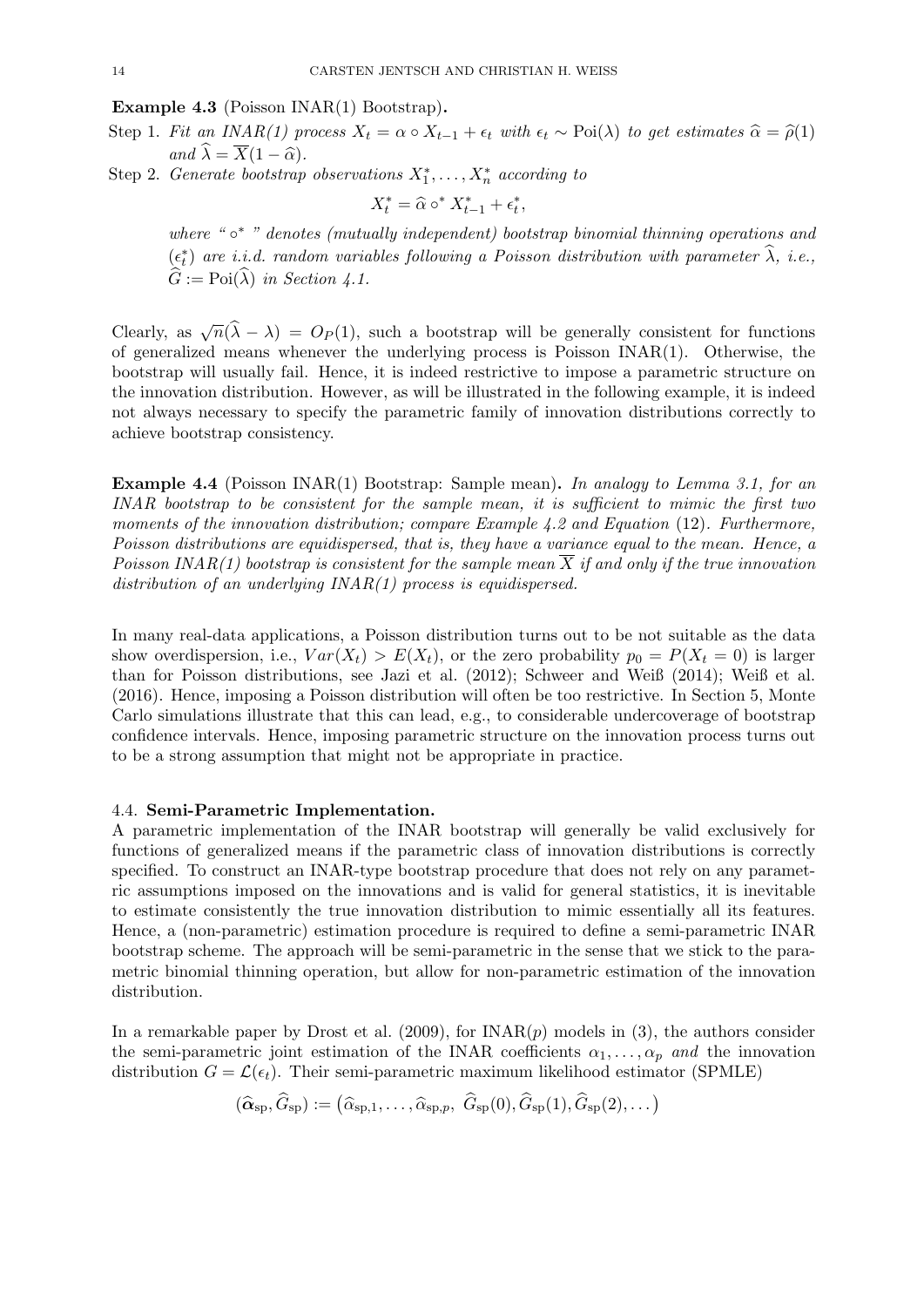is defined to maximize the conditional log-likelihood function (which uses the fact that the conditional distribution of  $X_t$  given  $X_{t-1}, \ldots, X_{t-p}$  becomes a convolution of the binomial distributions Bin( $X_{t-1}, \alpha_1$ ), ..., Bin( $X_{t-p}, \alpha_p$ ) and of G), where the estimated probabilities  $\widehat{G}_{sp}(k)$  are equal to 0 for  $k < \min\{X_t - \sum_{i=1}^{p^k} X_{t-i} \mid t = p+1, \ldots, n\}$  and for  $k > \max\{X_t \mid t = 1, \ldots, n\}$ , also see Appendix C.1 for some more details. For the SPMLE, Drost et al. (2009) prove efficiency under some mild regularity conditions that cover rather general innovation distributions with range  $\mathbb{N}_0$ . In particular, for the (infinite-dimensional) estimator  $\hat{G}_{\text{SD}} = (\hat{G}_{\text{SD}}(k), k \in \mathbb{N}_0)$  of the innovation distribution  $G = (G(k), k \in \mathbb{N}_0)$ , they prove  $\ell_1$ -consistency and, moreover, weak convergence to a suitable Gaussian process. More precisely, in their Theorem 2, they prove

$$
\sqrt{n}\big((\widehat{\alpha}_{\rm sp},\widehat{G}_{\rm sp})-(\boldsymbol{\alpha},G)\big) \rightsquigarrow Z
$$
\n(21)

under Assumption 2 plus a slightly stronger moment condition  $E[\epsilon_t^{p+4}]$  $\lfloor t^{p+4} \rfloor < \infty$ , where Z is a tight, Borel measurable, Gaussian process. The  $(p + 4)$ th moment of G is needed to establish weak convergence of certain empirical processes. We refer to Drost et al. (2009) for details. Note that the sequence  $G_{sp}$  is always of bounded support for finite sample size n, that is, we have  $\widehat{G}_{\text{sp}}(k) = 0$  whenever  $k > \max\{X_1, \ldots, X_n\}$ . The weak convergence in (21) immediately implies

$$
\sqrt{n}\big((\widehat{\alpha}_{\text{sp},1},\ldots,\widehat{\alpha}_{\text{sp},p})-(\alpha_1,\ldots,\alpha_p)\big)=O_P(1) \quad \text{and} \quad \sqrt{n}\sum_{k=0}^{\infty}|\widehat{G}_{\text{sp}}(k)-G(k)|=O_P(1). \tag{22}
$$

This is the key result to establish bootstrap consistency for a semi-parametric INAR bootstrap that makes use of the estimated distribution  $G_{\rm sp}$  to generate bootstrap innovations. This leads to the following bootstrap scheme:

#### Semi-parametric INAR Bootstrap

- Step 1. Fit semi-parametrically an INAR(p) process  $X_t = \sum_{i=1}^p \alpha_i \circ X_{t-i} + \epsilon_t$  to get estimated INAR coefficients  $\widehat{\alpha}_{sp} = (\widehat{\alpha}_{sp,1}, \ldots, \widehat{\alpha}_{sp,p})'$  and the estimator  $\widehat{G}_{sp} = (\widehat{G}_{sp}(k), k \in \mathbb{N}_0)$  for G.
- Step 2. Generate bootstrap observations  $X_1^*, \ldots, X_n^*$  according to

$$
X_t^* = \hat{\alpha}_{\text{sp},1} \circ^* X_{t-1}^* + \dots + \hat{\alpha}_{\text{sp},p} \circ^* X_{t-p}^* + \epsilon_t^*,
$$

where " ° " denotes (mutually independent) bootstrap binomial thinning operations and  $(\epsilon_t^*)$  are i.i.d. random variables following  $\widehat{G}_{sp}$ .

Corollary 4.2 (Semi-Parametric INAR Bootstrap Consistency). Suppose the statistic of interest  $T_n = T_n(X_1, \ldots, X_n)$  and the underlying INAR(p) process  $(X_t, t \in \mathbb{Z})$  fulfill Assumption 1 for some  $h \in \mathbb{N}$  and Assumption 2 with  $s > max\{4(h+2), p+4\}$ , respectively. Then, if  $(\widehat{\alpha}_{sp}, \widehat{G}_{sp})$ is used to generate the bootstrap data  $X_1^*, \ldots, X_n^*$ , we have

$$
d_K\left(\mathcal{L}^*\left(\sqrt{n_m}\left(T_n^*-f(\xi^*)\right)\right), \ \mathcal{L}\left(\sqrt{n_m}\left(T_n-f(\xi)\right)\right)\right) \ = \ o_P(1) \tag{23}
$$

as  $n \to \infty$ , where  $T_n^* = T_n(X_1^*, \ldots, X_n^*)$  and  $\boldsymbol{\xi}^* = E^* (\boldsymbol{g}(X_t^*, \ldots, X_{t+m-1}^*)).$ 

Note that in comparison to Corollary 4.1, the bootstrap consistency result in Corollary 4.2 holds without the parametric restriction of Assumption 5.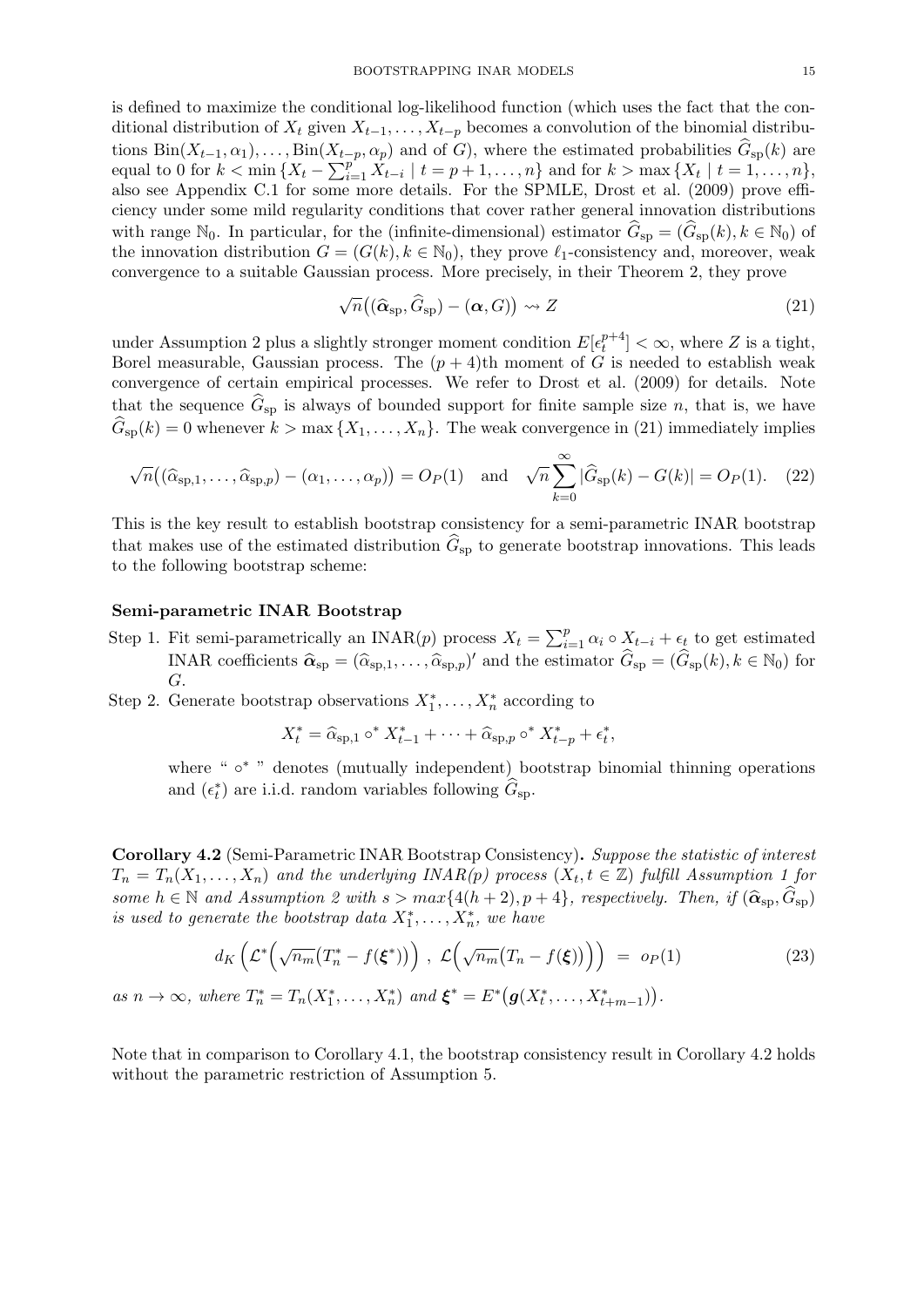#### 5. Simulation Study and Data Example

## 5.1. Description of Simulation Study.

We investigated the performance of the discussed bootstrap procedure in an extensive simulation study, where we analyzed the true coverage of 95 % confidence intervals for diverse statistics. To compute a bootstrap confidence interval for an estimator  $\hat{\theta}$ , we first computed an appropriate centering cent $(\widehat{\theta}^*)$  (see Appendix C.2 for details), and then the centered bootstrap estimates  $\widehat{\theta}_{\text{cent}}^* := \widehat{\theta}^* - \text{cent}(\widehat{\theta}^*)$ . Using the  $(1 - \alpha/2)$ - and  $\alpha/2$ -quantiles from these centered bootstrap estimates, the bootstrap confidence interval is defined as

$$
\left[\widehat{\theta} - q_{1-\alpha/2}(\widehat{\theta}_{\text{cent}}^*)\ ;\ \widehat{\theta} - q_{\alpha/2}(\widehat{\theta}_{\text{cent}}^*)\right].
$$

In our simulations, we considered the following estimators, which refer to important characteristics of a count process (Weiß et al., 2016):

- $\overline{X} := \frac{1}{n} \sum_{t=1}^{n} X_t$ ; estimator of the observations' mean  $\mu_X$ ;
- $\hat{\gamma}(0) := \frac{1}{n} \sum_{t=1}^{n} (X_t \overline{X})^2$ ; estimator of the observations' variance  $\sigma_X^2$ ;
- $\hat{I}_{\text{disp}} := \hat{\gamma}(0)/\overline{X}$ ; estimator of the observations' dispersion index  $\sigma_X^2/\mu_X$ ;
- $\hat{\gamma}(1) := \frac{1}{n} \sum_{t=2}^{n} (X_t \overline{X})(X_{t-1} \overline{X})$ ; estimator of the first-order autocovariance  $\gamma_X(1)$ ;
- $\hat{\rho}(1) := \hat{\gamma}(1)/\hat{\gamma}(0)$ ; estimator of the first-order autocorrelation  $\rho_X(1)$ ;<br> $\overline{X}(1-\hat{\gamma}(1))$ ; estimator for  $\mu_X(1-\alpha_X(1))$ , a quantity, which coincid
- $\overline{X}(1-\hat{\rho}(1))$ ; estimator for  $\mu_X(1-\rho_X(1))$ , a quantity, which coincides with the innovations' mean  $\mu_{\epsilon}$  for autoregressive order  $p=1$ ;
- $\hat{p}_0 := \frac{1}{n} \sum_{t=1}^n \mathbb{1}(X_t = 0)$ ; estimator of the probability  $p_0$  for observing a zero;
- $\widehat{I}_{z,i.} := \ln(\widehat{p}_0)/\overline{X} + 1$ ; estimator of the zero inflation index;
- $\hat{I}_{z.m.} := \hat{p}_0 \exp(\overline{X}) 1$ ; modified type of zero index that can also handle the case of observing no zeros.

To be able to evaluate the performance of the proposed semi-parametric INAR-Bootstrap (spINAR-Bootstrap), several types of benchmarks were considered: the parametric Poisson INAR-Bootstrap (pINAR-Bootstrap, i.e., which assumes an underlying INAR process having Poisson-distributed innovations), the Circular Block Bootstrap (CBB), the AR-Bootstrap (AR-Bootstrap), and the Markov Bootstrap (MB). For autoregressive order  $p = 1$ , we also considered an asymptotic approximation as a further benchmark, i.e., we utilized the asymptotic distributions for the estimators assuming an underlying Poisson INAR(1) process (see Appendix C.3 for details). Note that the AR bootstrap, which assumes a continuous AR process, is certainly not able to deal with a zero frequency. As an approximation, we used the frequency of the event " $X_t$  < 0.5" as the "zero frequency", also see Appendix C.2.

All bootstrap procedures were applied by once assuming autoregressive order  $p = 1$  (or Markov order  $p = 1$ , respectively), and  $p = 2$  for the other time. When assuming  $p = 1$ , we also considered the asymptotic approximation according to Appendix C.3, as mentioned before. For both cases, we worked with either Poisson innovations (as required by the parametric INAR bootstrap) or negative binomial (NB) innovations (this case constitutes a robustness check for the parametric INAR bootstrap). Furthermore, for  $p = 1$ , we also used a Poisson INAR(2) model as the true data generating mechanism, thus constituting a robustness check for both INAR(1) bootstraps as well as for the  $AR(1)$  and Markov(1) bootstrap.

When generating Poisson innovations, we chose  $\mu_{\epsilon} \in \{1, 2.5\}$ . For NB $(n, \pi)$ -innovations, we took  $\mu_{\epsilon} \in \{1, 2.5\}$  and  $\frac{\sigma_{\epsilon}^2}{\mu_{\epsilon}} \in \{1.5, 2.0\}$ , and the parameters  $n, \pi$  were computed from the relations  $\frac{\sigma_{\epsilon}^2}{\mu_{\epsilon}} = \frac{1}{\pi}$  $\frac{1}{\pi}$  and  $\mu_{\epsilon} = n \frac{1 - \pi}{\pi}$  $\frac{-\pi}{\pi}$ . When generating an INAR(1) process, the thinning parameter  $\alpha$  (which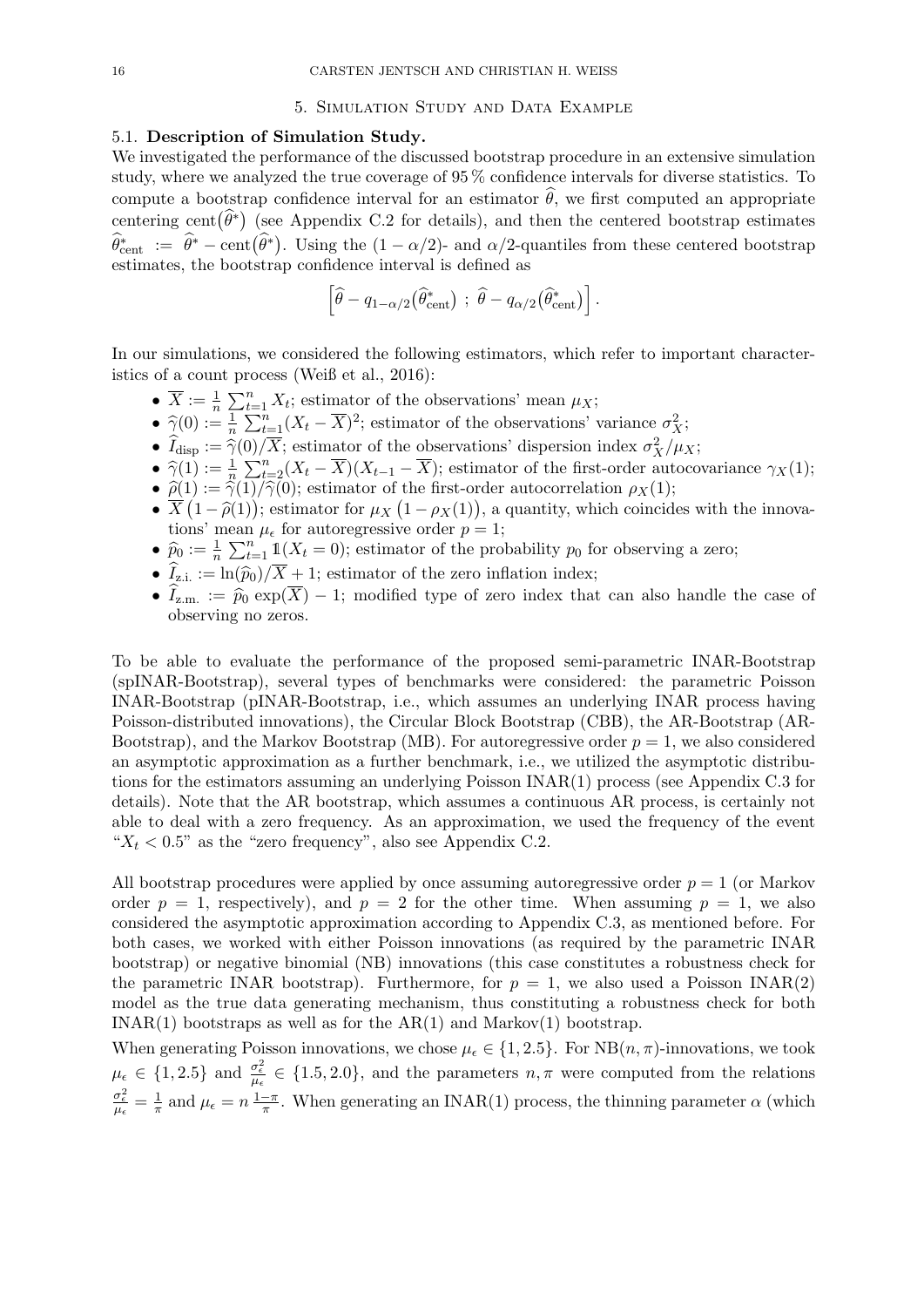TABLE 2. INAR(1) process with  $\mu_{\epsilon} = 1$ ,  $\alpha = 0.8$ ; coverage for  $\mu_X = 5$ .

|         | Poi-INAR(1), i.e., $\frac{\sigma_{\epsilon}}{\mu_{\epsilon}}=1$ |       |       |       |       |       | NB-INAR(1) with $\frac{\sigma_{\epsilon}}{\mu_{\epsilon}} = 1.5$ |       |       |       |       |          |
|---------|-----------------------------------------------------------------|-------|-------|-------|-------|-------|------------------------------------------------------------------|-------|-------|-------|-------|----------|
| $n_{-}$ | spINAR pINAR CBB                                                |       |       | AR MB |       |       | asymp   spINAR pINAR CBB                                         |       |       | AR    |       | MB asymp |
| 100     | 0.904                                                           | 0.890 | 0.816 | 0.870 | 0.816 | 0.926 | 0.910                                                            | 0.868 | 0.798 | 0.868 | 0.802 | 0.874    |
| 250     | 0.930                                                           | 0.936 | 0.862 | 0.914 | 0.880 | 0.944 | 0.934                                                            | 0.888 | 0.868 | 0.902 | 0.850 | 0.888    |
| 500     | 0.938                                                           | 0.928 | 0.898 | 0.924 | 0.892 | 0.934 | 0.946                                                            | 0.918 | 0.914 | 0.934 | 0.902 | 0.926    |
| 1000    | 0.948                                                           | 0.950 | 0.920 | 0.946 | 0.916 | 0.954 | 0.940                                                            | 0.908 | 0.918 | 0.948 | 0.926 | 0.914    |

TABLE 3. INAR(1) process with  $\mu_{\epsilon} = 1$ ,  $\alpha = 0.8$ ; coverage for  $\sigma_X^2 = 5$  resp.  $\sigma_X^2 \approx 6.389$ .

|      | Poi-INAR(1), i.e., $\frac{\sigma_{\epsilon}}{\mu_{\epsilon}} = 1$    |  |                         |         | NB-INAR(1) with $\frac{\sigma_{\epsilon}}{\mu_{\epsilon}} = 1.5$                  |                         |                         |  |  |       |  |  |
|------|----------------------------------------------------------------------|--|-------------------------|---------|-----------------------------------------------------------------------------------|-------------------------|-------------------------|--|--|-------|--|--|
|      | $n \mid$ spINAR pINAR CBB AR MB asymp   spINAR pINAR CBB AR MB asymp |  |                         |         |                                                                                   |                         |                         |  |  |       |  |  |
| 100- | 0.804                                                                |  |                         |         | $0.858$ $0.708$ $0.762$ $0.716$ $0.906$   $0.812$ $0.726$ $0.650$ $0.726$ $0.626$ |                         |                         |  |  | 0.798 |  |  |
| 250  | 0.874                                                                |  | 0.914 0.794 0.842 0.760 | 0.938   | 0.880                                                                             | 0.798 0.780 0.838 0.758 |                         |  |  | 0.812 |  |  |
| 500  | 0.898                                                                |  | 0.918 0.848 0.870 0.818 | $0.932$ | 0.922                                                                             |                         | 0.818 0.840 0.884 0.800 |  |  | 0.834 |  |  |
| 1000 | 0.934                                                                |  |                         |         | $0.936$ $0.878$ $0.912$ $0.870$ $0.944$   $0.952$ $0.848$ $0.890$ $0.918$ $0.858$ |                         |                         |  |  | 0.864 |  |  |

coincides with  $\rho(1)$  in this case) was taken as either 0.4 or 0.8. To keep a generated INAR(2) process comparable, we fixed the values  $\rho(1) \in \{0.4, 0.8\}$  and  $\alpha_2 \in \{0.15, 0.3\}$ , and we computed  $\alpha_1$ from the relation  $\rho(1) = \frac{\alpha_1}{1-\alpha_2}$ . The considered sample sizes are  $n \in \{100, 250, 500, 1000\}$ . For each parametrization, 500 sample paths were simulated, and for each sample path, every bootstrap loop ran through 500 replications. For cases where the stationary distribution was not directly available, a pre-run of length 100 was used to approximately reach the steady state.

All computations were done using MATLAB. Technical details concerning the semiparametric estimation procedure of Drost et al. (2009) (like starting values, numerical optimazation routine, etc.) are summarized in Appendix C.1. When applying the circular block bootstrap, the block length was selected using the MATLAB package opt block length REV dec07.m offered by Andrew Patton<sup>3</sup>, which implements a corrected version of the automatic block-length selection procedure by Politis and White (2004); Politis et al. (2009). For the Markov bootstrap, we used the approach described in Section 3 of Basawa et al. (1990) to avoid a degenerate estimated transition matrix as it could be caused by unobserved pairs or triples of states.

## 5.2. Discussion of Simulation Results.

This section summarizes our main findings from the simulation study. Since it is not possible to print the complete tables, we shall illustrate our findings by only small excerpts, but the complete tables are provided as a Supplementary File at XXX.

Let us first compare both types of INAR bootstraps. If the underlying process is Poisson INAR(1), then, as expected, the parametric INAR(1) bootstrap (which also assumes such a Poisson model) is usually superior to the semi-parametric one (see Tables 2 and 3 for illustration). In fact, the asymptotic CIs do even better than the pINAR-bootstrap in this case. But if the true data generating mechanism is a non-Poisson  $INAR(1)$  process (like the NB-INAR(1) process in Tables 2 and 3), then both the pINAR-bootstrap as well as the asymptotic approach generally become worse than the spINAR-bootstrap, i.e., these methods are not particularly robust to violations of the assumed distribution. The coverages for pINAR and asymp degrade, since these methods are not able to reproduce the increased variance of the innovations. The bootstrap CIs according to CBB, AR and MB are robust w.r.t. the innovations' distribution, with CBB and MB converging only slowly to the nominal confidence level of 95 %. The AR bootstrap works fine if computing a CI for the marginal mean  $\mu_X$  (see Table 2), but it is not able to produce a

<sup>3</sup>http://public.econ.duke.edu/∼ap172/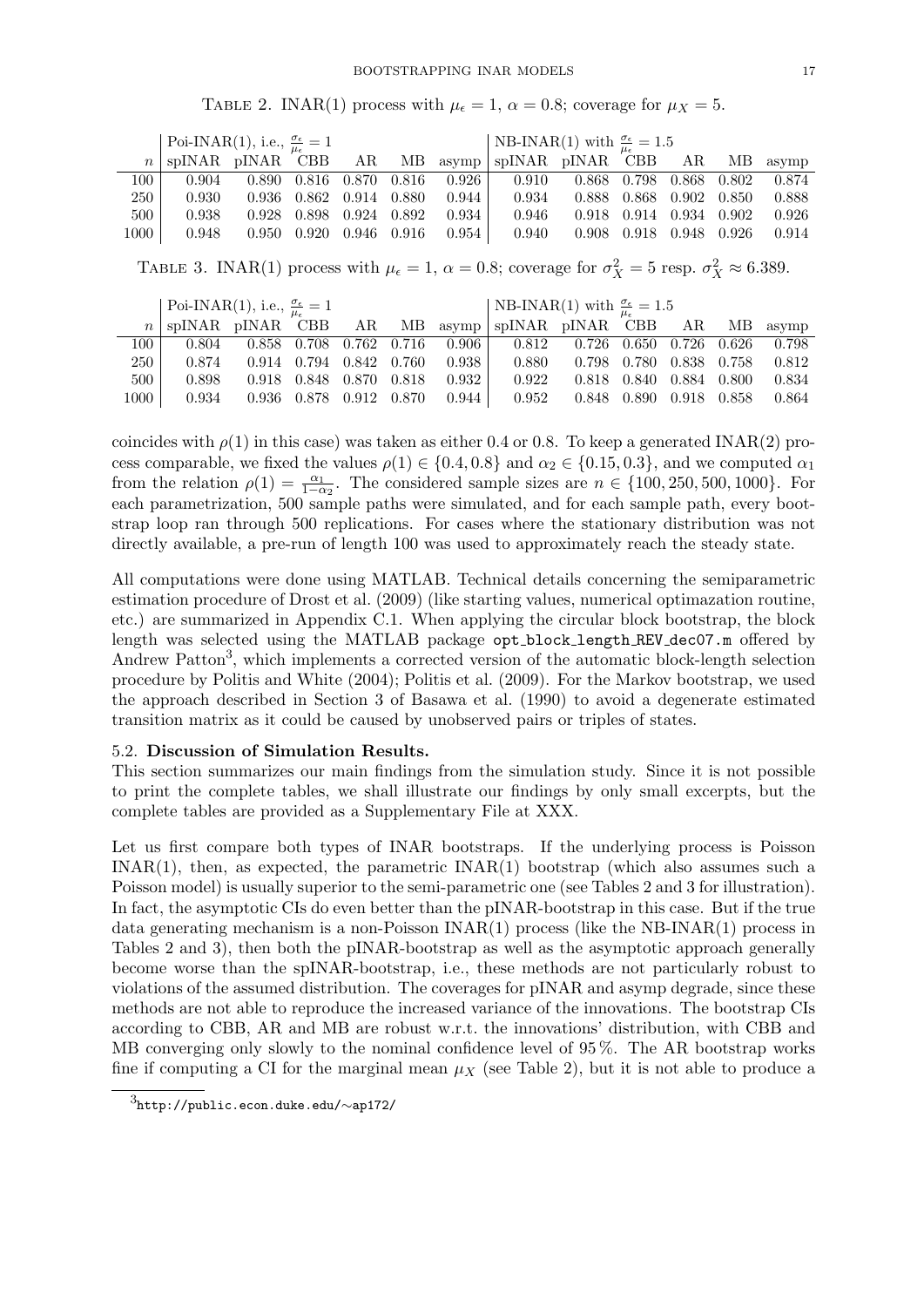TABLE 4. INAR(1) process with  $\mu_{\epsilon} = 1$ ,  $\alpha = 0.8$ ; coverage for  $p_0 \approx 0.007$  resp.  $p_0 \approx 0.012$ .

|      | Poi-INAR(1), i.e., $\frac{\sigma_{\epsilon}}{\mu_{\epsilon}} = 1$ |               |             |                                 |                     |         | NB-INAR(1) with $\frac{\sigma_{\epsilon}}{\mu_{c}} = 1.5$ |       |                         |             |  |       |  |
|------|-------------------------------------------------------------------|---------------|-------------|---------------------------------|---------------------|---------|-----------------------------------------------------------|-------|-------------------------|-------------|--|-------|--|
|      | spINAR pINAR CBB                                                  |               |             |                                 |                     |         | AR MB asymp spINAR pINAR CBB AR MB asymp                  |       |                         |             |  |       |  |
| 100- | 0.524                                                             |               | 0.604 0.324 | 0.750 0.324                     |                     | 0.970 L | 0.596                                                     |       | 0.484 0.432 0.718 0.432 |             |  | 0.872 |  |
| 250  | 0.708                                                             |               |             | $0.762$ $0.666$ $0.912$ $0.670$ |                     | $0.956$ | 0.750                                                     |       | 0.578 0.584 0.896 0.586 |             |  | 0.828 |  |
| 500  | 0.806                                                             | $0.842$ 0.676 |             |                                 | $0.990 \quad 0.676$ | 0.962   | 0.880                                                     | 0.692 | 0.778                   | 0.982 0.772 |  | 0.820 |  |
| 1000 | 0.922                                                             | 0.944         | 0.780       |                                 | 1.000 0.782         | 0.962   | 0.930                                                     |       | 0.764 0.818             | 0.994 0.796 |  | 0.828 |  |

TABLE 5. INAR(2) process with  $\mu_{\epsilon} = 1$ ,  $\alpha_1 = 0.68$ ,  $\alpha_2 = 0.15$ ; coverage for  $\mu_X \approx 5.882$ .

|                | falsely assuming $p=1$ |       |       |                         |         |         | correctly assuming $p=2$                     |                     |       |  |  |  |
|----------------|------------------------|-------|-------|-------------------------|---------|---------|----------------------------------------------|---------------------|-------|--|--|--|
| n <sub>1</sub> |                        |       |       |                         |         |         | spINAR pINAR CBB AR MB asymp spINAR pINAR AR |                     |       |  |  |  |
| 100 l          | 0.758                  |       |       | 0.776 0.770 0.818 0.746 |         | 0.796   | 0.834                                        | $0.860 \quad 0.850$ |       |  |  |  |
| 250            | 0.786                  | 0.798 | 0.842 | 0.848                   | 0.810   | 0.808 1 | 0.884                                        | 0.896 0.884         |       |  |  |  |
| $500-1$        | 0.810                  | 0.822 | 0.888 | 0.886                   | - 0.836 | 0.822   | 0.936                                        | 0.940               | 0.940 |  |  |  |
| 1000           | 0.830                  | 0.850 | 0.926 | 0.914                   | 0.892   | 0.860   | 0.956                                        | 0.954               | 0.950 |  |  |  |

TABLE 6. INAR(2) process with  $\mu_{\epsilon} = 1$ ,  $\alpha_1 = 0.68$ ,  $\alpha_2 = 0.15$ ; coverage for  $\sigma_X^2 \approx 8.610$ .

|                  | falsely assuming $p = 1$ |       |  |                                 | correctly assuming $p = 2$ |               |                                              |             |        |
|------------------|--------------------------|-------|--|---------------------------------|----------------------------|---------------|----------------------------------------------|-------------|--------|
| $n_{\perp}$      |                          |       |  |                                 |                            |               | spINAR pINAR CBB AR MB asymp spINAR pINAR AR |             |        |
| 100 l            | 0.612                    |       |  |                                 | 0.598 0.634 0.666 0.564    |               | $0.658$   $0.720$                            | 0.754 0.682 |        |
| 250 <sup>1</sup> | 0.680                    |       |  | $0.670$ $0.774$ $0.782$ $0.712$ |                            | $0.696$ 1     | 0.822                                        | 0.844 0.798 |        |
| 500              | 0.658                    | 0.640 |  | 0.806 0.774 0.706               |                            | $0.662$       | 0.872                                        | 0.894       | -0.816 |
| 1000             | 0.696                    |       |  | 0.678 0.850 0.818 0.792         |                            | $0.690 \perp$ | 0.922                                        | 0.920       | 0.854  |

reliable CI, e.g., for the marginal variance  $\sigma_X^2$  (see Table 3). The latter is not surprising in view of our earlier discussion in Section 3 (in particular, Lemma 3.1 and Example 3.1).

It is also plausible that the (continuous) AR bootstrap does not produce reliable confidence intervals for the zero probability (or the related zero indices): for  $\tilde{I}_{z,i}$ , the coverages sometimes even decrease with increasing sample size, while in other cases, the coverages tend towards 1 instead of the nominal level 0.95 (see Table 4 for illustration). At this point, it has to be mentioned that CIs for zero statistics are sometimes not applicable (highlighted accordingly in the complete tables); for a Poisson INAR(1) process with  $\mu_{\epsilon} = 2.5, \alpha = 0.8$ , for instance, the true probability for observing a zero equals  $\exp(-\mu_{\epsilon}/(1-\alpha)) \approx 3.73 \cdot 10^{-6}$ , i.e., one will hardly ever observe a zero at all.

The MB bootstrap makes use of the INAR's Markov property and is therefore a reasonable candidate at the first glance. However, it severely suffers from the problem that some states (or combinations thereof) are not observed in a given time series of finite length. Our simulations show that this problem becomes increasingly severe with decreasing sample size  $n$  on the one hand, and with increasing mean  $\mu_{\epsilon}$  and dispersion ratio  $\frac{\sigma_{\epsilon}}{\mu_{\epsilon}}$  on the other hand (then it becomes more and more probable to not observe all values between 0 and  $m := \max\{X_1, \ldots, X_n\}$ . In particular, while the Markov(1) bootstrap (with order  $p = 1$ , i.e., with  $(m + 1)m$  parameters) works reasonably well at least in the Poisson case  $(\frac{\sigma_{\epsilon}}{\mu_{\epsilon}}=1)$  with the small mean  $\mu_{\epsilon}=1$ , the Markov(2) bootstrap (with  $(m + 1)^2m$  parameters) showed extremely bad coverages; for this reason, we do not consider the MB bootstrap anymore in the sequel.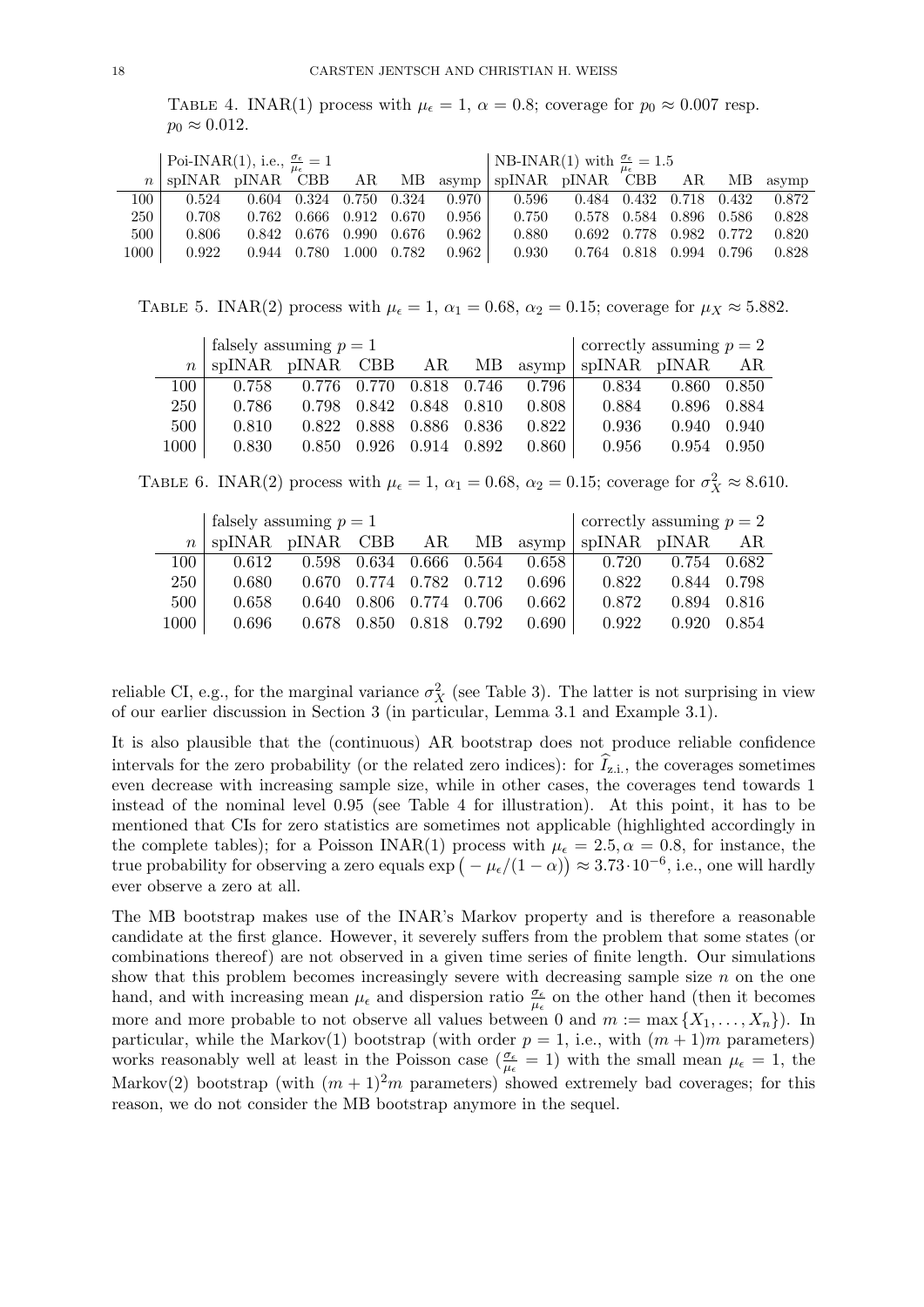TABLE 7. NB-INAR(2) process with  $\mu_{\epsilon} = 1$ ,  $\alpha_1 = 0.68$ ,  $\alpha_2 = 0.15$ ,  $\frac{\sigma_{\epsilon}}{\mu_{\epsilon}} = 1.5$ .

|            | Coverage for $\mu_X \approx 5.882$ , |       |                   |             | Coverage for $\sigma_X^2 \approx 10.031$ ,                            |  |                   |       |  |  |  |
|------------|--------------------------------------|-------|-------------------|-------------|-----------------------------------------------------------------------|--|-------------------|-------|--|--|--|
|            |                                      |       |                   |             | $n \mid \text{spINAR}$ pINAR CBB AR $\mid \text{spINAR}$ pINAR CBB AR |  |                   |       |  |  |  |
| $100\,$    | 0.810                                |       |                   |             | $0.816$ $0.754$ $0.828$ 0.702                                         |  | 0.658 0.628 0.664 |       |  |  |  |
| <b>250</b> | 0.896                                |       | 0.872 0.834 0.892 |             | 0.842                                                                 |  | 0.792 0.784 0.798 |       |  |  |  |
| 500        | 0.920                                |       | 0.896 0.872 0.924 |             | 0.904                                                                 |  | 0.844 0.828       | 0.844 |  |  |  |
| 1000       | 0.944                                | 0.920 |                   | 0.896 0.922 | 0.910                                                                 |  | 0.864 0.872 0.874 |       |  |  |  |

Among the remaining schemes, the CBB bootstrap often produces the worst coverages, which is reasonable since it is the only fully non-parametric procedure. The semi-parametric spINARbootstrap, in contrast, which only assumes an  $\text{INAR}(p)$  structure but is non-parametric in the innovations' distribution, usually produces much better coverage rates. There is only one important exception: If the true data generating process is (Poisson)  $INAR(2)$ , but the spINAR-, pINAR- and AR-bootstraps (also the asymptotic CIs and the MB bootstrap) assume an autoregressive order  $p = 1$ , then the CBB bootstrap (where we do not need to specify p at all, but a block length) shows the best coverages, while the before-mentioned approaches are not robust against such a misspecified model order. This is illustrated by the results shown in Tables 5 (mean  $\mu_X$ ) and 6 (variance  $\sigma_X^2$ ), where the autoregressive parameters  $\alpha_1, \alpha_2$  are chosen such that still  $\rho(1) = 0.8$ , as in the previous tables.

To continue with the  $INAR(2)$  case, let us also have a look at Table 7, where again coverages for mean and variance are shown, but now for an NB-INAR(2) process (with correctly specified  $p = 2$ . Comparing with the right parts in Tables 5 and 6, we see again that the coverages for pINAR degrade, in analogy to the above discussion (Tables 2 and 3) for autoregressive order  $p = 1$ , while spINAR is robust with respect to the marginal distribution.

## 5.3. Real Data Application.

Jung and Tremayne (2011) analyzed a time series (length  $n = 1632$ ) of counts of so-called iceberg orders concerning the Lufthansa stock traded in the XETRA system of Deutsche Börse. The time series gives the number of iceberg orders (for the buy side) per 10 minutes for 32 trading days, and the obtained counts range between 0 and 7. An analysis of the (partial) autocorrelation function (Jung and Tremayne, 2011, Fig. 3) shows that a second-order autoregressive model seems to be appropriate for describing these data (with  $\hat{\rho}(1) \approx 0.507$  and  $\hat{\rho}(2) \approx 0.397$ ). Sample mean and variance of these data are given by about 0.778 and 0.819, respectively, i.e., the observations are nearly equidispersed. The zero frequency equals about 0.463, which is rather close to the corresponding Poisson value  $\exp(-\overline{x}) \approx 0.460$ . Further descriptive statistics are provided by Appendix C.4. There, also the obtained estimates are shown, when semi-parametrically fitting an  $INAR(1)$  or  $INAR(2)$  model. Any bootstrap procedure was done with 10,000 replications. The obtained 95 % confidence intervals are summarized in Appendix C.4.

Since we do not know the true model behind the iceberg counts, interpretations have to be done with caution. Generally, the length of the CIs increases if the bootstrap procedures "spINAR". "pINAR" and "AR" were run based on a 2nd-order model instead of a 1st-order one, which is plausible in view of the need for estimating the additional parameter  $\alpha_2$ . For a similar reason, it is plausible that the "spINAR" intervals are usually larger than the "pINAR" intervals. For  $p = 1$ , the "pINAR" intervals are nearly identical to the asymptotic ones, which is reasonable since both approaches assume an underlying Poisson INAR(1) model. The intervals obtained by "spINAR" with  $p = 2$  are often close to those obtained by "CBB". The "AR" intervals are sometimes similar to the other intervals, e.g., for the mean  $\bar{x}$ , but show strong deviations in other cases. For example, the AR-CIs with  $p = 2$  for  $\hat{\gamma}(0), \hat{\gamma}(1)$  are much more narrow than the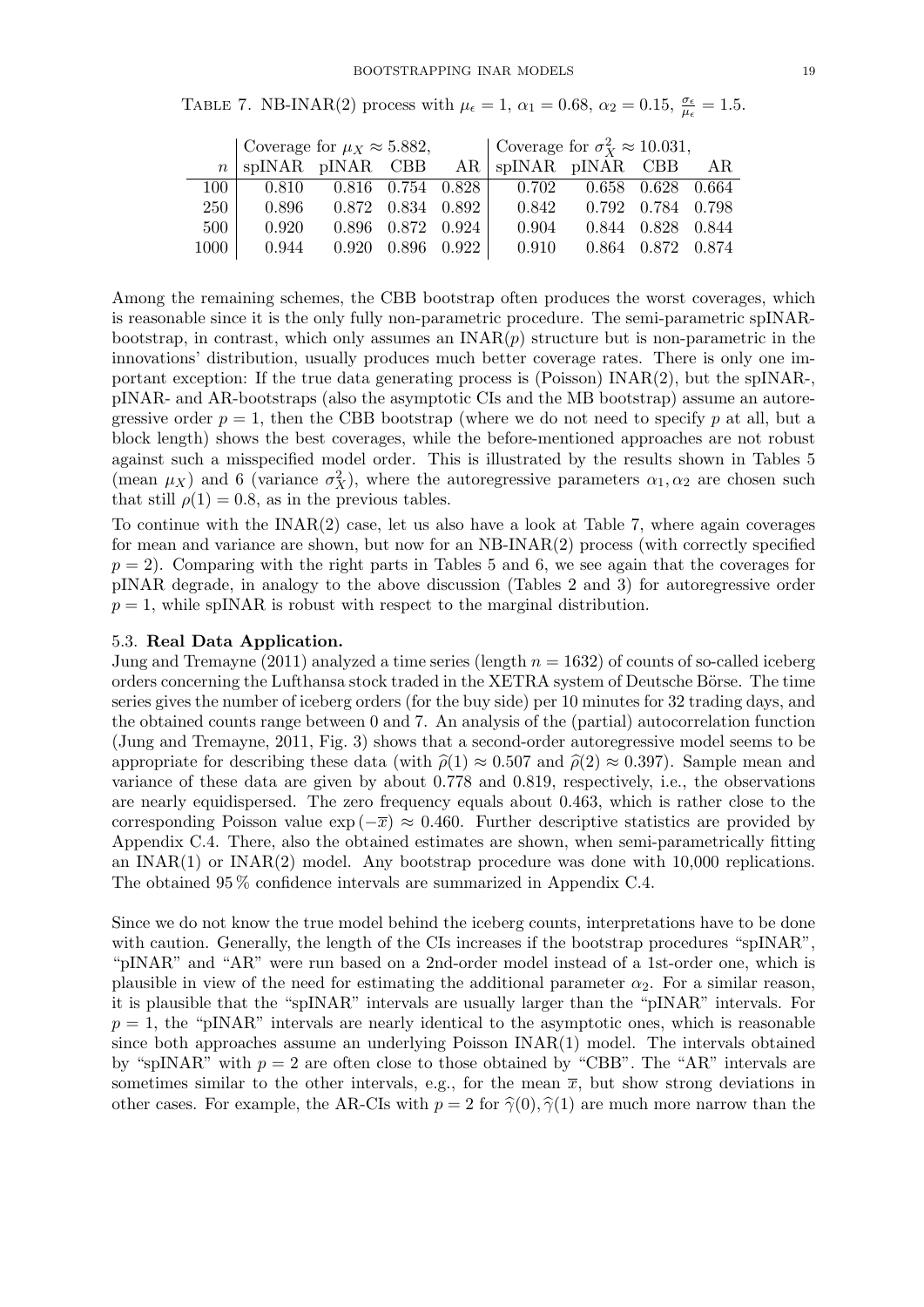corresponding spINAR- and pINAR-CIs. Some common conclusions, which are implied by any of the respective CI approaches, are non-significant deviations of  $\hat{I}_{\text{disp}}$  from 1, and of  $\hat{I}_{z,i}$ ,  $\hat{I}_{z,m}$ . from 0, i.e., neither a significant degree of over-/underdispersion nor of zero inflation/deflation is established for the observations.

#### 6. Conclusion

Although the INAR $(p)$  models share the autocorrelation structure with the AR $(p)$  models, the traditional AR bootstrap is generally not consistent if applied to an INAR process. Therefore, we proposed a general INAR bootstrap scheme, which we proved to be consistent (under mild conditions) for a class of functions of generalized means. In particular, this bootstrap consistency applies to the considered parametric INAR bootstrap as well as to the novel semi-parametric INAR bootstrap. The simulation study concerning bootstrap confidence intervals showed that this semi-parametric INAR bootstrap is very promising for applications, as it showed a good performance for the different model parametrizations and innovations' distributions considered for our analyses. Therefore, future research should investigate further applications of the novel semi-parametric INAR bootstrap, e.g., for the bias correction of estimators, or for diagnostic tests of the INAR model structure.

#### Acknowledgements.

The iceberg order data of Section 5.3 were kindly made available to the second author by the Deutsche Börse. Prof. Dr. Joachim Grammig, University of Tübingen, is to be thanked for processing of it to make it amenable to data analysis. We are also very grateful to Prof. Dr. Robert Jung, University of Hohenheim, for his kind support to get access to the data. The research of Carsten Jentsch was financially supported by the German Research Foundation DFG via the Collaborative Research Center SFB 884 (Project B6) and the Baden-Württemberg-Stiftung via the Eliteprogram for Postdocs.

## **REFERENCES**

- [1] Al-Osh, M. and Alzaid, A. (1987). First-order integer-valued autoregressive (INAR(1)) processes. Journal of Time Series Analysis, 8(3), 261–275.
- [2] Alzaid, A. and Al-Osh, M. (1990). An integer-valued pth order autoregressive structure  $(INAR(p))$  process. Journal of Applied Probability,  $27(2)$ ,  $314-324$ .
- [3] Basawa, I.V., Green, T.A., McCormick, W.P., and Taylor, R.L. (1990). Asymptotic bootstrap validity for finite Markov chains. Communications in Statistics — Theory and Methods, 19(4), 1493–1510.
- [4] Brockwell, P.J. and Davis, R.A. (1991). Time series: Theory and methods, 2<sup>nd</sup> edition, Springer Verlag, New York.
- [5] Bu, R., McCabe, B., Hadri, K. (2008). Maximum likelihood estimation of higher-order integervalued autoregressive processes. Journal of Time Series Analysis, 29(6), 973–994.
- [6] Bühlmann, P. (1995). Sieve bootstrap for time series. Technical Report 431, Dept. Statistics, Univ. California, Berkeley.
- [7] Bühlmann, P. (1997). Sieve bootstrap for time series. Bernoulli,  $3(2)$ ,  $123-148$ .
- [8] Cardinal, M., Roy, R., and Lambert, J. (1999). On the application of integer-valued time series models for the analysis of disease incidence. Statistics in Medicine, 18(15), 2025–2039.
- [9] Drost, F. C., van den Akker, R., and Werker, B. J. M. (2009). Efficient estimation of autoregression parameters and innovation distributions for semiparametric integer-valued  $AR(p)$ models. Journal of the Royal Statistical Society, Series B, 71(2), 467–485.
- [10] Du, J.-G. and Li, Y. (1991). The integer valued autoregressive (INAR(p)) model. Journal of Time Series Analysis, 12(2), 129–142.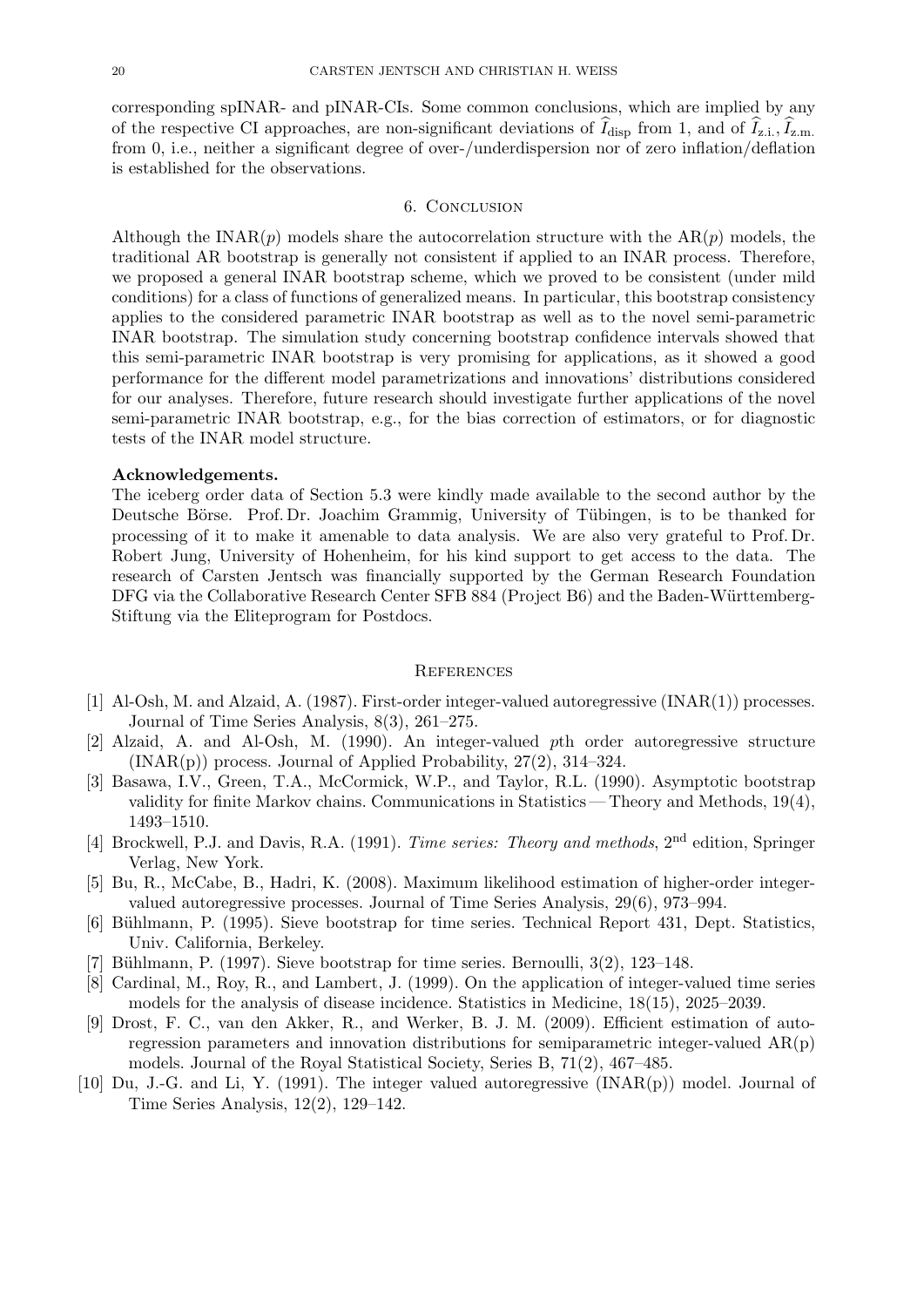- [11] Efron, B. (1979). Bootstrap methods: another look at the jackknife. The Annals of Statistics, 73(7), 1–26.
- [12] Fink, T. and Kreiß, J.-P. (2013). Bootstrap for random coefficient autoregressive models. Journal of Time Series Analysis, 34(6), 646–667.
- [13] Ibragimov, I. (1962). Some limit theorems for stationary processes. Theory of Probability & Its Applications, 7(4), 349–382.
- [14] Jazi, M.A., Jones, G., Lai, C.-D., 2012. First-order integer valued AR processes with zero inflated Poisson innovations. Journal of Time Series Analysis, 33(6), 954–963.
- [15] Jentsch, C. and Leucht, A. (2016). Bootstrapping sample quantiles of discrete data. Annals of the Institute of Statistical Mathematics, 68(3), 491–539.
- [16] Jentsch, C. and Politis, D.N. (2013). Valid resampling of higher order statistics using linear process bootstrap and autoregressive sieve bootstrap. Communications in Statistics — Theory and Methods, 42(7), 1277-1293.
- [17] Jung, R.C. and Tremayne, A.R. (2006). Coherent forecasting in integer time series models. International Journal of Forecasting, 22(2), 223–238.
- [18] Jung, R.C. and Tremayne, A.R. (2011). Convolution-closed models for count time series with applications. Journal of Time Series Analysis, 32(3), 268–280.
- [19] McKenzie, E. (1985). Some simple models for discrete variate time series. Water Resources Bulletin, 21(4), 645–650.
- [20] Kim, H.-Y., and Park, Y. (2006). Bootstrap confidence intervals for the  $\text{INAR}(p)$  process. The Korean Communications in Statistics, 13(2), 343–358.
- [21] Kim, H.-Y., and Park, Y. (2008). A non-stationary integer-valued autoregressive model. Statistical Papers, 49(3), 485–502.
- [22] Kreiß, J.-P. (1988). Asymptotical Inference for a Class of Stochastic Processes. Habilitationsschrift, Universität Hamburg.
- [23] Kreiß, J.-P. (1992). Bootstrap procedures for  $AR(\infty)$  processes. In Nockel et al. (eds.): Bootstrapping and Related Techniques, Lecture Notes in Economics and Mathematical Systems 376, Springer, Heidelberg, 107–113.
- [24] Kreiß, J.-P. (1997). Asymptotical properties of residual bootstrap for autoregression. Preprint TU Braunschweig.
- [25] Kreiß, J.-P., Paparoditis, E., and Politis, D.N. (2011). On the range of validity of the autoregressive sieve bootstrap. Annals of Statistics, 39(4), 2103–2130.
- [26] Kreiß, J.-P., Paparoditis, E. (2011). Bootstrap methods for dependent data: a review. Journal of the Korean Statistical Society, 40(4), 357–378.
- [27] Künsch, H.R. (1989). The jackknife and the bootstrap for general stationary observations. The Annals of Statistics, 17(3), 1217–1241.
- [28] Latour, A. (1998). Existence and stochastic structure of a non-negative integer-valued autoregressive process. Journal of Time Series Analysis, 19(4), 439–455.
- [29] Meintanis, S.G. and Karlis, D. (2014). Validation tests for the innovation distribution in INAR time series models. Computational Statistics, 29(5), 1221–1241.
- [30] Meyer, M. and Kreiß, J.-P. (2015). On the vector autoregressive sieve bootstrap. Journal of Time Series Analysis, 36(3), 377–397.
- [31] Meyer, M., Jentsch, C., and Kreiß, J.-P. (2015). Baxter's inequality and sieve bootstrap for random fields. Working Paper, University of Mannheim.
- [32] Meyer, M., Jentsch, C., and Kreiß, J.-P. (2016). Baxter's inequality and sieve bootstrap for random fields. Bernoulli, 23(4B), 2988–3020.
- [33] Park, Y. and Kim, H.-Y. (2012). Diagnostic checks for integer-valued autoregressive models using expected residuals. Statistical Papers, 53, 951–970.
- [34] Pavlopoulos, H. and Karlis, D. (2008). INAR(1) modeling of overdispersed count series with an environmental application. Environmetrics, 19(4), 369–393.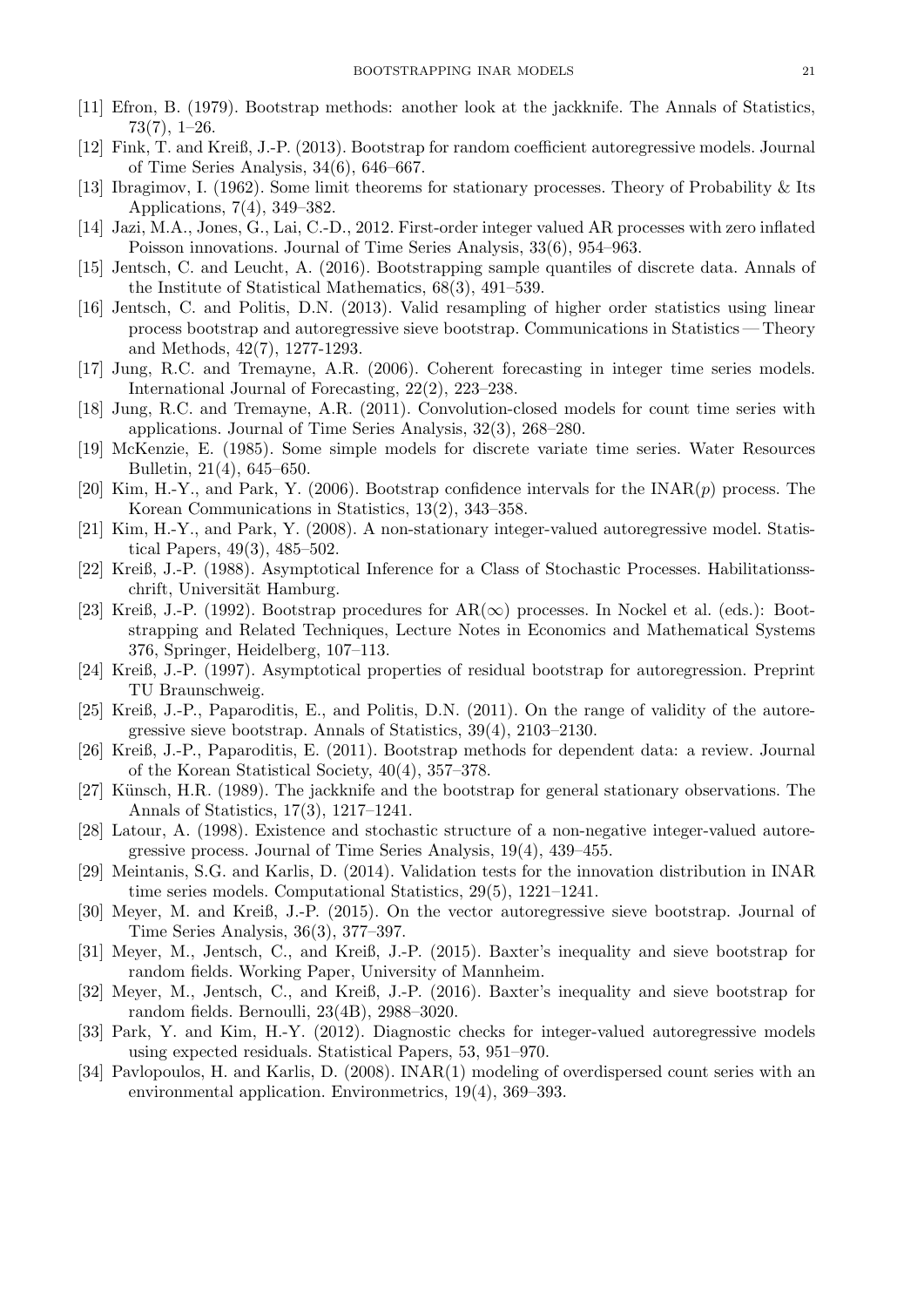- [35] Politis, D.N. and White, H. (2004). Automatic block-length selection for the dependent bootstrap. Econometric Reviews, 23(1), 53–70.
- [36] Politis, D.N., White, H., and Patton, A.J. (2009). Correction: automatic block-length selection for the dependent bootstrap. Econometric Reviews, 28(4), 372–375.
- [37] de Schepper, A. and Heijnen, B. (1995). General restrictions on tail probabilities. Journal of Computational and Applied Mathematics, 64(1–2), 177–188.
- [38] Schweer, S. (2016). A goodness-of-fit test for integer-valued autoregressive processes. Journal of Time Series Analysis, 37(1), 77–98.
- [39] Schweer, S. and Weiß, C.H. (2014). Compound Poisson INAR(1) processes: stochastic properties and testing for overdispersion. Computational Statistics and Data Analysis, 77, 267–284.
- [40] Silva, I. and Silva, M. (2006). Asymptotic distribution of the Yule-Walker estimator for INAR(p) processes. Statistics and Probability Letters, 76(15), 1655–1663.
- [41] Steutel, F.W. and van Harn, K. (1979). Discrete analogues of self-decomposability and stability. Annals of Probability, 7(5), 893–899.
- [42] Tsay, R.S. (1992). Model checking via parametric bootstraps in time series analysis. Applied Statistics, 41(1), 1–15.
- [43] Weiß, C.H. (2012). Process capability analysis for serially dependent processes of Poisson counts. Journal of Statistical Computation and Simulation, 82(3), 383–404.
- [44] Weiß, C.H. and Schweer, S. (2016). Bias corrections for moment estimators in Poisson INAR(1) and INARCH(1) processes. Statistics and Probability Letters, 112, 124–130.
- [45] Weiß, C.H., Puig, P., Homburg, A. (2016). Testing for zero inflation in INAR(1) models. Statistical Papers, to appear.
- [46] Yokoyama, R. (1980). Moment bounds for stationary mixing sequences. Zeitschrift für Wahrscheinlichkeitstheorie und Verwandte Gebiete, 52(1), 45–57.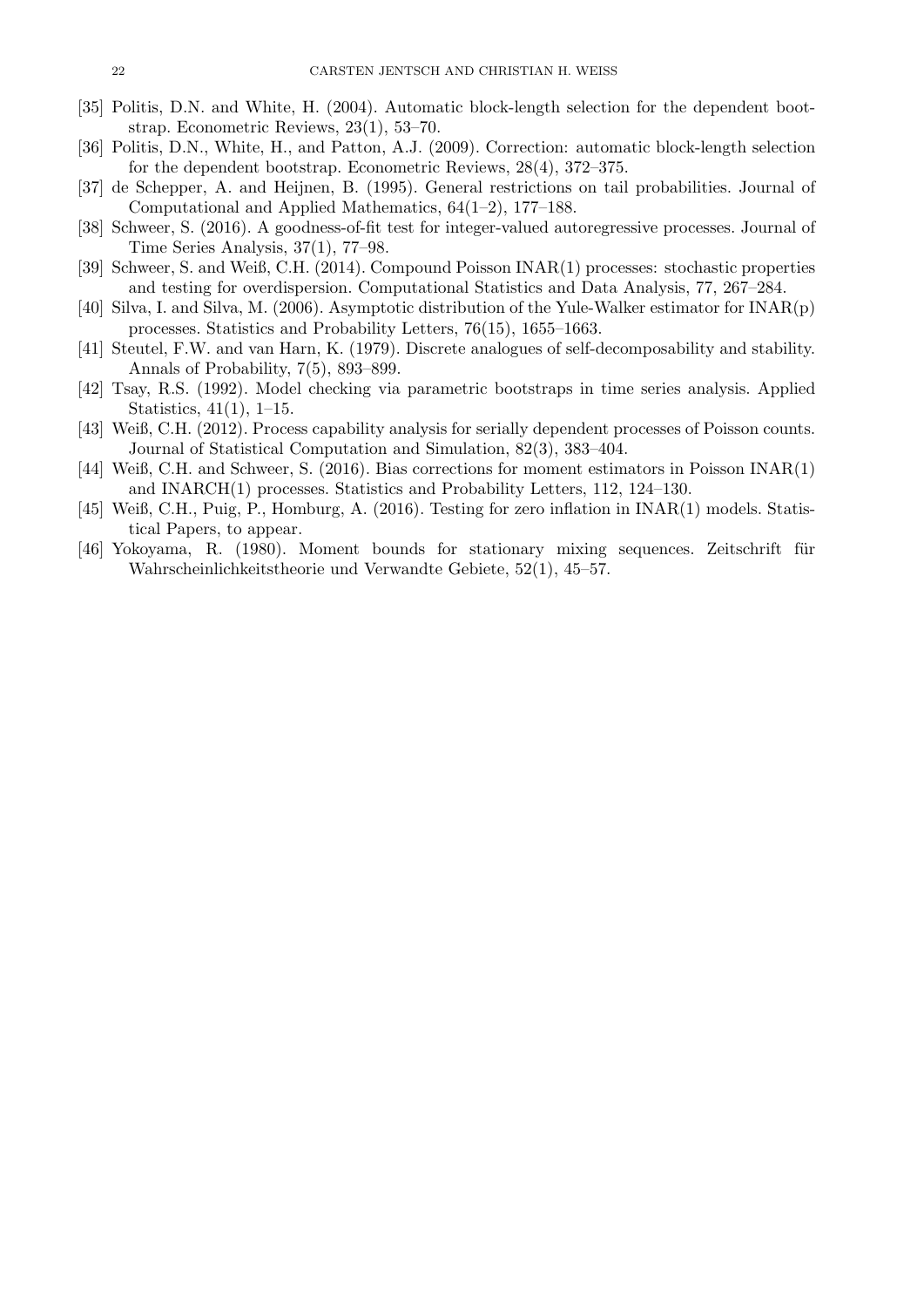#### Appendix A. Proofs

#### A.1. Proof of Lemma 3.1.

Similar to the proof of Theorem 3.1 in Kreiß et al. (2011), we get that

$$
\sqrt{n}\,\overline{Y}^+\stackrel{d}{\to} \mathcal{N}(0,\widetilde{V}),\quad\text{in prob.},
$$

where  $\widetilde{V} = \sum_{k=0}^{\infty} \gamma_{\widetilde{V}}(h)$  with  $\gamma_{\widetilde{Y}}(h) = Cov(\widetilde{Y}_{t+h}, \widetilde{Y}_t)$ . Here,  $(\widetilde{Y}_t, t \in \mathbb{Z})$  denotes the *companion* process of  $(Y_t^+, t \in \mathbb{Z})$  in the sense of Kreiß et al. (2011). That is,

$$
\widetilde{Y}_t = \alpha_1 \widetilde{Y}_{t-1} + \dots + \alpha_p \widetilde{Y}_{t-p} + \widetilde{u}_t, \quad t \in \mathbb{Z},\tag{24}
$$

where  $(\tilde{u}_t)$  consists of i.i.d. random variables whose marginal distribution is identical to that of  $u_t$  with

$$
u_t := X_t - \nu - \alpha_1 X_{t-1} - \dots - \alpha_p X_{t-p}
$$
  
=  $X_t - \mu_X - \alpha_1 (X_{t-1} - \mu_X) - \dots - \alpha_p (X_{t-p} - \mu_X).$  (25)

Now, observe that the INAR(p) process  $(X_t, t \in \mathbb{Z})$  in (3) and its companion process  $(\widetilde{Y}_t, t \in \mathbb{Z})$ in (24) share the same autocorrelation function, that is  $\rho_X(h) = \rho_{\tilde{Y}}(h)$ ,  $h \in \mathbb{Z}$ . Hence, it remains to show that  $\gamma_X(0) = \gamma_{\widetilde{Y}}(0)$  holds to complete the proof. From the Yule-Walker equations and causality of the companion process in (24) assured by  $\alpha_i \in (0,1)$  with  $\sum_{i=1}^p \alpha_i < 1$ , we get

$$
\gamma_{\widetilde{Y}}(0) = \alpha_1 \gamma_{\widetilde{Y}}(1) + \dots + \alpha_p \gamma_{\widetilde{Y}}(p) + \sigma_{\widetilde{u}}^2,\tag{26}
$$

where  $\sigma_{\tilde{u}}^2 = Var(\tilde{u}_t)$ . Finally, exploiting  $\mathcal{L}(\tilde{u}_t) = \mathcal{L}(u_t)$ ,  $E(u_t) = 0$ ,  $Var(u_t) \in (0, \infty)$  and (25), we get

$$
\sigma_{\tilde{u}}^2 = Var(u_t) = \gamma_X(0) - \alpha_1 \gamma_X(1) - \dots - \alpha_p \gamma_X(p)
$$
  
leading together with (26) to  $\gamma_{\tilde{Y}}(0) = \gamma_X(0)$ .

A.2. **Proof of Example 3.1 (Sketch).** For a (centered) linear process, where  $X_t = \sum_{j=-\infty}^{\infty} \psi_j e_{t-j}$ with  $(e_t, t \in \mathbb{Z})$  being i.i.d. with  $E(e_t^4) < \infty$  and  $\sum_{j=-\infty}^{\infty} |\psi_j| < \infty$ , it is well known that

$$
nVar(\hat{\gamma}(0)) \rightarrow 2\sum_{h=-\infty}^{\infty} \gamma^2(h) + \left(\frac{E(e_t^4)}{(E(e_t^2))^2} - 3\right) \gamma(0)^2, \tag{27}
$$

see Proposition 7.3.1 in Brockwell and Davis (1991), for instance. For a causal AR(1) process, we have  $\psi_j = \alpha^j$  for  $j \geq 0$  and 0 otherwise, and it follows that  $\gamma(h) = \alpha^h \gamma(0)$  with

$$
\gamma(0) = E(e_t^2) \sum_{j=0}^{\infty} \psi_j^2 = \frac{E(e_t^2)}{1 - \alpha^2}
$$

So (27) becomes

$$
n\operatorname{Var}\left(\widehat{\gamma}(0)\right) \quad \to \quad 2\gamma^2(0)\,\frac{1+\alpha^2}{1-\alpha^2} \;+\; \frac{E(e_t^4)-3\big(E(e_t^2)\big)^2}{(1-\alpha^2)^2}.\tag{28}
$$

.

Now we adapt  $(28)$  to the AR(1) bootstrap, as it is applied to the DGP Poisson INAR(1). With analogous arguments as in the proof of Theorem 3.1 in Kreiß et al. (2011) as well as Lemma 5.3 in Bühlmann (1995, 1997), we have  $Var^+(e_t^+) = E^+\left((e_t^+)^2\right) \stackrel{P}{\rightarrow} E(e_t^2)$  and  $E^+\left((e_t^+)^4\right) \stackrel{P}{\rightarrow} E(e_t^4)$ , where  $e_t = (X_t - \mu_X) - \alpha (X_{t-1} - \mu_X)$ . So we can further evaluate  $E(e_t^2)$  to obtain

$$
E^+\left((e_t^+)^2\right) \rightarrow (1+\alpha^2)\,\gamma_X(0)-2\alpha\,\gamma_X(1) = (1-\alpha^2)\,\gamma_X(0),
$$

using that  $\gamma_X(1) = \alpha \gamma_X(0)$ . To compute  $E^+((e_t^+)^4)$ , let us introduce the notation

$$
\bar{\mu}(s_1,\ldots,s_{r-1}) := E\big((X_t - \mu_X)(X_{t+s_1} - \mu_X) \cdots (X_{t+s_{r-1}} - \mu_X)\big)
$$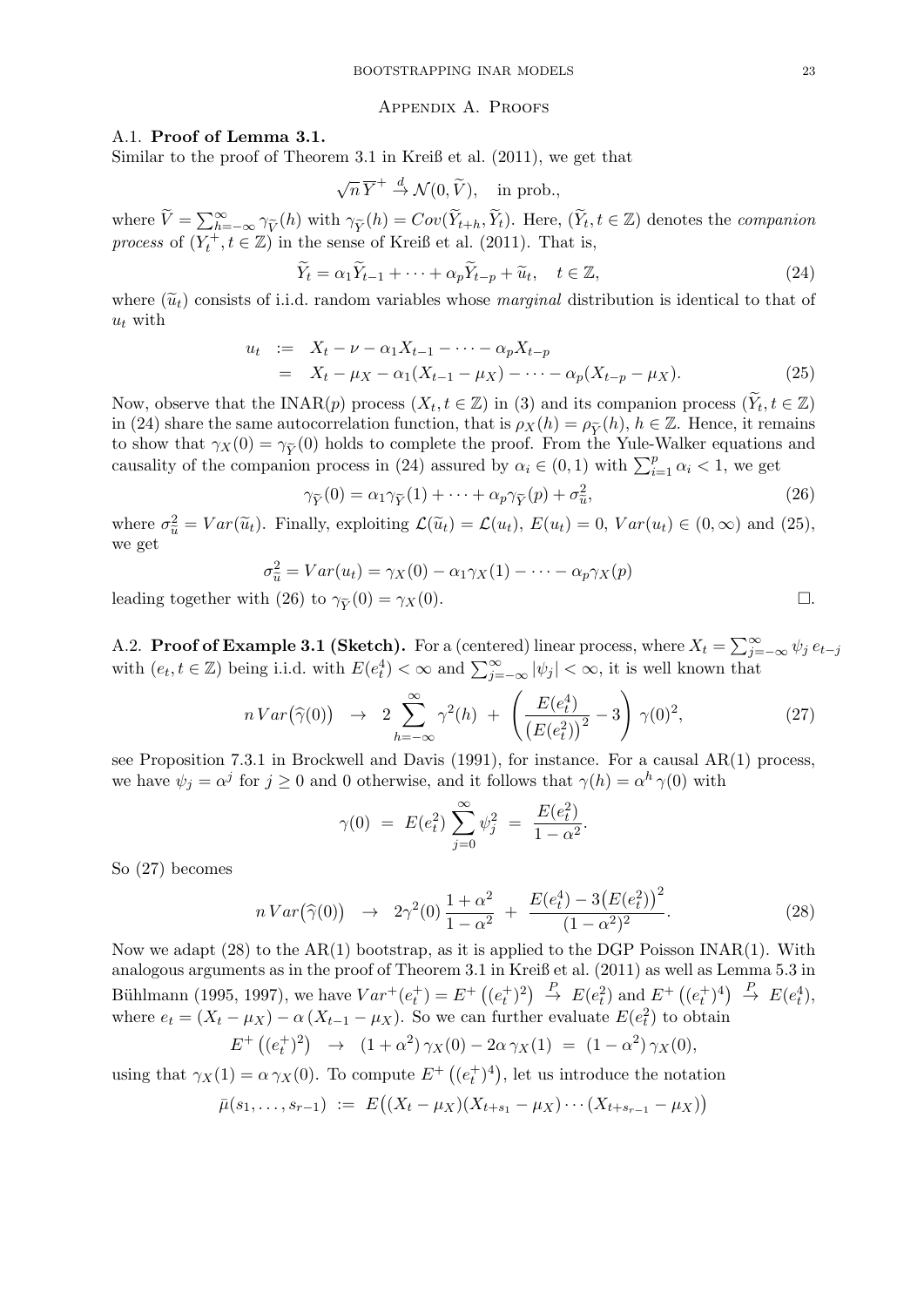for the joint central moments. Then we obtain

$$
E^+\left((e_t^+)^4\right) \rightarrow (1+\alpha^4)\bar{\mu}(0,0,0) - 4\alpha \bar{\mu}(1,1,1) + 6\alpha^2 \bar{\mu}(0,1,1) - 4\alpha^3 \bar{\mu}(0,0,1).
$$

According to Proposition 1 in Weiß  $(2012)$ , the Poisson INAR(1) process satisfies

$$
\bar{\mu}(k,l,m) = \mu_X \cdot \alpha^m + \mu_X^2 \cdot \alpha^{m-l+k} + 2\mu_X^2 \cdot \alpha^{m+l-k} \quad \text{for } 0 \le k \le l \le m,
$$

while  $\gamma(0) = \mu_X$ . So after some computations, we obtain the limit

$$
E^+\left((e_t^+)^4\right) - 3\left(E^+\left((e_t^+)^2\right)\right)^2 \rightarrow (1 - 4\alpha^2 + 6\alpha^3 - 3\alpha^4)\,\mu_X.
$$

Altogether, using (28), it follows that

$$
nVar^{+}(\widetilde{\gamma}^{+}(0)) \rightarrow 2\mu_{X}^{2}\frac{1+\alpha^{2}}{1-\alpha^{2}} + \mu_{X}\frac{1-4\alpha^{2}+6\alpha^{3}-3\alpha^{4}}{(1-\alpha^{2})^{2}},
$$

so the proof of  $(14)$  is complete.

#### A.3. Proof of Theorem 4.1.

The basic structure of the proof resembles the proof of Theorem 3.3 in Bühlmann (1997). For more details, we refer to his technical report (Bühlmann, 1995) and to the proof of Theorem 4.2 in Meyer et al. (2017), where a corresponding result is proved for random fields. The main arguments are the same here, but we have to address the non-linear and discrete-valued structure of INAR processes caused by the randomness of the binomial thinning operations in the model equations (3). In particular, this randomness inherent to the recursive autoregressive structure of INAR processes requires different arguments. We will sketch the main steps of the proof in the following.

First, let  $\mathbf{Y}_t = (X_t, \ldots, X_{t+m-1})'$  and  $\mathbf{Y}_t^* = (X_t^*, \ldots, X_{t+m-1}^*)'$  denote sub-sequences of the original INAR process  $(X_t, t \in \mathbb{Z})$  and the corresponding bootstrap process  $(X_t^*, t \in \mathbb{Z})$ . The general strategy to show bootstrap consistency for the statistic  $T_n$  is to neglect the function f and to prove that

$$
\frac{1}{\sqrt{n_m}} \sum_{t=1}^{n_m} \left( \mathbf{g}(\mathbf{Y}_t) - E(\mathbf{g}(\mathbf{Y}_t)) \right) \stackrel{d}{\longrightarrow} \mathcal{N}(0, \Sigma), \tag{29}
$$

as well as

$$
\frac{1}{\sqrt{n_m}} \sum_{t=1}^{n_m} \left( \mathbf{g}(\mathbf{Y}_t^*) - E^* \big(\mathbf{g}(\mathbf{Y}_t^*) \big) \right) \stackrel{d}{\longrightarrow} \mathcal{N}(0, \Sigma) \tag{30}
$$

in probability, where

$$
\boldsymbol{\Sigma} := \sum_{h=-\infty}^{\infty} Cov\big(\boldsymbol{g}(\boldsymbol{Y}_h),\boldsymbol{g}(\boldsymbol{Y}_0)\big).
$$

Under the smoothness conditions in Assumption 1, it is straightforward to treat the function f by using the Delta method such that it suffices to show (29) and (30). As the proof of (29) follows by the same (and simpler) arguments, we shall execute only the proof of (30) in the following.

From Lemma B.2, we know that the INAR bootstrap process has a corresponding  $INMA(\infty)$ representation

$$
X_t^* = \sum_{k=0}^{\infty} \boldsymbol{u}'(\hat{[{\bf A}} \circ^* ]_{j=t-k+1}^t) \boldsymbol{\epsilon}_{t-k}^*.
$$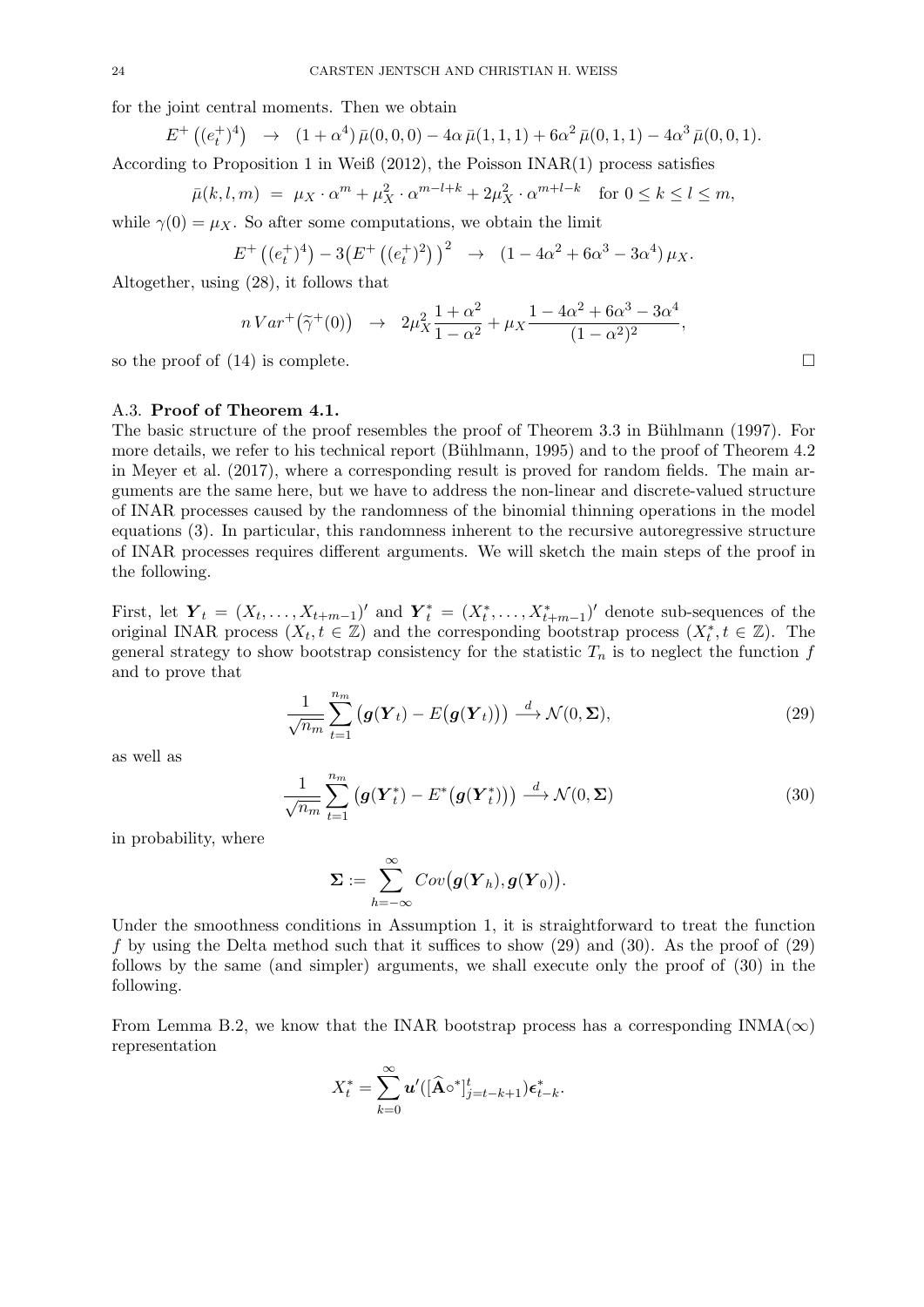We truncate the INMA( $\infty$ ) representation of  $X_t^*$  and consider  $X_t^{*(q)}$  $t_t^{*(q)}$ ,  $q \in \mathbb{N}_0$ , in the following, where

$$
X_t^{*(q)} = \sum_{k=0}^q \boldsymbol{u}'([\widehat{\mathbf{A}} \circ^*]_{j=t-k+1}^t) \boldsymbol{\epsilon}_{t-k}^*,
$$

see also the proof of Lemma B.2. The random vectors  $Y_t^{(q)}$  $_t^{(q)}$  and  $\boldsymbol{Y}_t^{(q)*}$  $t^{(q)*}$  are defined in an analogous way as  $\boldsymbol{Y}_t$  and  $\boldsymbol{Y}_t^*$  above.

Since  $g$  is differentiable with hth derivative fulfilling a Lipschitz condition by Assumption 1, a Taylor series expansion of order h and Minkowski's inequality allows to show that

$$
E^* \left( |g_u(\boldsymbol{Y}_t^{(q)*})|^{2+2/(h+1)} \right) = O_P(1) \quad \text{for all } 1 \le u \le d \tag{31}
$$

holds, where we have to use that  $E^*(\epsilon_t^{*2(h+2)})$  $(t_t^{*2(n+2)}) = O_P(1)$  from Assumption 3(ii) implies that  $E^*(X_t^{*2(h+2)}$  $(t_t^{*2(h+2)}) = O_P(1)$  by Lemma B.2. For details, we refer to Meyer et al. (2015, proofs of equation  $(7.5)$  and Lemma 7.2) and Bühlmann  $(1995, p.22)$ .

To continue with the proof, note that the random variable  $X_t^{*(q)}$  $\mathbf{t}^{*(q)}$  is composed of  $\{\epsilon_t^*, \ldots, \epsilon_{t-q}^*\}$ and  $\{\widehat{\mathbf{A}}\circ_t^*,\ldots,\widehat{\mathbf{A}}\circ_{t-q+1}^*\}$ . As  $\{\epsilon_t^*,t\in\mathbb{Z}\}$  and  $\{\widehat{\mathbf{A}}\circ_t^*,t\in\mathbb{Z}\}$  are i.i.d. random variables and operations, respectively, we have that  $\{X_t^{*(q)}\}$  $\{t_i^{*(q)}\}$  is a q-dependent process. Using a truncation argument for the function  $g$  as in Bühlmann (1995, p.21), this allows us to show

$$
Cov^* \left( \frac{1}{\sqrt{n_m}} \sum_{t=1}^{n_m} g_u(\boldsymbol{Y}_t^{*(q)}), \frac{1}{\sqrt{n_m}} \sum_{t=1}^{n_m} g_v(\boldsymbol{Y}_t^{*(q)}) \right) = \left( \widetilde{\boldsymbol{\Sigma}}^{(q)} \right)_{uv} + o_P(1) \quad \text{for all } 1 \le u, v \le d,
$$

where, for  $\underline{\tilde{\mathbf{Y}}}_t^{(q)} = (\widetilde{X}_t^{(q)}, \dots, \widetilde{X}_{t+m-1}^{(q)})'$ ,

$$
\widetilde{\mathbf{\Sigma}}^{(q)}:=\sum_{h=-(q+m-1)}^{q+m-1}Cov\left(\boldsymbol{g}(\widetilde{\boldsymbol{\underline{Y}}}_{h}^{(q)}),\boldsymbol{g}(\widetilde{\boldsymbol{\underline{Y}}}^{(q)}_{0})\right).
$$

Here,  $(\widetilde{X}_{t}^{(q)}, t \in \mathbb{Z})$  is the truncated INMA $(q)$  process corresponding to the INMA $(\infty)$  representation of the companion INAR process  $(\widetilde{X}_t, t \in \mathbb{Z})$ . This INMA( $\infty$ ) representation is assured to exist again by Lemma B.2. Now, the Cramér-Wold device is applied to show the convergence of

$$
\frac{1}{\sqrt{n_m}}\sum_{t=1}^{n_m}\left(\boldsymbol{c}'\boldsymbol{g}(\boldsymbol{Y}_t^{*(q)})-\boldsymbol{E}^*(\boldsymbol{c}'\boldsymbol{g}(\boldsymbol{Y}_t^{*(q)}))\right)
$$

for  $\boldsymbol{c} = (c_1, \ldots, c_d)' \in \mathbb{R}^d$ , and we define  $\ell(\boldsymbol{x}) = \boldsymbol{c}'\boldsymbol{g}(\boldsymbol{x}) = \sum_{u=1}^d c_u g_u(\boldsymbol{x})$  for  $\boldsymbol{x} \in \mathbb{R}^m$ . The q-dependence of the bootstrap INAR process  $(X_t^{*(q)})$  $t^{*(q)}$ ) allows to use a big-block-small-block argument together with Lindeberg's CLT for triangular arrays. Here, it remains to show the Lindeberg condition, which can be proved using the same arguments as in Bühlmann (1995, top of page 22). Here, to make use of the bound from Yokoyama (1980) for sums of strictly stationary processes, note that the process  $(X_t^{*(q)})$  $t^{*(q)}$ ) satisfies this property for each fixed  $n \in \mathbb{N}$ and that, analogous to (31),

$$
E^*\left(|\ell(\boldsymbol{Y}_t^{(q)*})|^{2+2/(h+1)}\right) = O_P(1)
$$

holds, which altogether proves asymptotic normality and we get

$$
\frac{1}{\sqrt{n_m}} \sum_{t=1}^{n_m} \left( \boldsymbol{g}(\boldsymbol{Y}_t^{*(q)}) - E^*(\boldsymbol{g}(\boldsymbol{Y}_t^{*(q)})) \right) \stackrel{d}{\longrightarrow} \mathcal{N}(0, \widetilde{\boldsymbol{\Sigma}}^{(q)}) \tag{32}
$$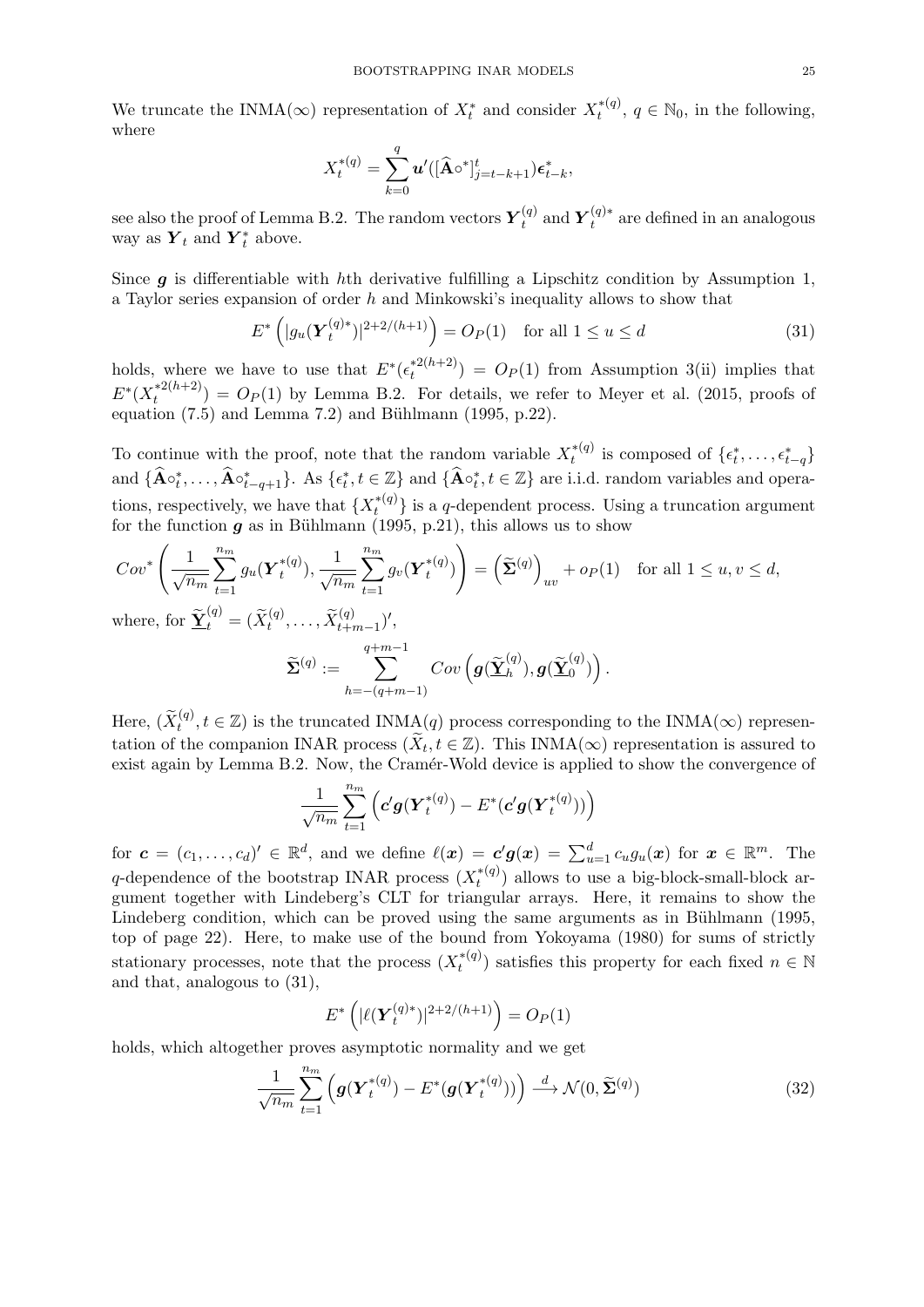in probability. Using again the smoothness properties of  $g$ , a Taylor series expansion and Minkowski's inequality, one can show, as  $q \to \infty$ , that

$$
\left| \sum_{h=-\left(q+m-1\right)}^{q+m-1}Cov\left(\mathbf{g}(\widetilde{\mathbf{\underline{Y}}}_{h}^{\left(q\right)}),\mathbf{g}(\widetilde{\mathbf{\underline{Y}}}_{0}^{\left(q\right)})\right)-\sum_{h=-\left(q+m-1\right)}^{q+m-1}Cov\left(\mathbf{g}(\widetilde{\mathbf{\underline{Y}}}_{h}),\mathbf{g}(\widetilde{\mathbf{\underline{Y}}}_{0})\right)\right|=o(1)
$$

and

$$
\left|\sum_{|h|>q+m-1}Cov\left(\boldsymbol{g}(\widetilde{\boldsymbol{\underline{Y}}}_h),\boldsymbol{g}(\widetilde{\boldsymbol{\underline{Y}}}_0)\right)\right|=o(1),
$$

leading to

$$
\lim_{q \to \infty} \widetilde{\Sigma}^{(q)} = \widetilde{\Sigma} = \Sigma,
$$

where we used Assumption 4 to get the last identity. Now, to conclude the proof of  $(30)$ , it remains to show that truncating the INMA( $\infty$ ) process  $X_t^*$  to get  $X_t^{*(q)}$  $t^{*(q)}$  is negligible. By exploiting the q-dependence of  $(X_t^{*(q)})$  $t^{*(q)}$ , this can be done similarly to Bühlmann (1995, pages 23/24) using again a suitable Taylor series expansion of  $\ell(\cdot)$ ; see also Meyer et al. (2017, proof of Theorem 4.2).

## A.4. Proof of Corollary 4.1.

 $\mathbf{I}$ 

To make use of Theorem 4.1, the goal in the following is to show that the parametric Assumption 5 together with the parametric INAR bootstrap implementation implies Assumptions 3 and 4.

First of all, Yule-Walker estimates  $\hat{\alpha}_1, \dots, \hat{\alpha}_p$  in Step 1 of the parametric INAR bootstrap scheme are known to satisfy Assumption 3(i). To show part (ii), we get easily

$$
d_1(\widehat{G}, G) = d_1(G_{\widehat{\theta}}, G_{\theta_0}) = \sum_{k=0}^{\infty} |G_{\widehat{\theta}}(k) - G_{\theta_0}(k)| = o_P(1)
$$
\n(33)

from the  $\sqrt{n}$ -consistency  $\sqrt{n}(\hat{\theta} - \theta_0) = O_P(1)$  and the continuity of  $\theta \mapsto G_{\theta}$ . Similarly, we prove next that the convergence in probability of  $E_{G_{\theta_0}}^*(\epsilon_t^{*s}) \to E_{G_{\theta_0}}^*(\epsilon_t^{*s}) = E_G(\epsilon_t^{s}) < \infty$  for  $s = 2(h+2)$  holds with h specified by Assumption 1. This shows in particular, that Assumption 3(ii) holds with  $G_c = G$ . Let  $\epsilon, \eta > 0$ . Then, for all  $M \in \mathbb{N}$ , we have

$$
P\left(|E_{G_{\tilde{\theta}}}^{*}( \varepsilon_{t}^{*s}) - E_{G_{\theta_{0}}}^{*}( \varepsilon_{t}^{*s})| \geq \varepsilon\right)
$$
  
\n
$$
\leq P\left(\sum_{k=0}^{M} k^{s} |G_{\hat{\theta}}(k) - G_{\theta_{0}}(k)| \geq \varepsilon/3\right) + P\left(\sum_{k=M+1}^{\infty} k^{s} |G_{\hat{\theta}}(k)| \geq \varepsilon/3\right)
$$
  
\n
$$
+ P\left(\sum_{k=M+1}^{\infty} k^{s} |G_{\theta_{0}}(k)| \geq \varepsilon/3\right)
$$
  
\n
$$
\leq P\left(\sum_{k=0}^{\infty} |G_{\hat{\theta}}(k) - G_{\theta_{0}}(k)| \geq \varepsilon/(3M^{s})\right) + P\left(\sum_{k=M+1}^{\infty} k^{s} |G_{\hat{\theta}}(k)| \geq \varepsilon/3, |\hat{\theta} - \theta_{0}| < \delta\right)
$$
  
\n
$$
+ P\left(|\hat{\theta} - \theta_{0}| \geq \delta\right) + P\left(\sum_{k=M+1}^{\infty} k^{s} |G_{\theta_{0}}(k)| \geq \varepsilon/3\right)
$$
  
\n
$$
= I + II + III + IV.
$$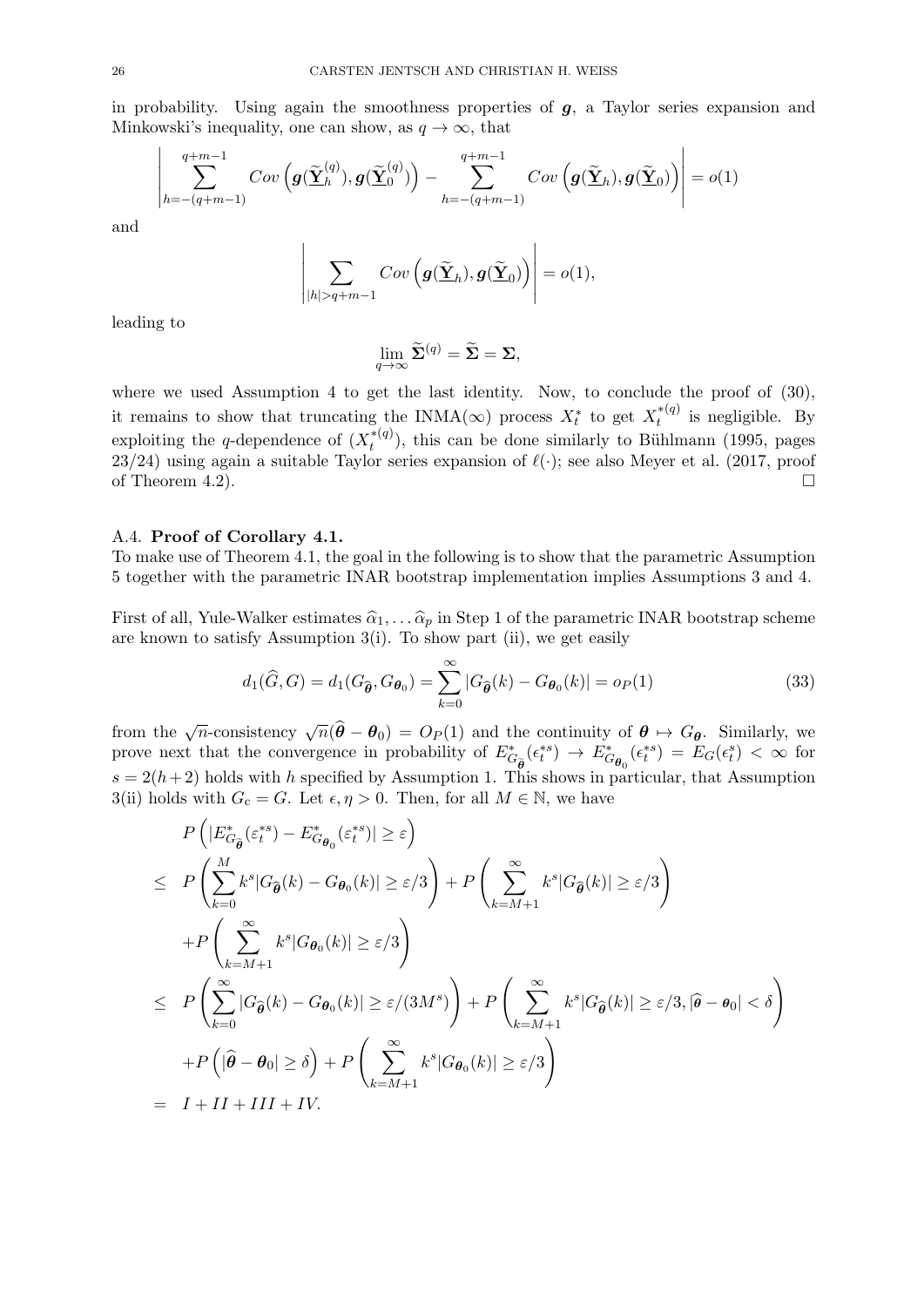By Assumption 5, term II can be bounded by

$$
P\left(\sup_{\theta\in B_{\theta_0,\delta}}\sum_{k=M+1}^{\infty}k^s|G_{\theta}(k)|\geq \varepsilon/3, |\widehat{\theta}-\theta_0|<\delta\right)\leq P\left(\sup_{\theta\in B_{\theta_0,\delta}}\sum_{k=M+1}^{\infty}k^s|G_{\theta}(k)|\geq \varepsilon/3\right)
$$

Now, we can choose M large enough such that the latter term as well as term IV equal zero. Further, from the smoothness condition in Assumption 5 and the  $\sqrt{n}$ -consistency of  $\hat{\theta}$ , we can choose  $n_0 = n_0(M, \varepsilon, \eta, \delta)$  large enough such that  $I \leq \eta/2$  and  $III \leq \eta/2$ . Altogether this leads to

$$
P\left(|E_{G_{\widetilde{\boldsymbol{\theta}}}^*}^*(\varepsilon_t^{*s}) - E_{G_{\boldsymbol{\theta}_0}}^*(\varepsilon_t^{*s})| \geq \varepsilon\right) \leq \eta.
$$

It remains to show that Assumption 4 holds. Following the truncation argument in Bühlmann  $(1995, p.21)$ , this is easily obtained from Lemma B.3.

#### A.5. Proof of Corollary 4.2.

We make use of Theorem 4.1 and show that the semi-parametric INAR bootstrap implementation based on the estimation approach of Drost et al. (2009) implies Assumptions 3 and 4.

First of all, note that Theorem 2 in Drost et al. (2009) holds under the assumptions of this corollary. Then, we get immediately from (22) that the coefficient estimates  $\hat{\alpha}_1, \ldots, \hat{\alpha}_p$  in Step 1 of the semi-parametric INAR bootstrap scheme satisfy Assumption 3(i). To show part (ii), we get also immediately from (22) that

$$
d_1(\widehat{G}, G) = d_1(\widehat{G}_{\rm sp}, G) = \sum_{k=0}^{\infty} |\widehat{G}_{\rm sp}(k) - G(k)| = o_P(1)
$$
\n(34)

holds. Similarly, we can prove next convergence in probability  $E^*_{\ell}$  $E_G^*(\epsilon_t^{*s}) \to E_G^*(\epsilon_t^{*s}) = E_G(\epsilon_t^{s}) < \infty$ for  $s \leq 2(h+2)$  with h specified by Assumption 1. This shows in particular, that Assumption 3(ii) holds with  $G_c = G$ . From  $\widehat{G}(k) = 0$  for  $k > M_n := \max\{X_1, \ldots, X_n\}$ , we get

$$
|E_{\hat{G}_{sp}}^{*}(\epsilon_{t}^{*}) - E(\epsilon_{t}^{s})| = |\sum_{k=0}^{\infty} k^{s} \hat{G}(k) - \sum_{k=0}^{\infty} k^{s} G(k)| = |\sum_{k=0}^{M_{n}} k^{s} \hat{G}(k) - \sum_{k=0}^{\infty} k^{s} G(k)|
$$
  

$$
\leq \sum_{k=0}^{M_{n}} k^{s} |\hat{G}(k) - G(k)| + \sum_{k=M_{n}+1}^{\infty} k^{s} G(k)
$$
  

$$
\leq M_{n}^{s} \left( \sum_{k=0}^{M_{n}} |\hat{G}(k) - G(k)| \right) + \sum_{k=M_{n}+1}^{\infty} k^{s} G(k)
$$
  

$$
=: A_{1} + A_{2}.
$$

If the support of  $\{\epsilon_t\}$  is bounded, then  $A_2 = 0$  after one observation  $X_t$  attains a value greater or equal to the largest possible innovation, which happens with probability tending to one. If the support is unbounded,  $M_n \to \infty$  such that  $A_2 = o(1)$  as by Assumption 2, we have  $E_G(\epsilon_t^s) < \infty$ , i.e.,  $(k^s G(k))_k$  is summable. Concerning the first summand, we make use of (22). This leads to

$$
A_1 = \frac{M_n^s}{\sqrt{n}} \left( \sqrt{n} \sum_{k=0}^{M_n} |\widehat{G}(k) - G(k)| \right) \le \frac{M_n^s}{\sqrt{n}} \left( \sqrt{n} \sum_{k=0}^{\infty} |\widehat{G}(k) - G(k)| \right) = O_P\left( \frac{M_n^s}{\sqrt{n}} \right).
$$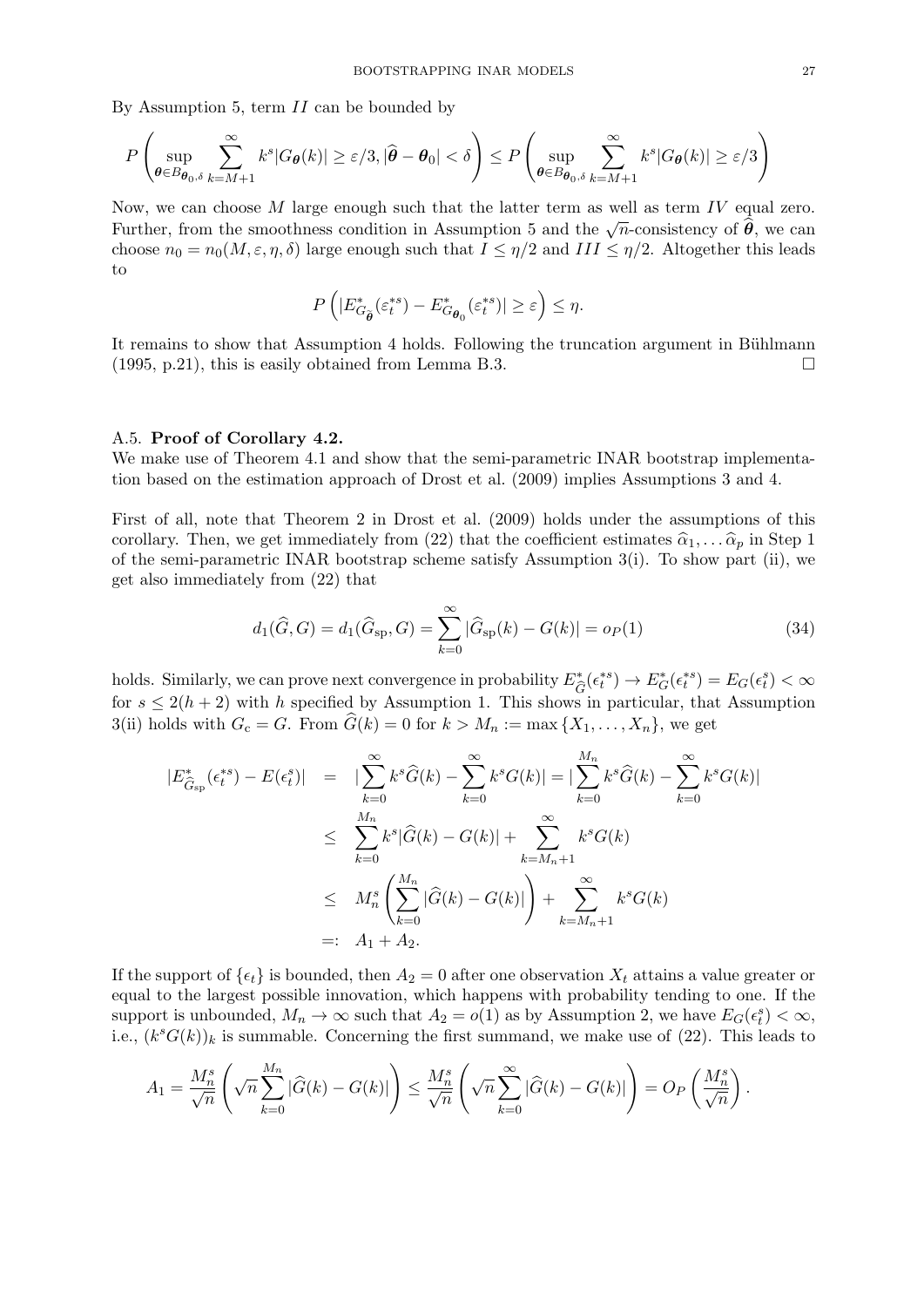Further, for all  $x, k \geq 0$ , we get from the Markov inequality

$$
P(M_n^s/\sqrt{n} > x) = P(M_n > x^{1/s} n^{1/(2s)}) = P(\bigcup_{i=1}^n \{X_i > x^{1/s} n^{1/(2s)}\})
$$
  
\n
$$
\leq \sum_{i=1}^n P(X_i > x^{1/s} n^{1/(2s)}) = n P(X_1 > x^{1/s} n^{1/(2s)})
$$
  
\n
$$
\leq n \frac{E(X_1^k)}{x^{k/s} n^{k/(2s)}} = \frac{E(X_1^k)}{x^{k/s}} n^{1-k/(2s)},
$$

and the last right-hand side converges to zero if  $k > 2s$  as well as  $E(X_1^k) < \infty$ . As we can choose  $k > 4(h+2)$ , this implies that  $M_n^s/\sqrt{n} = o_P(1)$  holds for  $s \leq 2(h+2)$ , which concludes that Assumption 3(ii) is fulfilled. Finally, it remains to show that Assumption 4 holds. Following the truncation argument in Bühlmann (1995, p.21), this is easily obtained from Lemma B.3.  $\square$ 

## Appendix B. Auxiliary results

**Lemma B.1** (Basic properties of the  $INAR(p)$  process). Under Assumption 2 with  $s = 1$ , the INAR(p) recursion (3) has a strictly stationary solution  $(X_t, t \in \mathbb{Z})$  with  $E(X_t) = \mu_{\epsilon}/(1 - \sum_{i=1}^p \alpha_i) \leq \infty$ . Precisely, by introducing the notation  $\mathbf{X}_t :=$  $(X_t, \ldots, X_{t-p+1})'$ ,  $\epsilon_t = (\epsilon_t, 0, \ldots, 0)'$ ,  $u := (1, 0, \ldots, 0)'$  and

$$
\mathbf{A} = \left( \begin{array}{cccc} \alpha_1 & \alpha_2 & \cdots & \cdots & \alpha_p \\ 1 & 0 & \cdots & \cdots & 0 \\ 0 & 1 & 0 & \cdots & 0 \\ \vdots & \ddots & \ddots & \ddots & \vdots \\ 0 & \cdots & 0 & 1 & 0 \end{array} \right)
$$

and entry-wise binomial thinning  $\circ_t$ , the INAR(p) recursion (3) can be represented as a pdimensional INAR(1) recursion

$$
\mathbf{X}_t = \mathbf{A} \circ_t \mathbf{X}_{t-1} + \boldsymbol{\epsilon}_t, \quad t \in \mathbb{Z} \tag{35}
$$

such that  $X_t = \mathbf{u}'\mathbf{X}_t$  holds. The INAR(p) process can be represented as an INMA( $\infty$ ) process, that is,

$$
X_t = \sum_{k=0}^{\infty} \mathbf{u}' ( [\mathbf{A} \circ]_{j=t-k+1}^t) \epsilon_{t-k}, \quad t \in \mathbb{Z},
$$
\n(36)

where we set  $[\mathbf{A} \circ]_{j=s}^t := \mathbf{A} \circ_t \mathbf{A} \circ_{t-1} \cdots \mathbf{A} \circ_s \text{ for } s \leq t \text{ and } [\mathbf{A} \circ]_{j=t+1}^t := 1 \text{ for the empty index }$ set. The convergence of  $(36)$  is in  $L_1$ -sense and almost surely. If Assumption 2 holds for some  $h \in \mathbb{N}, i.e., E(\epsilon_t^h) < \infty, it holds E(X_t^h) < \infty$  and the convergence of (36) holds in  $L_h$ -sense.

*Proof.* By using the model equation  $(35)$  recursively q-times, we get

$$
\boldsymbol{X}_{t} = \sum_{k=0}^{q} ([\mathbf{A}\circ]_{j=t-k+1}^{t}) \boldsymbol{\epsilon}_{t-k} + [\mathbf{A}\circ]_{j=t-q}^{t} \boldsymbol{X}_{t-q+1} = \boldsymbol{X}_{t}^{(q)} + [\mathbf{A}\circ]_{j=t-q}^{t} \boldsymbol{X}_{t-q+1},
$$
(37)

where  $\bm{X}_t^{(q)} = \sum_{k=0}^q ( [\mathbf{A} \circ]_{j=t-k+1}^t) \bm{\epsilon}_{t-k}$  and  $X_t^{(q)} = \bm{u}' \bm{X}_t^{(q)}$  $_{t}^{\left( q\right) }.$  As  $[\mathbf{A}\circ ]_{j=t-q}^{t} \boldsymbol{X}_{t-q+1}$  is always a vector with non-negative entries, it suffices to show that

$$
E(|X_t - X_t^{(q)}|) \le E(|\mathbf{X}_t - \mathbf{X}_t^{(q)}|_1) = E(||\mathbf{A} \circ \mathbf{X}_t - \mathbf{A}_t|_1) = \mathbf{1}_p'E([\mathbf{A} \circ \mathbf{X}_t - \mathbf{A}_t]) \to 0
$$
(38)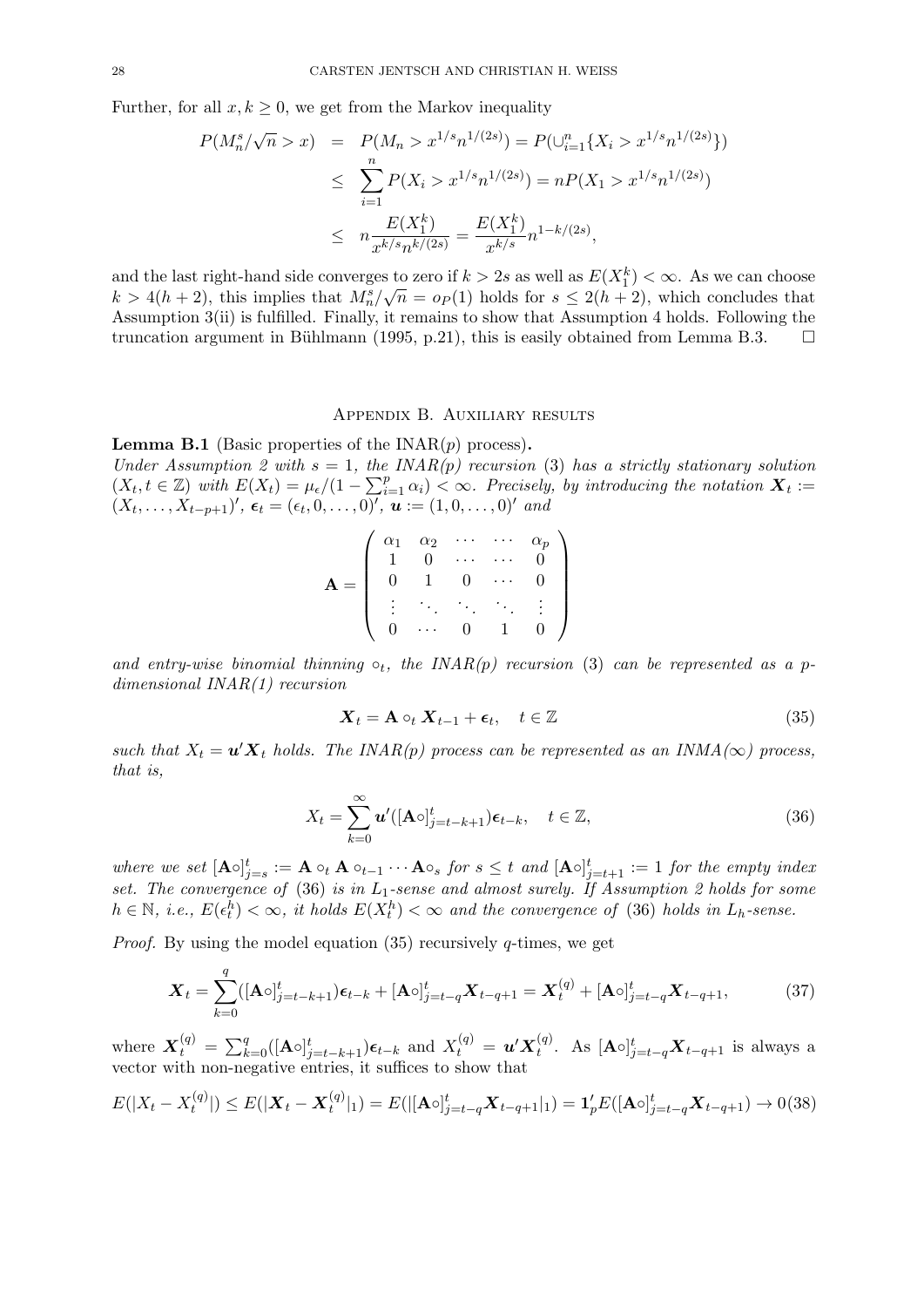as  $q \to \infty$  to prove the L<sub>1</sub>-convergence of (36), where  $\mathbf{1}_p = (1, \ldots, 1)'$  denotes the p-dimensional vector of ones and  $|\cdot|_1$  denotes the 1-norm. By conditioning, we get with standard arguments

$$
E\left([\mathbf{A}\circ]_{j=t-q}^{t} \mathbf{X}_{t-q+1}\right)
$$
\n
$$
= E\left(E\left(\mathbf{A}\circ_{t} [\mathbf{A}\circ]_{j=t-q}^{t-1} \mathbf{X}_{t-q+1} \middle| [\mathbf{A}\circ]_{j=t-q}^{t-1} \mathbf{X}_{t-q+1}\right)\right)
$$
\n
$$
= \sum_{\mathbf{k}\in\mathbb{N}_{0}^{p}} E\left(\mathbf{A}\circ_{t} [\mathbf{A}\circ]_{j=t-q}^{t-1} \mathbf{X}_{t-q+1} \middle| [\mathbf{A}\circ]_{j=t-q}^{t-1} \mathbf{X}_{t-q+1} = \mathbf{k}\right) P\left([\mathbf{A}\circ]_{j=t-q}^{t-1} \mathbf{X}_{t-q+1} = \mathbf{k}\right)
$$
\n
$$
= \sum_{\mathbf{k}\in\mathbb{N}_{0}^{p}} E\left(\mathbf{A}\circ_{t} \mathbf{k} \middle| [\mathbf{A}\circ]_{j=t-q}^{t-1} \mathbf{X}_{t-q+1} = \mathbf{k}\right) P\left([\mathbf{A}\circ]_{j=t-q}^{t-1} \mathbf{X}_{t-q+1} = \mathbf{k}\right)
$$
\n
$$
= \sum_{\mathbf{k}\in\mathbb{N}_{0}^{p}} E\left(\mathbf{A}\circ_{t} \mathbf{k}\right) P\left([\mathbf{A}\circ]_{j=t-q}^{t-1} \mathbf{X}_{t-q+1} = \mathbf{k}\right)
$$
\n
$$
= \sum_{\mathbf{k}\in\mathbb{N}_{0}^{p}} \mathbf{A}\mathbf{k} P\left([\mathbf{A}\circ]_{j=t-q}^{t-1} \mathbf{X}_{t-q+1} = \mathbf{k}\right)
$$
\n
$$
= \mathbf{A}E\left([\mathbf{A}\circ]_{j=t-q}^{t-1} \mathbf{X}_{t-q+1}\right).
$$
\n(39)

By successive application of the above, we get  $E\left([\mathbf{A}\circ]_{j=t-q}^t \mathbf{X}_{t-q+1}\right) = \mathbf{A}^{q+1} \mu_X \mathbf{1}_p$ . As  $\alpha_i \in$  $(0, 1)$  such that  $\sum_{i=1}^{p} \alpha_i < 1$ , all eigenvalues of **A** have modulus less than one; see, e.g., Latour (1998), Lemma 2.2. Hence, we get  $\mu_X \mathbf{1}'_p \mathbf{A}^{q+1} \mathbf{1}_p \to 0$  as  $q \to \infty$  such that (38) holds. By similar arguments as used above, we get also

$$
E(X_t) = \boldsymbol{u}' \sum_{k=0}^{\infty} \mathbf{A}^k E(\boldsymbol{\epsilon}_{t-k}) = \boldsymbol{u}'(\mathbf{I}_{p \times p} - \mathbf{A})^{-1} \boldsymbol{u} \mu_{\epsilon} = \frac{\mu_{\epsilon}}{1 - \sum_{i=1}^p \alpha_i}.
$$

To show almost sure convergence, let  $N \subset \Omega$  be the set of  $\omega \in \Omega$ , where convergence of

$$
\sum_{k=0}^{\infty}\boldsymbol{u}'([{\mathbf {A}}\circ ]_{j=t-k+1}^t(\omega))\boldsymbol{\epsilon}_{t-k}(\omega)
$$

does not hold true and suppose  $P(N) > 0$ . As

$$
\left(\sum_{k=0}^n \boldsymbol{u}'([\mathbf{A}\circ]_{j=t-k+1}^t(\omega))\boldsymbol{\epsilon}_{t-k}(\omega),n\in\mathbb{N}\right)
$$

is a monotonely increasing sequence, we have

$$
\sum_{k=0}^{\infty} \boldsymbol{u}'([{\bf A}\circ]_{j=t-k+1}^t(\omega))\boldsymbol{\epsilon}_{t-k}(\omega)=\infty
$$

for all  $\omega \in N$ . Further, on the one hand, we get by the monotone convergence theorem

$$
\lim_{n \to \infty} E\left(\sum_{k=0}^n \boldsymbol{u}' ([\mathbf{A} \circ]_{j=t-k+1}^t) \boldsymbol{\epsilon}_{t-k}\right) = E\left(\lim_{n \to \infty} \sum_{k=0}^n \boldsymbol{u}' ([\mathbf{A} \circ]_{j=t-k+1}^t) \boldsymbol{\epsilon}_{t-k}\right)
$$

$$
= E\left(\sum_{k=0}^\infty \boldsymbol{u}' ([\mathbf{A} \circ]_{j=t-k+1}^t) \boldsymbol{\epsilon}_{t-k}\right).
$$

On the other hand, we have

$$
E\left(\sum_{k=0}^n \boldsymbol{u}'(|\mathbf{A}\circ j_{j=t-k+1}^t)\boldsymbol{\epsilon}_{t-k}\right) = \sum_{k=0}^n \boldsymbol{u}'\mathbf{A}^k E(\boldsymbol{\epsilon}_{t-k}) \leq \boldsymbol{u}'\sum_{k=0}^\infty \mathbf{A}^k E(\boldsymbol{\epsilon}_{t-k}) < \infty,
$$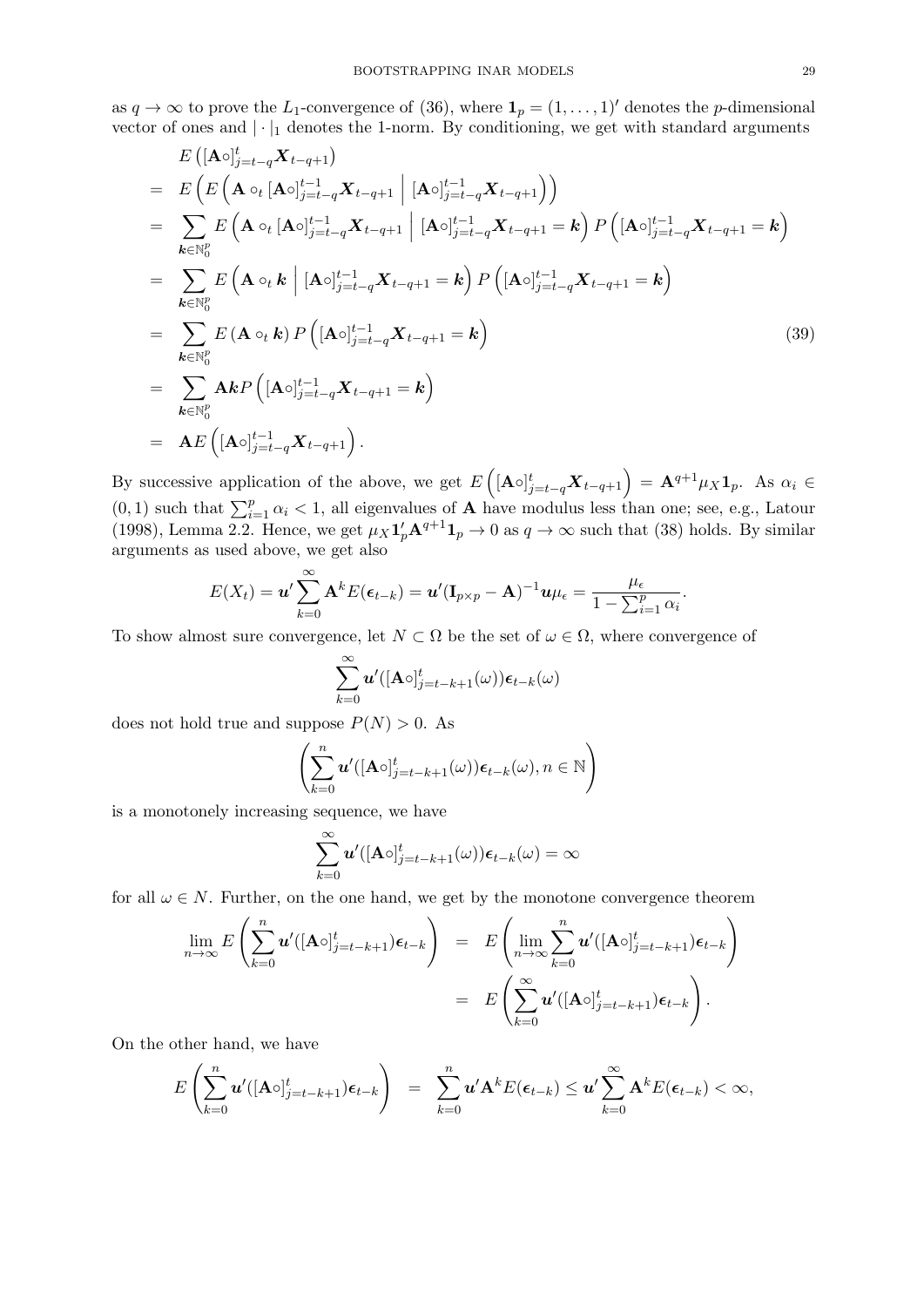but this is a contradiction, because

$$
E\left(\sum_{k=0}^{\infty} \boldsymbol{u}'([{\bf A}\circ]_{j=t-k+1}^t)\boldsymbol{\epsilon}_{t-k}\right) \geq E\left(\left(\sum_{k=0}^{\infty} \boldsymbol{u}'([{\bf A}\circ]_{j=t-k+1}^t)\boldsymbol{\epsilon}_{t-k}\right)1\!\!1(N)\right) = \infty P(N) = \infty.
$$

This proves  $P(N) = 0$  and consequently almost sure convergence of (36). In particular, (36) is strictly stationary and solves the  $\text{INAR}(p)$  recursion (3). By plugging-in, this can be seen from

$$
X_t - \sum_{i=1}^p \alpha_i \circ_t X_{t-i} = \boldsymbol{u}' (\boldsymbol{X}_t - \mathbf{A} \circ_t \boldsymbol{X}_{t-1})
$$
  
\n
$$
= \boldsymbol{u}' \left( \sum_{k=0}^\infty ([\mathbf{A} \circ]_{j=t-k+1}^t) \boldsymbol{\epsilon}_{t-k} - \sum_{k=0}^\infty \mathbf{A} \circ_t ([\mathbf{A} \circ]_{j=t-k}^{t-1}) \boldsymbol{\epsilon}_{t-1-k} \right)
$$
  
\n
$$
= \boldsymbol{u}' \left( \sum_{k=0}^\infty ([\mathbf{A} \circ]_{j=t-k+1}^t) \boldsymbol{\epsilon}_{t-k} - \sum_{k=1}^\infty ([\mathbf{A} \circ]_{j=t-k+1}^t) \boldsymbol{\epsilon}_{t-k} \right)
$$
  
\n
$$
= \boldsymbol{u}' \boldsymbol{\epsilon}_t
$$
  
\n
$$
= \boldsymbol{\epsilon}_t.
$$
 (40)

Now, let  $E(\epsilon_t^h) < \infty$  for some  $h \in \mathbb{N}$ . To show finiteness of  $E(X_t^h)$ , we make use of the norm notation  $||X_t||_h = (E(X_t^h))^{1/h}$ . By taking the norm on both sides of (3) and using Minkowski's inequality, we get

$$
||X_t||_h \le \sum_{i=1}^p ||\alpha_i \circ_{t,i} X_{t-i}||_h + ||\epsilon_t||_h.
$$
\n(41)

Note that (41) does always hold as all involved summands are non-negative. Now, we shall compute  $\|\alpha_i \circ_{t,i} X_{t-i}\|_h$ . We get by standard arguments

$$
\|\alpha_i \circ_{t,i} X_{t-i}\|_{h}^{h} = E((\alpha_i \circ_{t,i} X_{t-i})^h) = \sum_{k=0}^{\infty} E\left((\alpha_i \circ_{t,i} k)^h\right) P(X_{t-i} = k)
$$

and as  $\alpha_i \circ_{t,i} k \sim Bin(k, \alpha_i)$ , we can make use of equations (3.6) (note the typo there, where  $p^{r}/(n-r)!$  has to be replaced by  $p^{j}/(n-j)!$  and  $(1.55)$  in Johnson and Kotz (2005) to rewrite the last expectation above. We get

$$
E\left((\alpha_i \circ_{t,i} k)^h\right) = \sum_{j=0}^h S(h,j) \frac{k!}{(k-j)!} \alpha_i^j = \sum_{j=0}^h S(h,j) \sum_{l=0}^j s(j,l) k^l \alpha_i^j,
$$
(42)

where  $S(h, j)$  and  $s(j, l)$  denote the Stirling numbers of second and first kind, respectively. The right-hand side of (42) can be decomposed to get

$$
\sum_{j=0}^{h-1} S(h,j) \sum_{l=0}^{j} s(j,l) k^{l} \alpha_{i}^{j} + \sum_{l=0}^{h-1} s(h,l) k^{l} \alpha_{i}^{h} + k^{h} \alpha_{i}^{h},
$$

where  $S(h, h) = s(h, h) = 1$  has been used. Using strict stationarity, this leads to

$$
\begin{array}{rcl} \|\alpha_i \circ_{t,i} X_{t-i}\|_h^h & = & \sum_{j=0}^{h-1} S(h,j) \sum_{l=0}^j s(j,l) \|X_t\|_l^l \alpha_i^j + \sum_{l=0}^{h-1} s(h,l) \|X_t\|_l^l \alpha_i^h + \alpha_i^h \|X_t\|_h^h \\ & \leq & \sum_{j=0}^{h-1} |S(h,j)| \sum_{l=0}^j |s(j,l)| \|X_t\|_l^l \alpha_i^j + \sum_{l=0}^{h-1} |s(h,l)| \|X_t\|_l^l \alpha_i^h + \alpha_i^h \|X_t\|_h^h. \end{array}
$$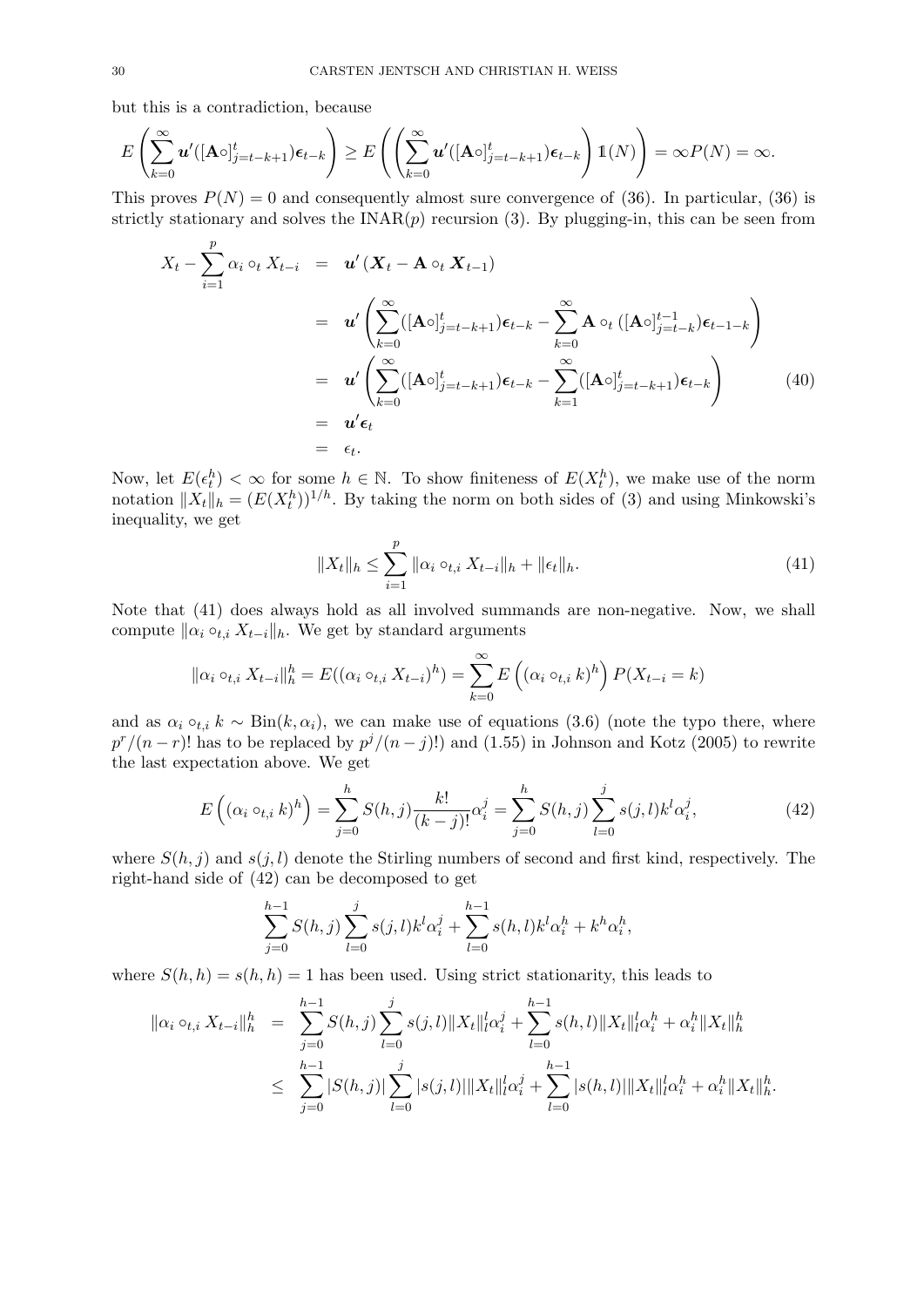By using the above to bound the right-hand side of (41), isolating  $||X_t||_h^h$  on one side of the inequality and using  $(a+b)^{1/h} \le a^{1/h} + b^{1/h}$  for  $a, b \ge 0$  and  $h \ge 1$ , we get

$$
||X_t||_h \leq \frac{1}{1 - \sum_{i=1}^p \alpha_i} \left( \sum_{i=1}^p \left( \sum_{j=0}^{h-1} |S(h,j)| \sum_{l=0}^j |s(j,l)| ||X_t||_l^l \alpha_i^j + \sum_{l=0}^{h-1} |s(h,l)||X_t||_l^l \alpha_i^h \right)^{1/h} + ||\epsilon_t||_h \right).
$$

As the last right-hand side above is composed of a finite weighted sum of  $||\epsilon_t||_h$  and  $||X_t||_q^q$ j ,  $j = 0, \ldots, h-1$  only, we get  $E(X_t^h) < \infty$  from  $E(\epsilon_t^h) < \infty$  and using an induction-type argument.

Finally, to show the  $L<sub>h</sub>$ -convergence, we use a similar argument. For notational convenience, we prove this assertion only for  $p = 2$ , but the arguments transfer directly to  $p > 2$  as well. First, for all vectors  $\mathbf{v} = (v_1, v_2)' \in \mathbb{R}^2$ , we have

$$
\|v'(X_t - X_t^{(q)})\|_h^h = \|v'[\mathbf{A}\circ]_{j=t-q}^t X_{t-q+1}\|_h^h = \sum_{\mathbf{k}\in\mathbb{N}_0^p} E\left((v'\mathbf{A}\circ_t\mathbf{k})^h\right) P\left([\mathbf{A}\circ]_{j=t-q}^{t-1} X_{t-q+1} = \mathbf{k}\right). (43)
$$

For the expectation on the last right-hand side, due to independence of the thinning operations, we can write

$$
E\left((\mathbf{v}'\mathbf{A} \circ_t \mathbf{k})^h\right) = E\left((v_1(\alpha_1 \circ_{t,1} k_1 + \alpha_2 \circ_{t,2} k_2) + v_2 k_1)^h\right)
$$
  

$$
= \sum_{r=0}^h {h \choose r} \sum_{u=0}^r {r \choose u} v_1^r (v_2 k_1)^{h-r} E\left((\alpha_1 \circ_{t,1} k_1)^u\right) E\left((\alpha_2 \circ_{t,2} k_2)^{r-u}\right)
$$

and by using the same trick as above, i.e., the representation of moments of binomial distributions with the help of Stirling numbers, the last right-hand side can be expressed as

$$
\sum_{r=0}^{h} {h \choose r} \sum_{u=0}^{r} {r \choose u} v_1^r (v_2 k_1)^{h-r} \left( \sum_{a=0}^{u} S(u, a) \sum_{b=0}^{a} s(a, b) k_1^b \alpha_1^a \right) \left( \sum_{c=0}^{r-u} S(r-u, c) \sum_{d=0}^{c} s(c, d) k_2^d \alpha_2^c \right).
$$

By extracting only the summand with  $a = b = u$  and  $c = d = r - u$ , we get

$$
\sum_{r=0}^{h} {h \choose r} \sum_{u=0}^{r} {r \choose u} v_1^r (v_2)^{h-r} \left( \sum_{\substack{a=0 \ b=0 \ c=0}}^{u} \sum_{c=0}^{a} \sum_{d=0}^{r-u} S(u,a)s(a,b)S(r-u,c)s(c,d)k_2^d k_1^{b+h-r} \alpha_1^a \alpha_2^c \right) \n+ \sum_{r=0}^{h} {h \choose r} \sum_{u=0}^{r} {r \choose u} v_1^r (v_2 k_1)^{h-r} (k_1 \alpha_1)^u (k_2 \alpha_2)^{r-u} \n= \sum_{r=0}^{h} {h \choose r} \sum_{u=0}^{r} {r \choose u} v_1^r (v_2)^{h-r} \left( \sum_{\substack{a=0 \ b=0 \ c=0 \ d=0}}^{u} \sum_{c=0}^{a} \sum_{d=0}^{r-u} S(u,a)s(a,b)S(r-u,c)s(c,d)k_2^d k_1^{h+h-r} \alpha_1^a \alpha_2^c \right) \n+ (v' \mathbf{A} \mathbf{k})^h
$$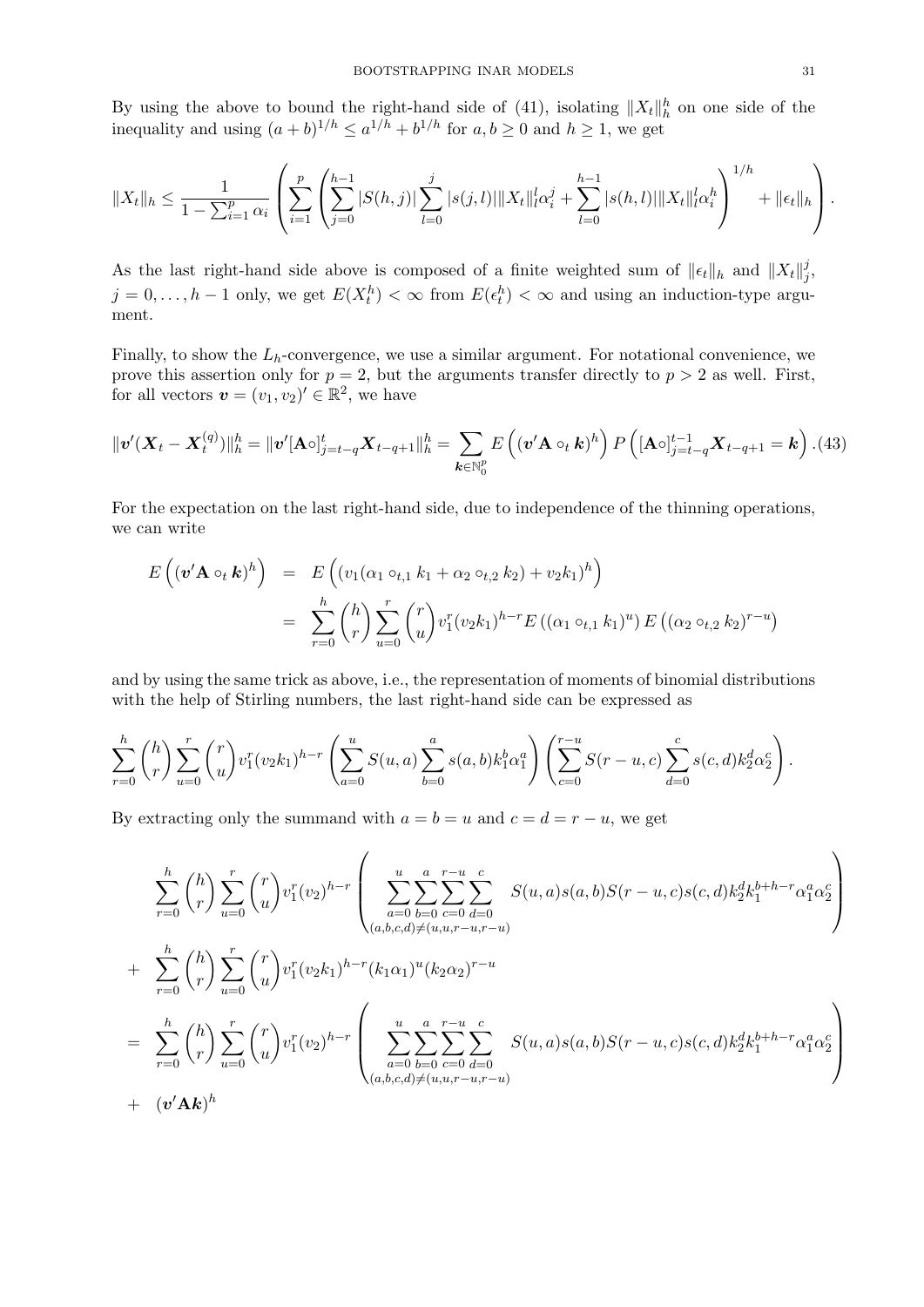Together with (43) and Hölder inequality with  $p = (b+h-r+d)/(b+h-r)$  and  $q = (b+h-r+d)/d$ such that  $1/p + 1/q = 1$ , this leads to

$$
\|v'[A\circ]_{j=t-q}^{t} X_{t-q+1}\|_{h}^{h}
$$
\n
$$
= \sum_{r=0}^{h} {h \choose r} \sum_{u=0}^{r} {r \choose u} v_{1}^{r} (v_{2})^{h-r} \sum_{a=0}^{u} \sum_{b=0}^{a} \sum_{c=0}^{r-u} |S(r-u,c)||s(c,d)||S(u,a)||s(a,b)|\alpha_{1}^{a} \alpha_{2}^{c}
$$
\n
$$
\times E \left(((1,0)[A\circ]_{j=t-q}^{t-1} X_{t-q+1})^{b+h-r}((0,1)[A\circ]_{j=t-q}^{t-1} X_{t-q+1})^{d}\right) + E \left((v'A[A\circ]_{j=t-q}^{t-1} X_{t-q+1})^{h}\right)
$$
\n
$$
\leq \sum_{r=0}^{h} {h \choose r} \sum_{u=0}^{r} {r \choose u} v_{1}^{r} (v_{2})^{h-r} \sum_{a=0}^{u} \sum_{b=0}^{a} \sum_{c=0}^{r-u} |S(r-u,c)||s(c,d)||S(u,a)||s(a,b)|\alpha_{1}^{a} \alpha_{2}^{c}
$$
\n
$$
(a,b,c,d) \neq (u,u,r-u,r-u)
$$
\n
$$
\times ||(1,0)[A\circ]_{j=t-q}^{t-1} X_{t-q+1}||_{b+h-r+d}^{b+h-r} ||(0,1)[A\circ]_{j=t-q}^{t-1} X_{t-q+1}||_{b+h-r+d}^{d} + ||v'A[A\circ]_{j=t-q}^{t-1} X_{t-q+1}||_{h}^{h}
$$

.

As the latter inequality holds for arbitrary vector  $v \in \mathbb{R}^2$ , we can use it successively to get

$$
\|u'[\mathbf{A}\circ]_{j=t-q}^{t} \mathbf{X}_{t-q+1}\|_{h}^{h}
$$
\n
$$
\leq \sum_{r=0}^{h} {h \choose r} \sum_{u=0}^{r} {r \choose u} \sum_{a=0}^{u} \sum_{b=0}^{a} \sum_{c=0}^{r-u} \sum_{d=0}^{c} |S(r-u,c)||s(c,d)||S(u,a)||s(a,b)|\alpha_{1}^{a}\alpha_{2}^{c}
$$
\n
$$
\times \sum_{k=0}^{q} v_{1}(k)^{r} v_{2}(k)^{h-r} \|(1,0)[\mathbf{A}\circ]_{j=t-q}^{t-k-1} \mathbf{X}_{t-q+1}\|_{b+h-r+d}^{b+h-r} \|(0,1)[\mathbf{A}\circ]_{j=t-q}^{t-k-1} \mathbf{X}_{t-q+1}\|_{b+h-r+d}^{d}
$$
\n
$$
+ \|\mathbf{u}'\mathbf{A}^{q+1}\mathbf{X}_{t-q+1}\|_{h}^{h},
$$

where  $v_1(k) = \mathbf{u}' \mathbf{A}^k(1,0)'$  and  $v_2(k) = \mathbf{u}' \mathbf{A}^k(0,1)'$ . By using  $(a+b)^{1/h} \le a^{1/h} + b^{1/h}$  for  $a, b \ge 0$ and  $h > 1$ , we have

$$
\|u'[\mathbf{A}\circ]_{j=t-q}^{t} \mathbf{X}_{t-q+1}\|_{h}
$$
\n
$$
\leq \sum_{r=0}^{h} \sum_{u=0}^{r} \left( \binom{h}{r} \binom{r}{u} \right)^{1/h} \sum_{a=0}^{u} \sum_{b=0}^{a} \sum_{c=0}^{r-u} \sum_{d=0}^{c} (|S(r-u,c)||s(c,d)||S(u,a)||s(a,b)|)^{1/h} \alpha_1^{a/h} \alpha_2^{c/h}
$$
\n
$$
\times \sum_{k=0}^{q} v_1(k)^{r/h} v_2(k)^{(h-r)/h} \|(1,0)[\mathbf{A}\circ]_{j=t-q}^{t-k-1} \mathbf{X}_{t-q+1}\|_{b+h-r+d}^{(b+h-r)/h} \|(0,1)[\mathbf{A}\circ]_{j=t-q}^{t-k-1} \mathbf{X}_{t-q+1}\|_{b+h-r+d}^{d/h}
$$
\n
$$
+ \|u' \mathbf{A}^{q+1} \mathbf{X}_{t-q+1}\|_{h}.
$$

By Minkowski's inequality and stationarity,  $||u' \mathbf{A}^{q+1} X_{t-q+1}||_h$  can be bounded by

$$
\mathbf{1}'\mathbf{A}^{q+1}\mathbf{1}\|X_t\|_h\to 0,
$$

as  $q \to \infty$ , because all the moduli of all eigenvalues of **A** are less than one. Further, by the same reasoning, we get  $v_1(k), v_2(k) \leq \mathbf{1}' \mathbf{A}^k \mathbf{1}$  such that  $v_1(k)^{r/h} v_2(k)^{(h-r)/h} \leq \mathbf{1}' \mathbf{A}^k \mathbf{1}$  as well. Hence,  $v_1(k)^{r/h}v_2(k)^{(h-r)/h} \sim \theta^k$  with  $\theta \in (0,1)$  is geometrically decreasing as k becomes large. Furthermore, due to extracting the summand with  $a = b = u$  and  $c = d = r - u$  from the sums in the first term on the last right-hand side above,  $1 \leq b + h - r + d \leq h - 1$  does always hold. Altogether, by using an induction-type argument, this first term above converges to zero as  $q \to \infty$  as it contains only moments up to order  $h-1$ . This proves  $L_h$ -convergence.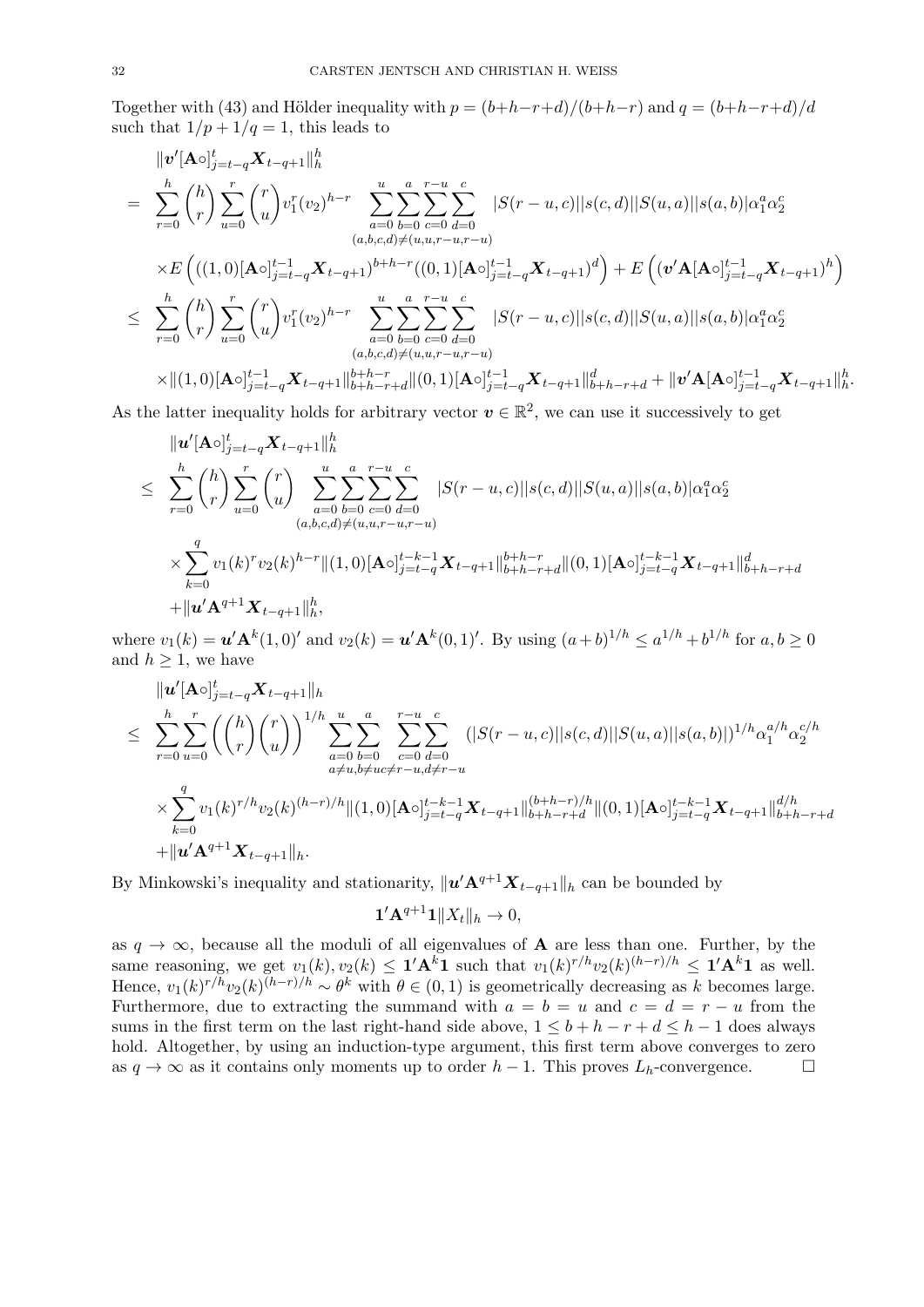#### **Lemma B.2** (Basic properties of the bootstrap  $INAR(p)$  process).

Under Assumption 2 with  $s = 1$  and Assumption 3 with  $s = 1$ , the INAR(p) bootstrap recursion (15) has (with P-probability tending to one) a strictly stationary solution  $(X_t^*, t \in \mathbb{Z})$ with  $E^*(X_t^*) = \mu_{\epsilon^*}/(1 - \sum_{i=1}^p \hat{\alpha}_i) = O_P(1)$ . Precisely, the bootstrap INAR(p) process can be represented as an INMA( $\infty$ ) process that is represented as an  $INMA(\infty)$  process, that is,

$$
X_t^* = \sum_{k=0}^{\infty} \mathbf{u}'([\widehat{\mathbf{A}} \circ^*]_{j=t-k+1}^t) \epsilon_{t-k}^*, \quad t \in \mathbb{Z},
$$
\n(44)

where  $X_t^* = \boldsymbol{u}' \boldsymbol{X}_t^*$  with  $\boldsymbol{X}_t^*, \boldsymbol{\epsilon}_t^*$ ,  $\widehat{\mathbf{A}}$  and  $[\widehat{\mathbf{A}} \circ^*]_{j=s}^t$  defined similarly as in Lemma B.1, but based on bootstrap quantities  $X_t^*$ ,  $\epsilon_t^*$ , estimators  $\hat{\alpha}_1, \dots, \hat{\alpha}_p$  and entry-wise bootstrap binomial thinning operations  $\circ_t^*$ . The convergence of (44) is in  $L_1$ -sense and almost surely in P-probability, respectively. If Assumption 3 holds for some  $h \in \mathbb{N}$ , i.e.,  $E^*(\epsilon_t^{*h}) = O_P(1)$ , it holds  $E^*(X_t^{*h}) = O_P(1)$ and the convergence of  $(44)$  holds in  $L_h$ -sense in P-probability.

Proof. Similar to the proof of Lemma B.1, we get

$$
E^*(|X_t^* - X_t^{*(q)}|) \le E^*(|\mathbf{X}_t^* - \mathbf{X}_t^{*(q)}|_1) = \mu_{X^*} \mathbf{1}_p' \mathbf{\hat{A}}^{q+1} \mathbf{1}_p,\tag{45}
$$

where  $\mu_{X^*} = E^*(X^*_{t-q+1}) = O_P(1)$ . As with P-probability tending to one, all eigenvalues of  $\widehat{A}$ have modulus less than one by Assumption 2 and Assumption 3(i), we get

$$
\mu_{X^*} \mathbf{1}_p' \mathbf{\widehat{A}}^{q+1} \mathbf{1}_p = o_P(1),
$$

which proves  $L_1$ -convergence in probability of (44). By similar arguments, we get

$$
E^*(X_t^*) = \mathbf{u}'(\mathbf{I}_{p \times p} - \widehat{\mathbf{A}})^{-1} \mathbf{u} \mu_{\epsilon^*} = \frac{\mu_{\epsilon}^*}{1 - \sum_{i=1}^p \widehat{\alpha}_i}.
$$

Further, from Assumption 3(i), we get that for all  $\varepsilon > 0$ , there exists a sequence  $(\delta_n, n \in \mathbb{N})$  with  $\delta_n \searrow 0$  such that  $P_n(|\hat{A}_n - A| < \delta_n) > 1 - \varepsilon$  for all  $n \in \mathbb{N}$ . By denoting  $\Omega_{\varepsilon,n} = {\omega : |\hat{A}_n - A| < \varepsilon_n}$  $\{\delta_n\}$ , we get by the same arguments used in the proof of Lemma B.1 and from Assumption 3(i) that for all sequences  $(\omega_n, n \in \mathbb{N})$  with  $\omega_n \in \Omega_{\varepsilon,n}$ ,

$$
\sum_{k=0}^{\infty}\boldsymbol{u}'([\widehat{\mathbf{A}}_n(\omega_n)\circ{}^*\!]_{j=t-k+1}^t)\boldsymbol{\epsilon}_{t-k}^*
$$

converges almost surely with respect to  $P^*$ . This proves almost sure convergence in probability of (44). To show that (44) solves the  $INAR(p)$  bootstrap recursion (15) is completely analogous to the calculations in (40).

Lemma B.3 (INAR Boostrap: weak convergence). Suppose that either the assumptions of Corollary 4.1 or of Corollary 4.2 are satisfied. Then, we have  $X_t^*$  $\stackrel{d}{\rightarrow} X_t$  in probability as  $n \to \infty$ , i.e., it holds  $F^*(x) := P^*(X_t^* \leq x) \stackrel{P}{\to} F(x) := P(X_t \leq x)$  as  $n \to \infty$  for all continuity points x of  $F(\cdot)$ . Furthermore, for all  $t_1, \ldots, t_d \in \mathbb{Z}$ , we have

$$
(X_{t_1}^*,\ldots,X_{t_d}^*)' \stackrel{d}{\rightarrow} (X_{t_1},\ldots,X_{t_d})'
$$

in probability.

*Proof.* Let x be a continuity point of  $F(x) = P(X_t \leq x)$ . Then, we have to show that for all  $\varepsilon, \delta > 0$  there is an  $n_0 = n_0(\delta, \varepsilon)$  such that

$$
P(|P^*(X_t^* \le x) - P(X_t \le x)| \ge \varepsilon) < \delta \quad \text{for all sample sizes } n > n_0.
$$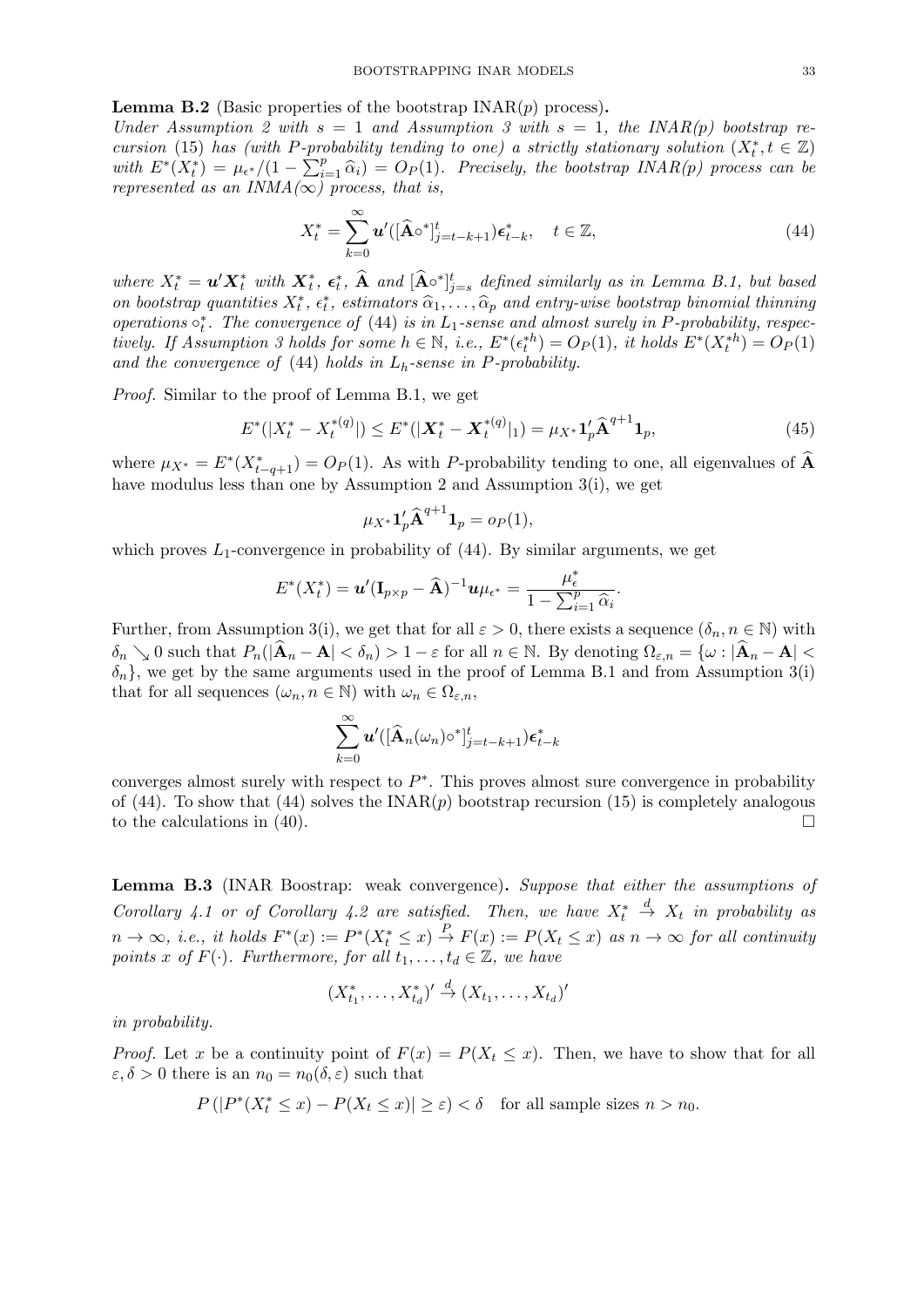Let  $\varepsilon, \delta > 0$ . From Lemma B.2, we get that the bootstrap INAR(p) process has an INMA( $\infty$ ) representation, which we can decompose for any  $q \in \mathbb{N}_0$  such that

$$
X_t^* = \sum_{k=0}^q \boldsymbol{u}' ( [\widehat{\mathbf{A}} \circ^* ]_{j=t-k+1}^t ) \epsilon_{t-k}^* + \sum_{k=q+1}^\infty \boldsymbol{u}' ( [\widehat{\mathbf{A}} \circ^* ]_{j=t-k+1}^t ) \epsilon_{t-k}^* = X_t^{*(q)} + (X_t^* - X_t^{*(q)} ). \tag{46}
$$

Then, as  $X_t^* \geq X_t^{*(q)}$  $t^{*(q)}$ , we can write

$$
P^*(X_t^* \le x) = P^*(X_t^{*(q)} \le x) - P^*(x - (X_t^* - X_t^{*(q)}) < X_t^{*(q)} \le x)
$$

with  $P^*(x - (X_t^* - X_t^{*(q)}))$  $\mathcal{L}_t^{*(q)}$ ) <  $X_t^{*(q)} \leq x$ )  $\leq P^*((X_t^* - X_t^{*(q)})$  $(t_t^{*(q)}) \geq 1) \leq E^*(X_t^* - X_t^{*(q)})$  $t^{*(q)}$ ). Further, similar to (39), we get

$$
E^*(\mathbf{X}_t^* - \mathbf{X}_t^{*(q)}) = E^*(( [\hat{\mathbf{A}} \circ^*]_{j=t-q}^t) \epsilon_{t-q-1}^* ) + E^*( \sum_{k=q+2}^{\infty} ([\hat{\mathbf{A}} \circ^*]_{j=t-k+1}^t) \epsilon_{t-k}^* )
$$
  

$$
= E^*(( [\hat{\mathbf{A}} \circ^*]_{j=t-q}^t) \epsilon_{t-q-1}^* ) + \hat{\mathbf{A}} E^*( \sum_{k=q+1}^{\infty} ([\hat{\mathbf{A}} \circ^*]_{j=t-k+1}^t) \epsilon_{t-k}^* )
$$
  

$$
= E^*(( [\hat{\mathbf{A}} \circ^*]_{j=t-q}^t) \epsilon_{t-q-1}^* ) + \hat{\mathbf{A}} E^*(\mathbf{X}_t^* - \mathbf{X}_t^{*(q)})
$$

leading to

$$
E^*(X_t^* - X_t^{*(q)}) = \mathbf{u}'E^*(\mathbf{X}_t^* - \mathbf{X}_t^{*(q)}) = \mathbf{u}'(\mathbf{I} - \mathbf{\widehat{A}})^{-1}E^*(([\mathbf{\widehat{A}}^{\circ}]_{j=t-q}^t)\boldsymbol{\epsilon}_{t-q-1}^*)
$$
  
=  $\mu_{\epsilon}^*\mathbf{u}'(\mathbf{I} - \mathbf{\widehat{A}})^{-1}\mathbf{\widehat{A}}^{q+1}\mathbf{u}$ 

Analogously, we have

$$
P(X_t \le x) = P(X_t^{(q)} \le x) - P(x - (X_t - X_t^{(q)}) < X_t^{(q)} \le x)
$$
\nwith  $P(x - (X_t - X_t^{(q)}) < X_t^{(q)} \le x) \le E(X_t - X_t^{(q)})$  and  $E(X_t - X_t^{(q)}) = \mu_{\epsilon} \mathbf{u}'(\mathbf{I} - \mathbf{A})^{-1} \mathbf{A}^{q+1} \mathbf{u}$ . Altogether, this leads to

$$
P(|P^*(X_t^* \le x) - P(X_t \le x)| \ge \varepsilon)
$$
  
\n
$$
\le P(|P^*(X_t^{*(q)} \le x) - P(X_t^{(q)} \le x)| \ge \frac{\varepsilon}{3}) + P(|\mu_t^* \mathbf{u}'(\mathbf{I} - \mathbf{\hat{A}})^{-1}\mathbf{\hat{A}}^{q+1}\mathbf{u}| \ge \frac{\varepsilon}{3})
$$
  
\n
$$
+ P(|\mu_t \mathbf{u}'(\mathbf{I} - \mathbf{A})^{-1}\mathbf{A}^{q+1}\mathbf{u}| \ge \frac{\varepsilon}{3})
$$
  
\n
$$
=: \ \mathbf{I} + \mathbf{II} + \mathbf{III}.
$$

Now, note that  $\hat{\mathbf{A}} \stackrel{P}{\to} \mathbf{A}$  and  $\mu_{\epsilon}^* \to \mu_{\epsilon} < \infty$  hold in the parametric setup of Corollary 4.1 and in the semi-parametric setup of Corollary 4.2. On the one hand, as all eigenvalues of A have modulus less than one, we can choose  $\kappa > 0$  sufficiently small such that all  $(p \times p)$  matrices **B** with  $||\mathbf{B}-\mathbf{A}|| \leq \kappa$  have all eigenvalues less than and uniformly away from one. In particular, this assures existence of  $(I - \hat{A})^{-1}$  in the above with probability tending to one. On the other hand, we can choose  $M < \infty$  such that  $P(\mu_{\epsilon}^* > M) < \delta$ . Considering term II first, for sufficiently large  $n = n(\kappa, M)$  and sufficiently large  $q = q(\varepsilon, \delta, \kappa, M)$ , this leads to

II 
$$
\leq P(|\mu_{\epsilon}^* \mathbf{u}'(\mathbf{I} - \widehat{\mathbf{A}})^{-1} \widehat{\mathbf{A}}^{q+1} \mathbf{u}| \geq \frac{\varepsilon}{3}, ||\widehat{\mathbf{A}} - \mathbf{A}|| \leq \kappa, \mu_{\epsilon}^* \leq M) + P(|\widehat{\mathbf{A}} - \mathbf{A}|| > \kappa) + P(\mu_{\epsilon}^* > M) \n $P(|\mu_{\epsilon}^* \mathbf{u}'(\mathbf{I} - \widehat{\mathbf{A}})^{-1} \widehat{\mathbf{A}}^{q+1} \mathbf{u}| \geq \frac{\varepsilon}{3}, ||\widehat{\mathbf{A}} - \mathbf{A}|| \leq \kappa, \mu_{\epsilon}^* \leq M) + 2\delta \n< 3\delta.$
$$

As  $\mu_{\epsilon} u'(\mathbf{I}-\mathbf{A})^{-1} \mathbf{A}^{q+1} u$  is deterministic, we can find also q large enough such that  $|\mu_{\epsilon} u'(\mathbf{I}-\mathbf{A})|$  $\mathbf{A}$ )<sup>-1</sup> $\mathbf{A}^{q+1}$ **u**|  $\lt \varepsilon/3$  holds leading to III = 0. Hence, it remains to treat I. As  $X_t^{*(q)}$  $t^{*(q)}$  and  $X_t^{(q)}$  $t^{(q)}$  are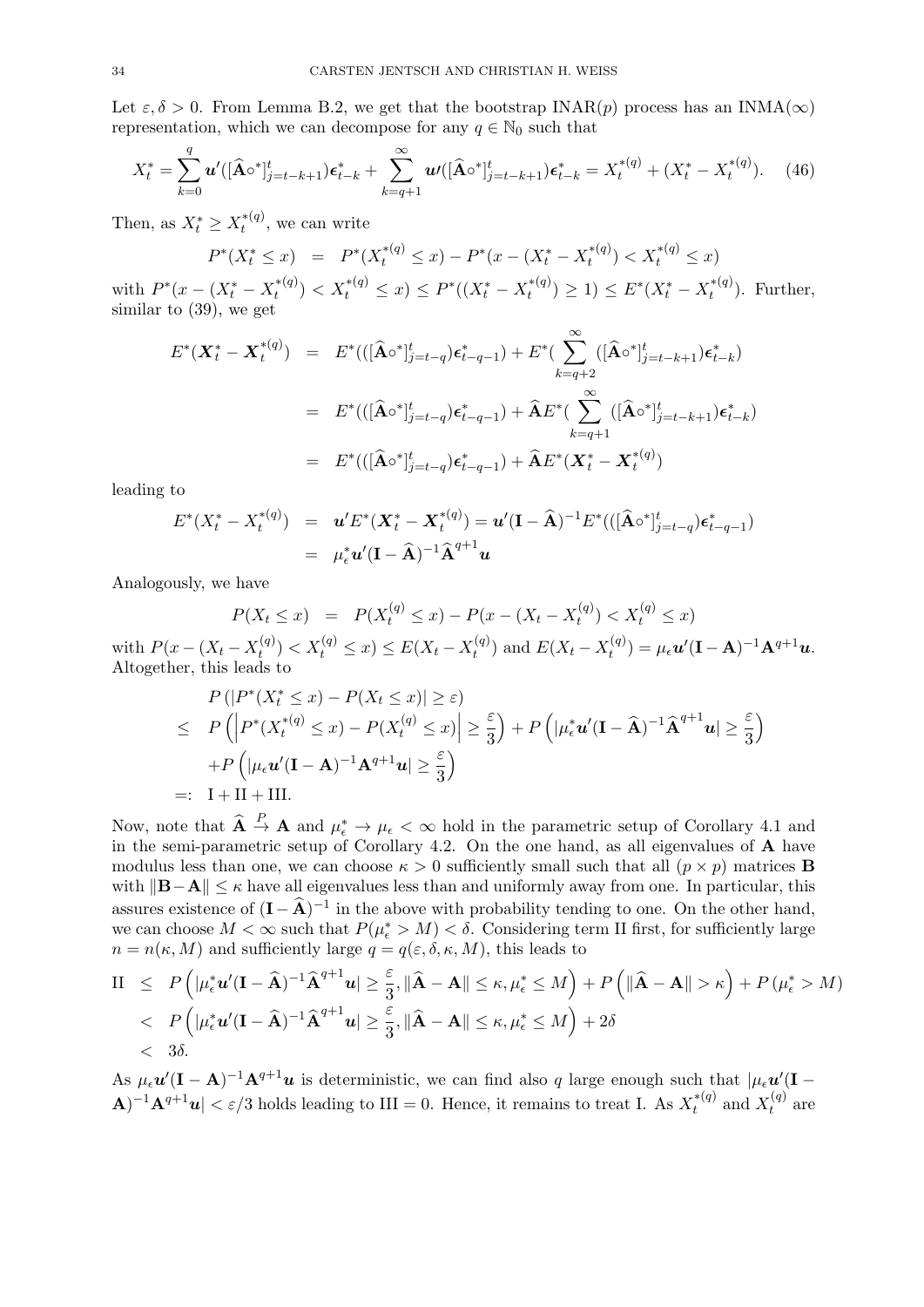both finite sums of independent summands (see, e.g.,  $(46)$ ), by Cramér-Wold device, it remains to show that for all fixed  $k \in \mathbb{N}_0$  that

$$
\boldsymbol{u}'[\widehat{\mathbf{A}}\circ{}^*\!]_{j=t-k+1}^t \boldsymbol{\epsilon}_{t-k+1}^* \overset{d}{\to} \boldsymbol{u}'[\mathbf{A}\circ]_{j=t-k+1}^t \boldsymbol{\epsilon}_{t-k+1}
$$

in probability, to complete the proof. That is, we have to show that for all continuity points of  $P(\boldsymbol{u}'[\mathbf{A}\circ]_{j=t-k+1}^t \boldsymbol{\epsilon}_{t-k+1} \leq \cdot)$ , we have

$$
P^*(\boldsymbol{u}'[\widehat{\mathbf{A}} \circ^*]_{j=t-k+1}^t \boldsymbol{\epsilon}_{t-k+1}^* \leq x) \stackrel{P}{\to} P(\boldsymbol{u}'[\mathbf{A} \circ]_{j=t-k+1}^t \boldsymbol{\epsilon}_{t-k+1} \leq x).
$$

Note here that the continuity points of  $P(X_t \leq \cdot)$  and  $P(\boldsymbol{u}'[\mathbf{A} \circ]_{j=t-k+1}^t \boldsymbol{\epsilon}_{t-k+1} \leq \cdot), k \in \mathbb{N}_0$  simply coincide as all corresponding random variables have range  $\mathbb{N}_0$ . Conditioning on  $\epsilon_{t-k+1}^*$  (recall that  $\epsilon_{t-k+1}^* = (\epsilon_{t-k+1}^*, 0, \ldots, 0)')$  and independence of thinning operations and innovations leads to

$$
P^*(\mathbf{u}'[\widehat{\mathbf{A}} \circ^*]_{j=t-k+1}^t \epsilon_{t-k+1}^* \le x) = \sum_{s \in \mathbb{N}_0} P^*(\mathbf{u}'[\widehat{\mathbf{A}} \circ^*]_{j=t-k+1}^t(s\mathbf{u}) \le x) P^*(\epsilon_{t-k+1}^* = s)
$$

with an analogous representation also for  $P(u'[\mathbf{A} \circ]_{j=t-k+1}^t \epsilon_{t-k+1} \leq x)$ . Now, using both representations, for any  $K \in \mathbb{N}_0$ , we get

$$
|P^*(u'|\hat{A}\circ^*]_{j=t-k+1}^t \epsilon_{t-k+1}^* \leq x) - P(u'|\mathbf{A}\circ]_{j=t-k+1}^t \epsilon_{t-k+1} \leq x)|
$$
  
\n
$$
\leq \sum_{s \in \mathbb{N}_0} P^*(u'|\hat{A}\circ^*]_{j=t-k+1}^t (su) \leq x) |P^*(\epsilon_{t-k+1}^* = s) - P(\epsilon_{t-k+1} = s)|
$$
  
\n
$$
+ \sum_{s \in \mathbb{N}_0} |P^*(u'|\hat{A}\circ^*]_{j=t-k+1}^t (su) \leq x) - P(u'|\mathbf{A}\circ]_{j=t-k+1}^t (su) \leq x) |P(\epsilon_{t-k+1} = s)|
$$
  
\n
$$
+ \sum_{s \in \mathbb{N}_0} |P^*(u'|\hat{A}\circ^*]_{j=t-k+1}^t (su) \leq x) - P(u'|\mathbf{A}\circ]_{j=t-k+1}^t (su) \leq x) |P(\epsilon_{t-k+1} = s).
$$
  
\n
$$
s > K
$$

Now, for fixed  $\delta > 0$ , the aim is to show that we can choose  $K = K(\delta)$  and  $n = n(K, \delta)$  large enough such that the last right-hand side above is smaller than  $\delta$ . The first term above can be bounded by  $\sum_{s \in \mathbb{N}_0} |P^*(\epsilon_{t-k+1}^* = s) - P(\epsilon_{t-k+1} = s)|$ , which equals  $\sum_{s \in \mathbb{N}_0} |G_{\hat{\theta}}(s) - G_{\theta}(s)| =$  $o_P(1)$  in the parametric setup and  $\sum_{s \in \mathbb{N}_0} |G_{\text{sp}}(s) - G(s)| = o_P(1)$  in the semi-parametric setup. The third term can be bounded by  $\sum_{s \in \mathbb{N}_0, s > K} P(\epsilon_{t-k+1} = s)$  which becomes arbitrary small for K chosen sufficiently large in the parametric and semi-parametric setup. For all fixed  $K \in \mathbb{N}_0$ , the second term above is a finite sum and it remains to show that

$$
P^*(\mathbf{u}'[\widehat{\mathbf{A}} \circ^*]_{j=t-k+1}^t(s\mathbf{u}) \leq x) \stackrel{P}{\to} P(\mathbf{u}'[\mathbf{A} \circ]_{j=t-k+1}^t(s\mathbf{u}) \leq x)
$$

for all fixed  $k \in \mathbb{N}$  and  $s \in \mathbb{N}_0$ . The latter can be shown by successively conditioning and decomposing using similar arguments as above.

Finally, the joint convergence can be shown by the Cramér-Wold device and by following the lines of the proof above.

#### Appendix C. Further Details about Simulations and Data Example

C.1. Semiparametric Estimation Procedure. Given a time series  $x_1, \ldots, x_n$ , the estimation procedure of Drost et al. (2009) computes a distribution with support in  $\{0, \ldots, \max\{x_1, \ldots, x_n\}\}$ for the innovations, and values for the autoregressive parameters  $\alpha_1, \ldots, \alpha_p$ . As initial values for the  $\alpha_i$ , Drost et al. (2009) suggest to use the corresponding Yule-Walker estimates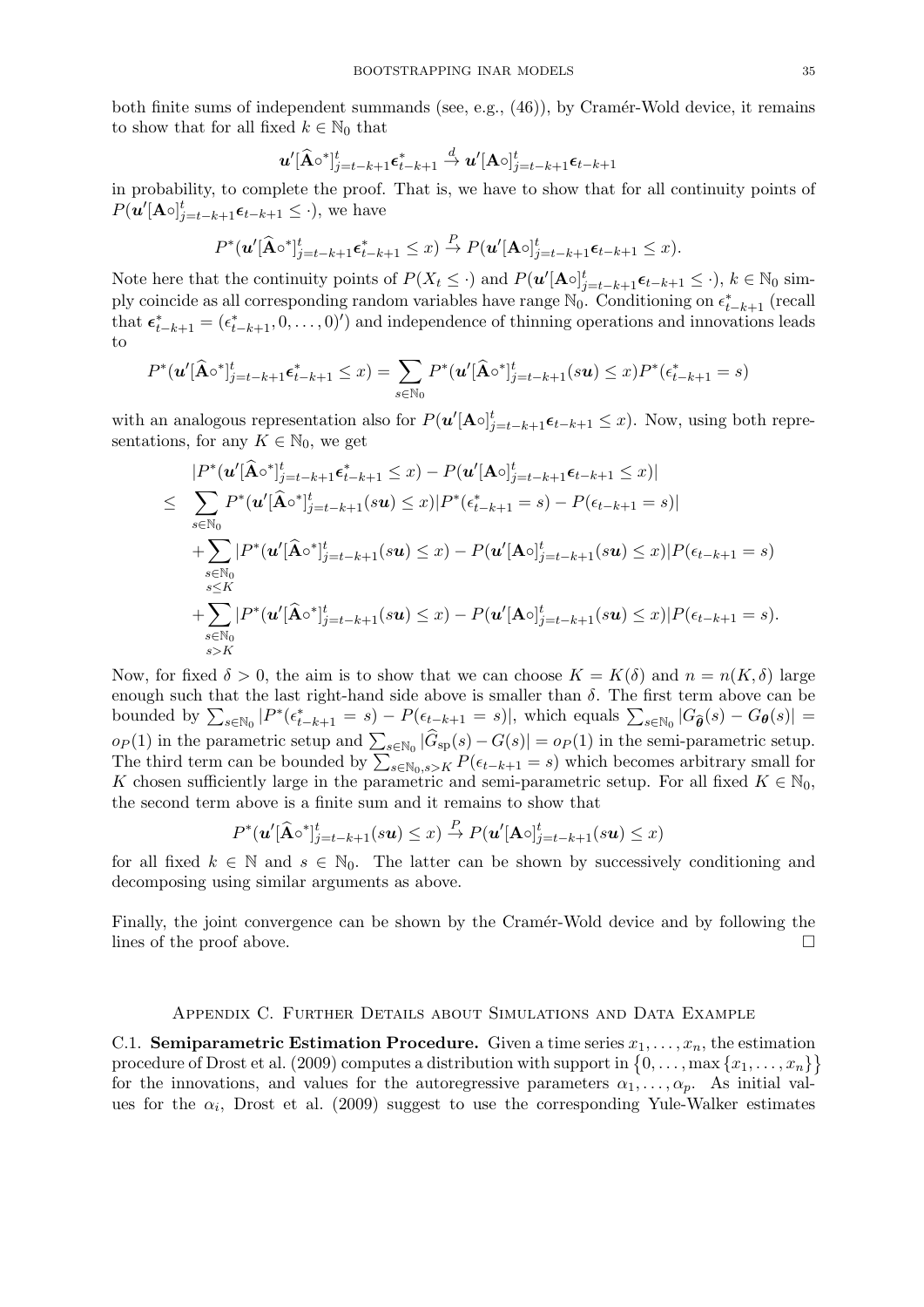$\hat{\alpha}_{1:YW}, \dots, \hat{\alpha}_{p:YW}$  as obtained from the sample autocorrelation function. As the initial distribution, Drost et al. (2009) recommend the use of the uniform distribution on  $\{0, \ldots, \max\{x_1, \ldots, x_n\}\}\$ which, however, will usually deviate heavily from the true distribution of the  $\epsilon$ . We experimented with two other non-parametric initializations:

- Poisson approximation: use the Poisson distribution with mean  $\overline{x} (1 \hat{\alpha}_1; y_W \dots \hat{\alpha}_{p;YW}$ , truncate it to  $\{0,\ldots,\max\{x_1,\ldots,x_n\}\}\$ .
- $\epsilon$ -identification: Given the values of  $x_t$ ;  $x_{t-1}, \ldots, x_{t-p}$  for  $p+1 \leq t \leq n$ , consider the probability  $f_t(i) := P(X_t = x_t | X_{t-1} = x_{t-1}, \ldots, X_{t-p} = x_{t-p}, \epsilon_t = i)$  as a function of i (by using  $\hat{\alpha}_{1:YW}, \ldots, \hat{\alpha}_{p:YW}$  instead of the true autoregressive parameters), and define  $\hat{\epsilon}_t := \arg \max_i f_t(i)$ . Use the frequency distribution of  $\hat{\epsilon}_{p+1}, \dots, \hat{\epsilon}_n$ .

We compared both initialization approaches via simulations and realized nearly no difference in the ML estimates resulting from the approach by Drost et al. (2009). Therefore, we finally used the second one for initialization. For autoregressive order  $p = 1$ , we immediately obtain that

$$
P(X_t = k \mid X_{t-1} = l_1, \ \epsilon_t = i) \ = \ \binom{l_1}{k-i} \alpha^{k-i} (1-\alpha)^{l-k+i} \tag{47}
$$

for max  $\{0, k - l_1\} \leq i \leq k$ , and 0 otherwise. Similarly, for  $p = 2$ , we have

$$
P(X_t = k \mid X_{t-1} = l_1, X_{t-2} = l_2, \epsilon_t = i)
$$
  
= 
$$
\sum_{r=\max\{0, k-i-l_2\}}^{\min\{l_1, k-i\}} {l_1 \choose r} \alpha_1^r (1-\alpha_1)^{l_1-r} \cdot {l_2 \choose k-i-r} \alpha_2^{k-i-r} (1-\alpha_2)^{l_2-k+i+r}
$$
 (48)

for max  $\{0, k - l_1 - l_2\} \le i \le k$ , and 0 otherwise. Note that both distributions (47) and (48) might become one-point distributions (i.e., support of size 1), which implies that  $\epsilon_t$  is identified exactly. This happens, for instance, if  $l_1 = \ldots = l_p = 0$ , i.e., if the last p observations were equal 0, also see Section 2.1.

For numerical computation of the estimates, we used MATLAB's fmincon function (constrained nonlinear optimization, algorithm active-set), where the constraints were chosen such that all parameter restrictions of a stationary  $INAR(p)$  model are satisfied (the boxes for each estimate were bounded by  $10^{-6}$  and  $1-10^{-6}$ ). Remember that the coefficients  $\alpha_1, \ldots, \alpha_p > 0$  of an INAR(p) model have to satisfy the condition  $\sum_{j=1}^{p} \alpha_j < 1$  to be strictly stationary.

C.2. Centering Schemes. In the sequel, we state briefly the different centering schemes for the semi-parametric INAR-Bootstrap (spINAR-Bootstrap), the parametric (Poisson) INAR-Bootstrap (pINAR-Bootstrap), the Circular Block Bootstrap (CBB), the AR-Bootstrap (AR-Bootstrap), and the Markov Bootstrap (MB). We provide expressions for centering  $\overline{X}^*, \hat{\gamma}^*(0)$ ,  $\hat{\gamma}^*(0)$ ,  $\hat{\gamma}^*(0)$  $\hat{\gamma}^*(1)$  and  $\hat{p}_0^*$ ; any of the remaining estimators is a function in  $\overline{X}, \hat{\gamma}(0), \hat{\gamma}(1), \hat{p}_0$ , so we applied the convenient function to eart  $(\overline{Y}^*)$  to obtain an appropriate containing scheme. the corresponding function to cent  $(\overline{X}^*)$ ,... to obtain an appropriate centering scheme.

spINAR. The semiparametric estimation approach leads to the estimated (thinning) INAR coefficients  $\widehat{\alpha}_{1;\text{sp}}, \ldots, \widehat{\alpha}_{p;\text{sp}}$  and innovations' probabilities  $\widehat{g}_{\text{sp}}(k)$  for  $k = 0, \ldots, \max\{X_1, \ldots, X_n\}$ . Using the latter, we compute  $\hat{\mu}_{\epsilon,sp} := \sum_{k=0}^{\max\{X_1,\dots,X_n\}} k \cdot \hat{g}_{sp}(k)$  and  $\hat{\sigma}_{\epsilon,sp}^2 := \sum_{k=0}^{\max\{X_1,\dots,X_n\}} k^2$ .  $\widehat{g}_{sp}(k)-\widehat{\mu}_{\epsilon,sp}^2$ . The probability generating function equals  $\widehat{\text{pgf}}_{\epsilon,sp}(z):=\sum_{k=0}^{\max\{X_1,\dots,X_n\}}z^k \cdot \widehat{g}_{sp}(k)$ . Centering of ...

•  $\overline{X}^*$ :  $\widehat{\mu}_{\epsilon; \text{ sp}}/(1 - \widehat{\alpha}_{1; \text{ sp}} - \ldots - \widehat{\alpha}_{p; \text{ sp}}).$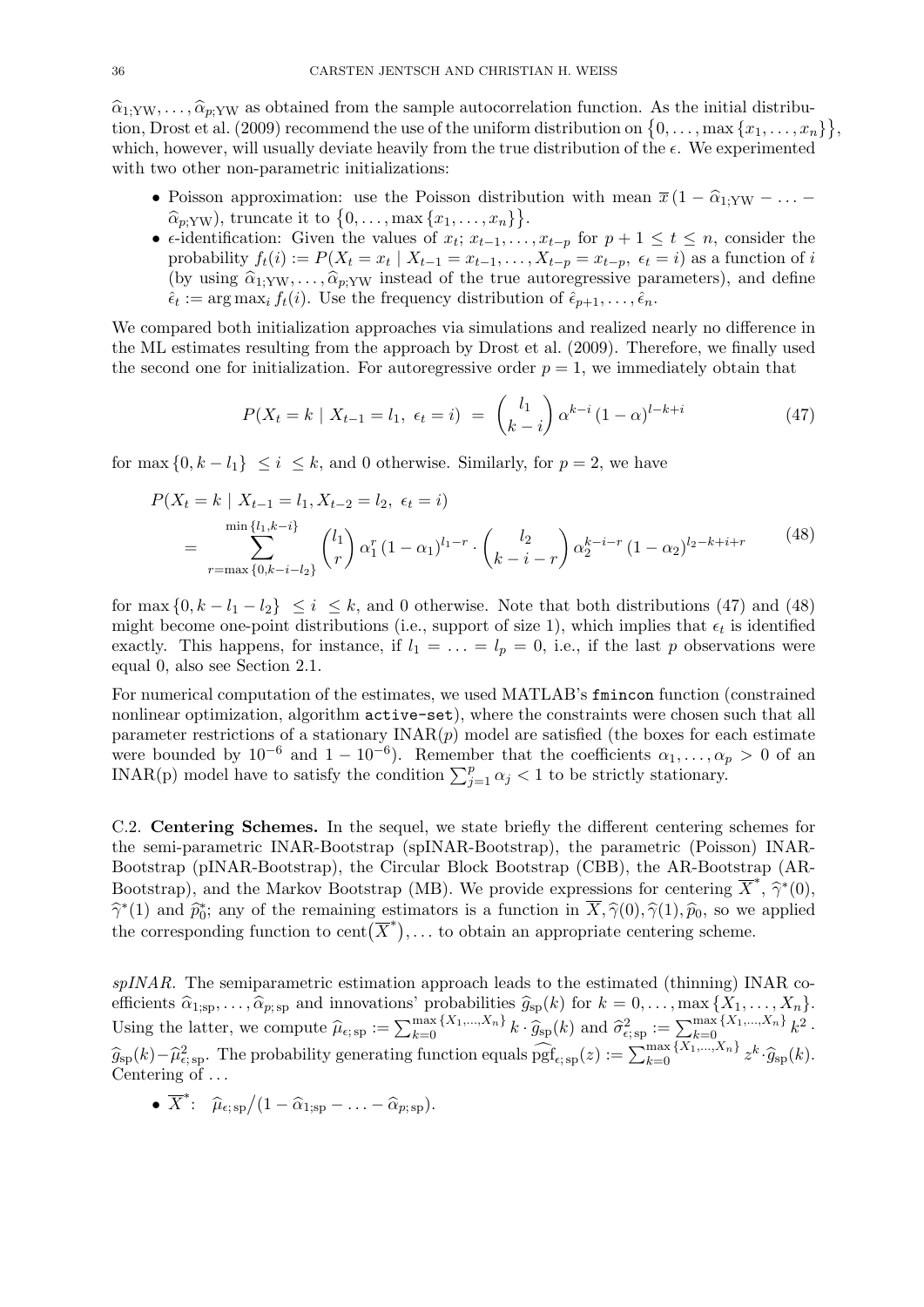• 
$$
\widehat{\gamma}(0)^*
$$
: cent $(\overline{X}^*) \cdot \frac{\widehat{\alpha}_{1,\text{sp}} + \frac{\widehat{\sigma}_{\epsilon,\text{sp}}^2}{\widehat{\mu}_{\epsilon,\text{sp}}}}{1 + \widehat{\alpha}_{1,\text{sp}}}$  for  $p = 1$ , and for  $p = 2$ :  
cent $(\overline{X}^*) \cdot \frac{1 - \widehat{\alpha}_{1,\text{sp}}^2 - \widehat{\alpha}_{2,\text{sp}}^2 + \left(\frac{\widehat{\sigma}_{\epsilon,\text{sp}}^2}{\widehat{\mu}_{\epsilon,\text{sp}}} - 1\right)(1 - \widehat{\alpha}_{1,\text{sp}} - \widehat{\alpha}_{2,\text{sp}})}{\widehat{\alpha}_{1,\text{sp}}^2 - \widehat{\alpha}_{2,\text{sp}}^2}$ .

$$
\operatorname{cent}(\overline{X}^*) \cdot \frac{1}{1 - \widehat{\alpha}_{1;\mathrm{sp}}^2 - \widehat{\alpha}_{2;\mathrm{sp}}^2 - 2\widehat{\alpha}_{1;\mathrm{sp}}^2 \frac{\widehat{\alpha}_{2;\mathrm{sp}}}{1 - \widehat{\alpha}_{2;\mathrm{sp}}} - \widehat{\alpha}_{1;\mathrm{sp}}^2 \frac{\widehat{\alpha}_{2;\mathrm{sp}}}{1 - \widehat{\alpha}_{2;\mathrm{sp}}}}
$$

- $\hat{\gamma}(1)^*$ : cent $(\hat{\gamma}(0)^*) \cdot (1 \frac{1}{n})$  $\frac{1}{n}$ )  $\hat{\alpha}_{1;\text{sp}}$  for  $p = 1$ , and cent $(\hat{\gamma}(0)^*) \cdot (1 - \frac{1}{n})$  $\frac{1}{n}$ )  $\frac{\widehat{\alpha}_{1;\text{sp}}}{1-\widehat{\alpha}_{2;\text{sp}}}$  $\frac{\alpha_{1,\text{sp}}}{1-\widehat{\alpha}_{2,\text{sp}}}$  for  $p=2$ .
- $\hat{p}_0^*$ : For  $p = 1$ , we utilize a result in Jazi et al. (2012) to compute cent  $(\hat{p}_0^*) := \prod_{j=0}^M \widehat{\text{pgf}}_{\epsilon, \text{sp}}(1 \hat{p}_0^j)$  $\widehat{\alpha}_{1,\text{sp}}^j$  =:  $a(M)$ , where M is the smallest value such that  $|a(M) - a(M-1)| \leq 10^{-6}$ . For  $p = 2$ , we ran an additional bootstrap loop and chose cent  $(\hat{p}_0^*)$  as the mean zero quancy frequency.

Note that (for simplicity) the centering for the sample variance and sample autocovariance is based on computations for  $\tilde{\gamma}^*(0) = \frac{1}{n} \sum_{t=1}^n (X_t^* - E^*(X_t^*))^2$  and  $\tilde{\gamma}^*(1) = \frac{1}{n} \sum_{t=1}^n (X_{t+1}^* - E^*(X_t^*)) (X_t^* - E^*(X_t^*))$  instead of  $\hat{\gamma}^*(0)$  and  $\hat{\gamma}^*(1)$  respectively.  $E^*(X_{t+1}^*))(X_t^* - E^*(X_t^*))$  instead of  $\hat{\gamma}^*(0)$  and  $\hat{\gamma}^*(1)$ , respectively.

pINAR. The centerings for the pINAR bootstrap make use of Yule-Walker estimators  $\overline{X}$  for the marginal mean  $\mu_X$  and  $\hat{\alpha}_{1;YW}, \ldots, \hat{\alpha}_{p;YW}$  (computed from the sample autocorrelation function according to the Yule-Walker equations of the  $\text{INAR}(p)$  model). Centering of ...

- $\overline{X}^*$ :  $\overline{X}$ .
- $\hat{\gamma}(0)^*$ : Because of the Poisson assumption concerning the innovations (equidispersion!),<br>we ghosen again  $\overline{Y}$  for  $n = 1$ , and for  $n = 2$ . we choose again  $\overline{X}$  for  $p = 1$ , and for  $p = 2$ :

$$
cent(\overline{X}^*) \cdot \frac{1 - \widehat{\alpha}_{1;YW}^2 - \widehat{\alpha}_{2;YW}^2}{1 - \widehat{\alpha}_{1;YW}^2 - \widehat{\alpha}_{2;YW}^2 - 2\widehat{\alpha}_{1;YW}^2 \frac{\widehat{\alpha}_{2;YW}}{1 - \widehat{\alpha}_{2;YW}}}.
$$

•  $\hat{\gamma}(1)^*$ : cent $(\hat{\gamma}(0)^*) \cdot (1 - \frac{1}{n})$  $\frac{1}{n}$ )  $\widehat{\alpha}_{1;YW}$  for  $p = 1$ , and cent  $(\widehat{\gamma}(0)^*) \cdot (1 - \frac{1}{n})$  $\frac{1}{n}$ )  $\frac{\widehat{\alpha}_{1;YW}}{1-\widehat{\alpha}_{2;Y}}$  $\frac{\alpha_{1;YW}}{1-\widehat{\alpha}_{2;YW}}$  for  $p=2$ .

•  $\hat{p}_0^*$ : Because of the Poisson assumption, we choose  $\exp(-\overline{X})$  for  $p = 1$ , while we ran an additional bootstrap loop for  $n = 2$ additional bootstrap loop for  $p = 2$ .

CBB. Centering of ...

- $\overline{X}^*$ :  $\overline{X}$ .
- $\hat{\gamma}(0)^*$ :  $\hat{\gamma}(0)$ .
- $\hat{\gamma}(1)^*$ :  $\left(1 \frac{\lceil n/b \rceil}{n} \right)$  $rac{h/b}{n}\Big)\frac{1}{n}$  $\frac{1}{n} \sum_{t=1}^{n} (X_{t+1} - \overline{X})(X_t - \overline{X})$ , where we set  $X_{n+1} = X_1$ , and where b is the block length.
- $\widehat{p}_0^*$ :  $\widehat{p}_0$ .

AR. Let  $\tilde{\epsilon}_t$  denote the centered AR residuals, see Section 3, and let  $\hat{\sigma}_{\epsilon,AR}^2 := \frac{1}{n-p} \sum_{t=p+1}^n \tilde{\epsilon}_t^2$ .<br>Since for a continuous AP model, the probability of observing a zero couple 0, we tracted the Since for a continuous AR model, the probability of observing a zero equals 0, we treated the frequency of the event " $X_t < 0.5$ " as the "zero frequency". Centering of ...

• 
$$
\overline{X}^*
$$
:  $\overline{X}$ .  
\n•  $\hat{\gamma}(0)^*$ :  $\frac{\hat{\sigma}_{\epsilon, \text{AR}}^2}{1 - \hat{\alpha}_{1; \text{YW}}^2}$  for  $p = 1$ , and  $\frac{\hat{\sigma}_{\epsilon, \text{AR}}^2}{1 - \hat{\alpha}_{1; \text{YW}}^2 - \hat{\alpha}_{2; \text{YW}}^2 - 2 \hat{\alpha}_{1; \text{YW}}^2}$  for  $p = 2$ .

- $\hat{\gamma}(1)^*$ : cent $(\hat{\gamma}(0)^*) \cdot (1 \frac{1}{n})$  $\frac{1}{n}$ )  $\hat{\alpha}_{1, \text{YW}}$  for  $p = 1$ , and cent  $(\hat{\gamma}(0)^*) \cdot (1 - \frac{1}{n})$  $\frac{1}{n}$ )  $\frac{\widehat{\alpha}_{1;YW}}{1-\widehat{\alpha}_{2;Y}}$  $rac{\alpha_{1;YW}}{1-\widehat{\alpha}_{2;YW}}$  for  $p=2$ .
- $\hat{p}_0^*$ : We ran an additional bootstrap loop and chose cent  $(\hat{p}_0^*)$  as the mean "zero frequency".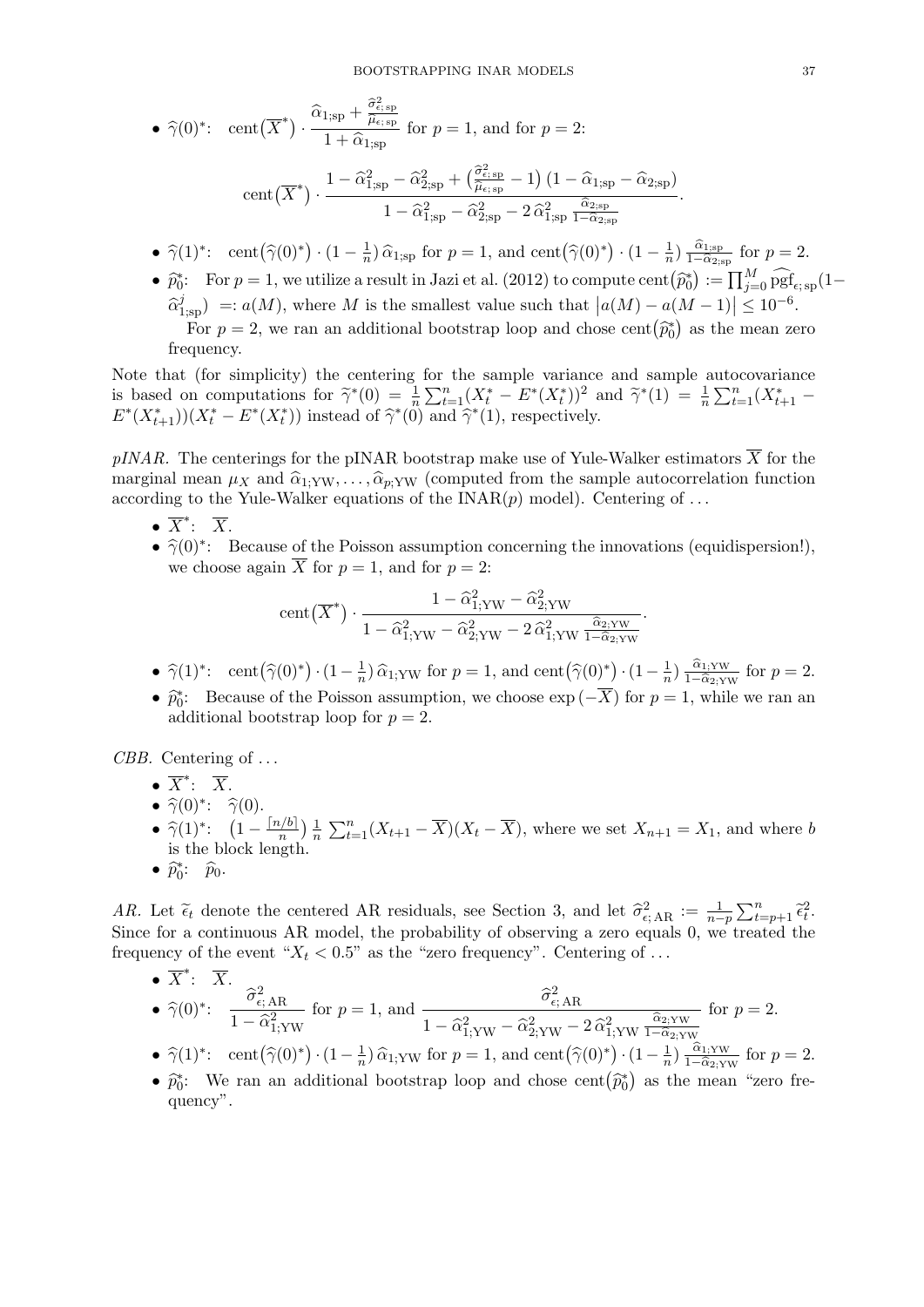MB. Centering of ...

- $\overline{X}^*$ :  $\overline{X}$ . •  $\hat{\gamma}(0)^*$ :  $\hat{\gamma}(0)$ . •  $\hat{\gamma}(1)^*$ : cent $(\hat{\gamma}(0)^*) \cdot (1 - \frac{1}{n})$  $\frac{1}{n}$ )  $\hat{\alpha}_{1;YW}$  for  $p=1$ , and cent $(\hat{\gamma}(0)^*) \cdot (1-\frac{1}{n})$  $\frac{1}{n}$ )  $\frac{\widehat{\alpha}_{1;YW}}{1-\widehat{\alpha}_{2;Y}}$  $\frac{\alpha_{1;YW}}{1-\widehat{\alpha}_{2;YW}}$  for  $p=2$ .
- $\widehat{p}_0^*$ :  $\widehat{p}_0$ .

C.3. Asymptotic Approximations for  $p = 1$ . If the considered estimators are applied to a Poisson INAR(1) process, these estimators are asymptotically unbiased and normally distributed, with the asymptotic variances (inflated by  $n$ ) given by

- $\overline{X}$ :  $\mu_X \frac{1+\alpha}{1-\alpha}$  (Weiß and Schweer, 2016);
- $\hat{\gamma}(0)$ :  $2 \mu_X^2 \frac{1+\alpha^2}{1-\alpha^2} + \mu_X \frac{1+\alpha}{1-\alpha}$  (Weiß and Schweer, 2016);
- $\hat{I}_{\text{disp}}$ :  $2 \frac{1+\alpha^2}{1-\alpha^2}$  (Schweer and Weiß, 2014);
- $\hat{\gamma}(1)$ :  $\mu_X^2 \frac{1+4\alpha^2-\alpha^4}{1-\alpha^2} + \mu_X \frac{\alpha(1+\alpha)}{1-\alpha}$  $\frac{(1+\alpha)}{1-\alpha}$  (Weiß and Schweer, 2016);
- $\widehat{\rho}(1)$ :  $1 \alpha^2 + \frac{\alpha(1-\alpha)}{\mu_X}$  $\frac{1-\alpha}{\mu_X}$  (Weiß and Schweer, 2016);
- $\overline{X}(1-\hat{\rho}(1))$ :  $\mu_{\epsilon} + \frac{1+\alpha}{1-\alpha}\mu_{\epsilon}^2$  (Weiß and Schweer, 2016);  $\frac{1+\alpha}{\mu^2}$
- $\hat{p}_0$ :  $e^{-\mu_X}(1 e^{-\mu_X}) + 2e^{-2\mu_X} \sum_{j=1}^{\infty}$  $\frac{\mu_X^j}{j!}$  $\frac{\alpha^j}{1-\alpha^j}$  (Weiß et al., 2016);
- $\hat{I}_{z.i.}: \frac{e_{X}^{\mu}-1}{\mu_{X}^{2}}$  $\frac{x-1}{\mu_X^2} - \frac{1}{\mu_Y^2}$  $\mu_X$  $rac{1+\alpha}{1-\alpha}$  +  $rac{2}{\mu^2}$  $\frac{2}{\mu_X^2}$   $\sum_{j=1}^{\infty}$  $\frac{\mu_X^j}{j!}$  $\frac{\alpha^j}{1-\alpha^j}$  (Weiß et al., 2016);
- $\hat{I}_{z.m.}: e^{\mu_X} 1 \mu_X \frac{1+\alpha}{1-\alpha} + 2 \sum_{j=1}^{\infty}$  $\frac{\mu_X^j}{j!}$  $\frac{\alpha^j}{1-\alpha^j}$  (Weiß et al., 2016).

C.4. Additional Results for Data Example. The time series of iceberg counts from Section 5.3 is of length  $n = 1632$  and consists of values between 0 and 7. The sample estimates for the considered statistics are

$$
\overline{x} \approx 0.778 \qquad \widehat{\gamma}(0) \approx 0.819 \qquad \widehat{I}_{\text{disp}} \approx 1.053 \qquad \widehat{\gamma}(1) \approx 0.415 \qquad \widehat{\rho}(1) \approx 0.507
$$

$$
\overline{x}(1-\widehat{\rho}(1)) \approx 0.383 \qquad \widehat{p}_0 \approx 0.463 \qquad \widehat{I}_{z.i.} \approx 8.655 \cdot 10^{-3} \qquad \widehat{I}_{z.m.} \approx 6.752 \cdot 10^{-3}.
$$

If using the semi-parametric approach of Drost et al.  $(2009)$  to fit an INAR(1) or INAR(2) model, with the initialization approach described in Appendix C.1, one obtains

| $p \mid \hat{\alpha}_{1;sp}$ |  | $\widehat{\alpha}_{2;\text{sp}} \mid \widehat{g}_{\text{sp}}(0) \mid \widehat{g}_{\text{sp}}(1) \mid \widehat{g}_{\text{sp}}(2) \mid \widehat{g}_{\text{sp}}(3) \mid \widehat{g}_{\text{sp}}(4) \mid \widehat{g}_{\text{sp}}(5) \mid \widehat{g}_{\text{sp}}(6) \mid \widehat{g}_{\text{sp}}(7) \mid \widehat{\mu}_{\epsilon;\text{ sp}} \mid \widehat{\sigma}^2_{\epsilon;\text{ sp}}$ |  |  |  |  |
|------------------------------|--|-----------------------------------------------------------------------------------------------------------------------------------------------------------------------------------------------------------------------------------------------------------------------------------------------------------------------------------------------------------------------------------------|--|--|--|--|
| $1 \mid 0.528$               |  | $\vert$ 0.698 0.250 0.043 0.005 0.002 0.001 0.000 0.000 0.368 0.405                                                                                                                                                                                                                                                                                                                     |  |  |  |  |
|                              |  | $2   0.474 \t0.162   0.760 \t0.205 \t0.029 \t0.003 \t0.003 \t0.000 \t0.000   0.000   0.283 \t0.313$                                                                                                                                                                                                                                                                                     |  |  |  |  |

These estimates were used for the respective semi-parametric  $\text{INAR}(p)$  bootstrap.

The parametric  $\text{INAR}(p)$  bootstrap (Poisson innovations), and also the  $\text{AR}(p)$  bootstrap, used the following YW estimates:  $\hat{\alpha}_{1;YW} \approx 0.507$ ,  $\hat{\mu}_{\epsilon;YW} \approx 0.383$  for  $p = 1$ , and  $\hat{\alpha}_{1;YW} \approx 0.412$ ,  $\hat{\alpha}_{2;YW} \approx 0.188$ ,  $\hat{\mu}_{\epsilon;YW} \approx 0.311$  for  $p=2$ . As a result, the parametrically-fitted Poisson INAR models have slightly different properties than the semi-parametric ones as tabulated before:

|  |  |  | $p \begin{bmatrix} \hat{\alpha}_{1;p} & \hat{\alpha}_{2;p} \end{bmatrix} \hat{g}_p(0) \hat{g}_p(1) \hat{g}_p(2) \hat{g}_p(3) \hat{g}_p(4) \hat{g}_p(5) \hat{g}_p(6) \hat{g}_p(7) \begin{bmatrix} \hat{\mu}_{\epsilon;p} & \hat{\sigma}_{\epsilon;p}^2 \end{bmatrix}$ |  |  |  |
|--|--|--|----------------------------------------------------------------------------------------------------------------------------------------------------------------------------------------------------------------------------------------------------------------------|--|--|--|
|  |  |  | $1   0.507$ $  0.682$ 0.261 0.050 0.006 0.001 0.000 0.000 0.000 0.383 0.383                                                                                                                                                                                          |  |  |  |
|  |  |  | $2   0.412   0.188   0.733   0.228   0.035   0.004   0.000   0.000   0.000   0.000   0.311   0.311$                                                                                                                                                                  |  |  |  |

The circular block bootstrap used block length 33.